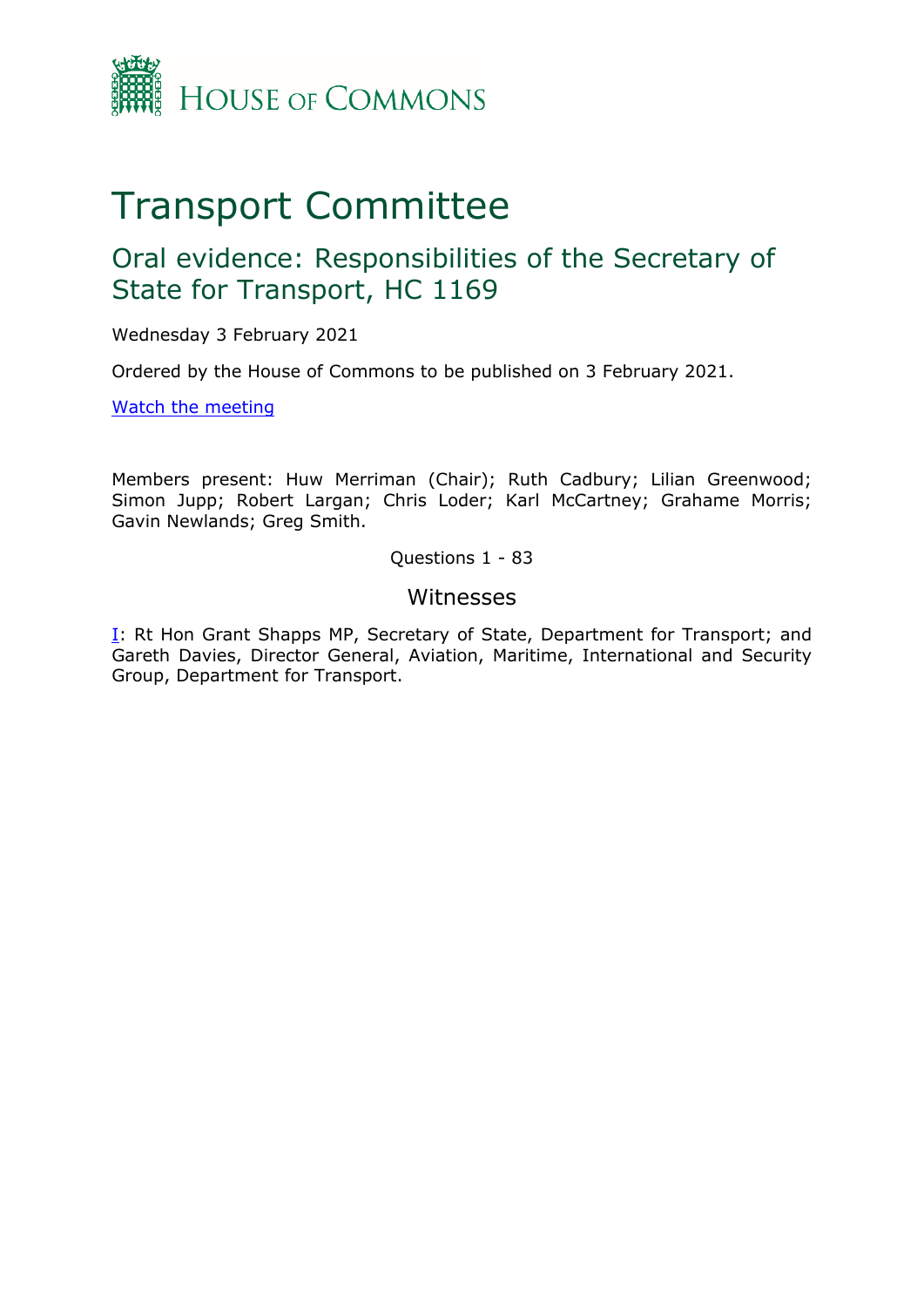

### <span id="page-1-0"></span>Examination of witnesses

Witnesses: Grant Shapps and Gareth Davies.

Q1 **Chair:** This is the Transport Select Committee's catch-up evidence session with the Secretary of State to talk all things transport. During the session we intend to go through a number of topics: congestion at ports and borders; Eurostar and the channel tunnel; the impact of the pandemic on aviation and the rail sector; Transport for London funding; active travel measures during the pandemic; the impact of the pandemic on the taxi and haulage industry; the impact of the pandemic on driver practical and theory tests; the covid-19 outbreak at the DVLA; smart motorways; the transition to zero emission vehicles; and accessibility.

That is quite a long list. On that note, I ask the witnesses to introduce themselves.

*Grant Shapps:* I am the Secretary of State for Transport, Grant Shapps. It is a pleasure to be with you today, along with the director general. I'll let Gareth introduce himself.

*Gareth Davies:* I am Gareth Davies, director general for aviation, maritime, international and security at the Department for Transport.

Q2 **Chair:** Secretary of State and Gareth Davies, thank you very much for being with us. As that list shows, there is an awful lot going on in the Department. We are grateful for your time.

Perhaps I can start with a general departmental overview. Secretary of State, I have previously opened up these sessions during the pandemic by asking you about the challenges in the Department. I want to broaden the opening at this time and talk about the challenges for the Department interacting with other parts of Whitehall. So many of the decisions that you are making require the other Departments to link in that I wondered how those challenges were working out.

*Grant Shapps:* Thank you very much, Chair. The formal Whitehall process, specifically with regard to covid and the outbreak, takes place through a Cabinet Sub-Committee called Covid-O, which meets very regularly. Covid-O has been the primary organ through which many of the decisions that have emanated from, or impacted on, DFT have been made. Covid-Os are ordinarily chaired either by the CDL or by the Prime Minister. That has been the decision-making process. It has been pretty satisfactory from our point of view. There are always necessary tensions within different Government departmental responsibilities, which properly need to be resolved somewhere to find a position of common agreement and collective responsibility. Covid-O has been that place.

Q3 **Chair:** In terms of those necessary tensions, which no doubt make for good decision making, there are Departments that are more on the preventive side—the Home Office and the Department of Health—and those that are more on the business, delivery and revenue side, the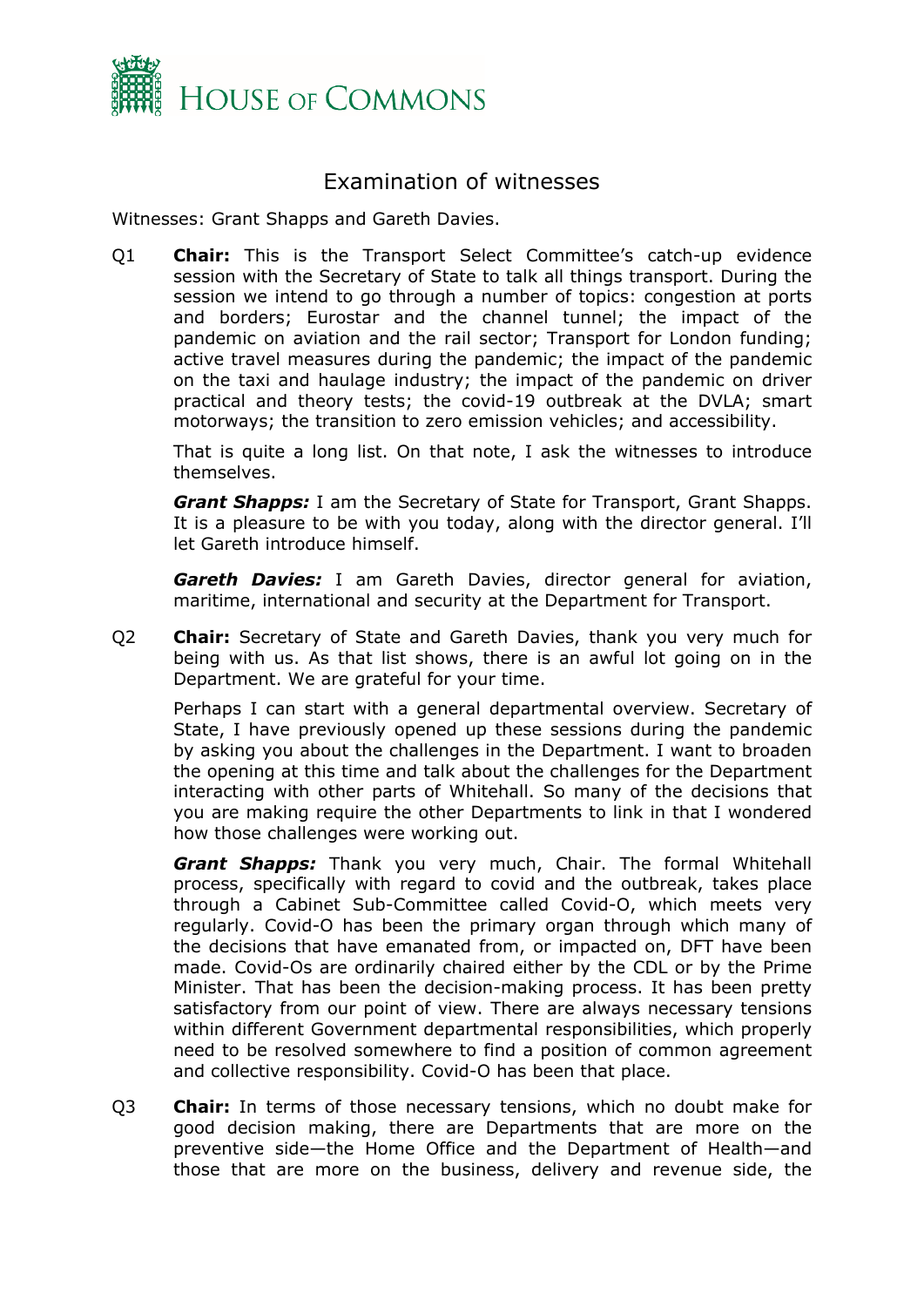

Treasury, BEIS and of course the Department for Transport. Is that where we tend to see the tensions? If we take border control as a good example, how have they worked their way through it?

*Grant Shapps:* I often see it oversimplified and characterised like that in the media. In fact, sometimes I wake up and I am surprised to find out what I apparently now think and how my view has shifted, none of which is usually true at all. It is never quite as clear cut as you might think. I have frequently found that the view that you might most expect to come from one Department or another has not been its prevailing view, and it actually has a wider perspective on an issue.

To give you an example, all Departments are primarily concerned with getting on top of, and dealing with, coronavirus. That applies to DFT as much as it will apply to Treasury or anyone else, because we recognise that we cannot get either transport or the economy going until we have dealt with covid. On the other hand, you might imagine that, randomly, Health would be there saying, "No, no, no," to everything, but that is usually not their position, largely because a Department like Health is driven by the facts and the science. The scientists will often say, "Although this is the common belief about X coronavirus subject, actually the science does not lead you immediately to doing Y in order to resolve X." I have found that process, again, to be very satisfactory.

Q4 **Chair:** Talking about the media, it came to my attention this morning that the Secretary of State for Health has been doing the media round and has been talking about strengthening further the controls we have at the border, which will require quarantine for travellers from 33 countries, and seems to be an evidence-based approach. This morning he was talking about going even further. Can you tell us a little more about the policy and how it is likely to develop?

*Grant Shapps:* The most important thing is to try to do whatever we can to prevent mutations of coronavirus here. I think I am right in saying that there have been more than 12,000 mutations so far in coronavirus; they take place all the time. We get mutations on the mutations, so the Kent variant now has a mutation. I think what the Health Secretary was saying this morning is common sense. We need to keep a very close eye on it, and develop and evolve policy as we see mutations develop.

To sum up, whereas previously we were looking at the number and spread of cases, and that guided things like travel corridors, now we are very interested in the variants in cases. Rather than prevalence, it is variance that is driving this now. We will follow the science wherever it takes us. At the moment, as you rightly point out, there are 33 countries. It may go to more in the future. We simply do not know until the virus decides what it is going to do.

Q5 **Chair:** Aren't those who seem to want to turn the UK into New Zealand being a little simplistic, and not thinking through what would occur, given that we are 27 miles away from mainland Europe where a lot of our trade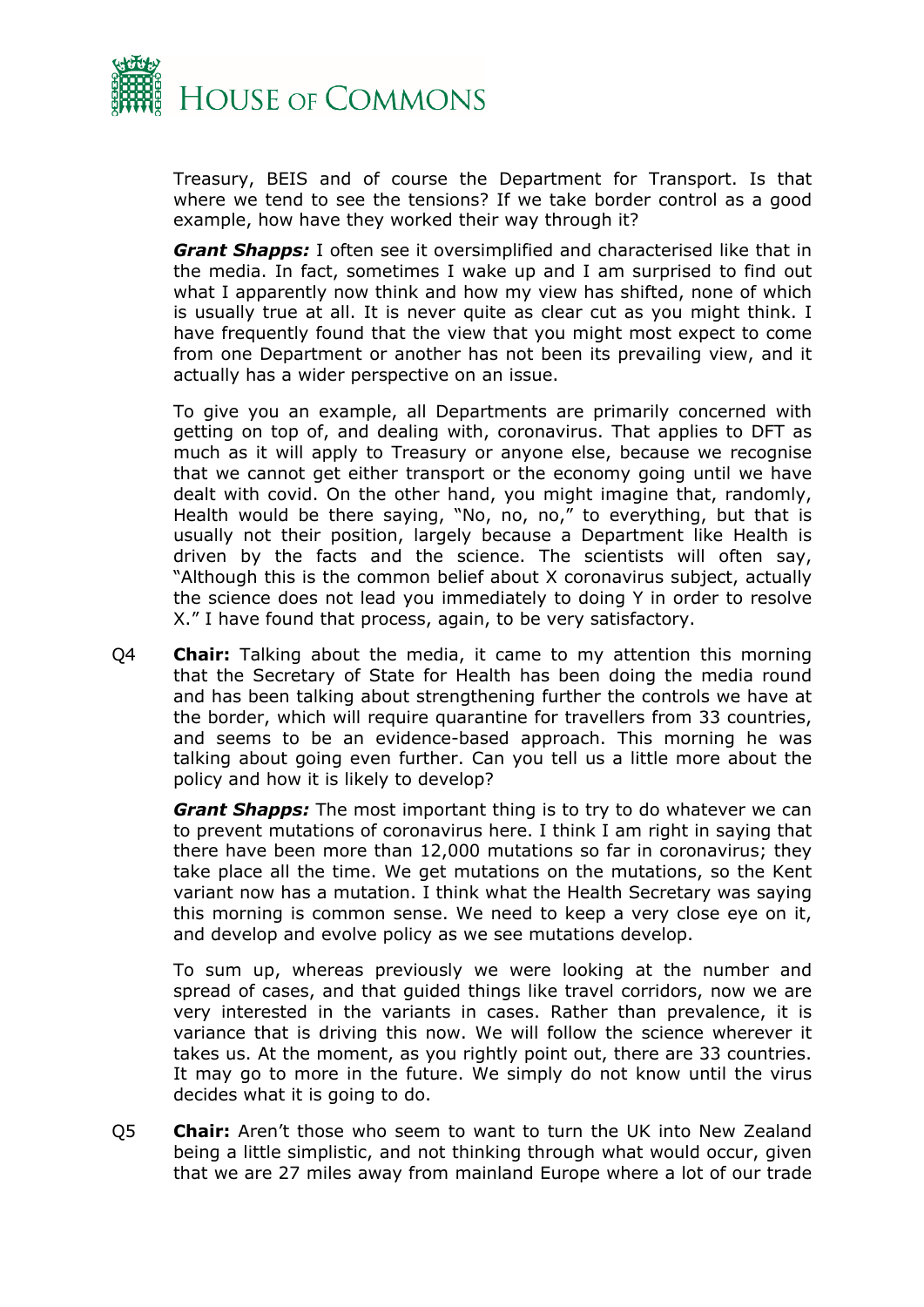

comes through? We could end up closing our borders to countries that are safer than us in terms of covid rates, and that deliver what we need to keep us going, as well as us exporting to them. Do you think there is a tendency to think simplistically and that it has not been well thought through by those who argue for more restrictions?

*Grant Shapps:* What tends to happen is that people say, "Why don't we just close down and then we will be safe?" Of course, we would not be safe because we are an island nation, unlike Australia, which is an entire continent. That means that we need to get medicines and food in. We need to get our raw materials in. Sometimes, we have to move people around, such as scientists and others. If we were not doing those things, we simply would not be combating this crisis. In fact, specifically, we would not have had things like the medicines we needed, or indeed the vaccinations, some of which are manufactured in Europe, only 20 miles away at its closest point from Dover to Cap Gris-Nez.

The idea that the UK could completely batten down its hatches and remain battened down for a year is mistaken. The evidence that that is the only thing you need to do, or even the primary thing you need to do, is also pretty shaky. We have seen other countries that have gone for lockdowns in various ways. The United States, in particular, did not have a social lockdown, but they have not allowed anybody in from Europe or from the UK or from many other countries for a year from 12 March, but they have still suffered the worst corona outbreak in the world. It just ain't that simple. That is the point I would make.

**Chair:** Thank you for the opening. From international to Transport for London funding.

Q6 **Ruth Cadbury:** Thank you for attending today, Secretary of State. I want to ask a question that looks beyond the pandemic to the longerterm funding settlement to enable financial sustainability for TfL. Time is short, because you have told us that you expect this to be agreed with the Mayor of London in March.

At the last Transport oral questions, you seemed to be dismissive of two options that could raise around £500 million per year for TfL. One was that London retains its share of vehicle excise duty and the other was a possible Greater London boundary charge levied on non-London residents. Both are possible, but you did not seem keen on them. Do you have an alternative?

*Grant Shapps:* First of all, thanks very much for the question. I know you want to look forward, but it is worth pointing out that we have already provided up to £3.3 billion of funding for TfL. The first was £1.6 billion and the second was a similar number. It was £1.7 billion and then up to £1.6 billion. It runs out on 31 March, as you rightly say.

Of course, what I have to do as Secretary of State for Transport for the whole of the country is come up with measures that are fair to everybody. At the moment, Londoners get various concessions that are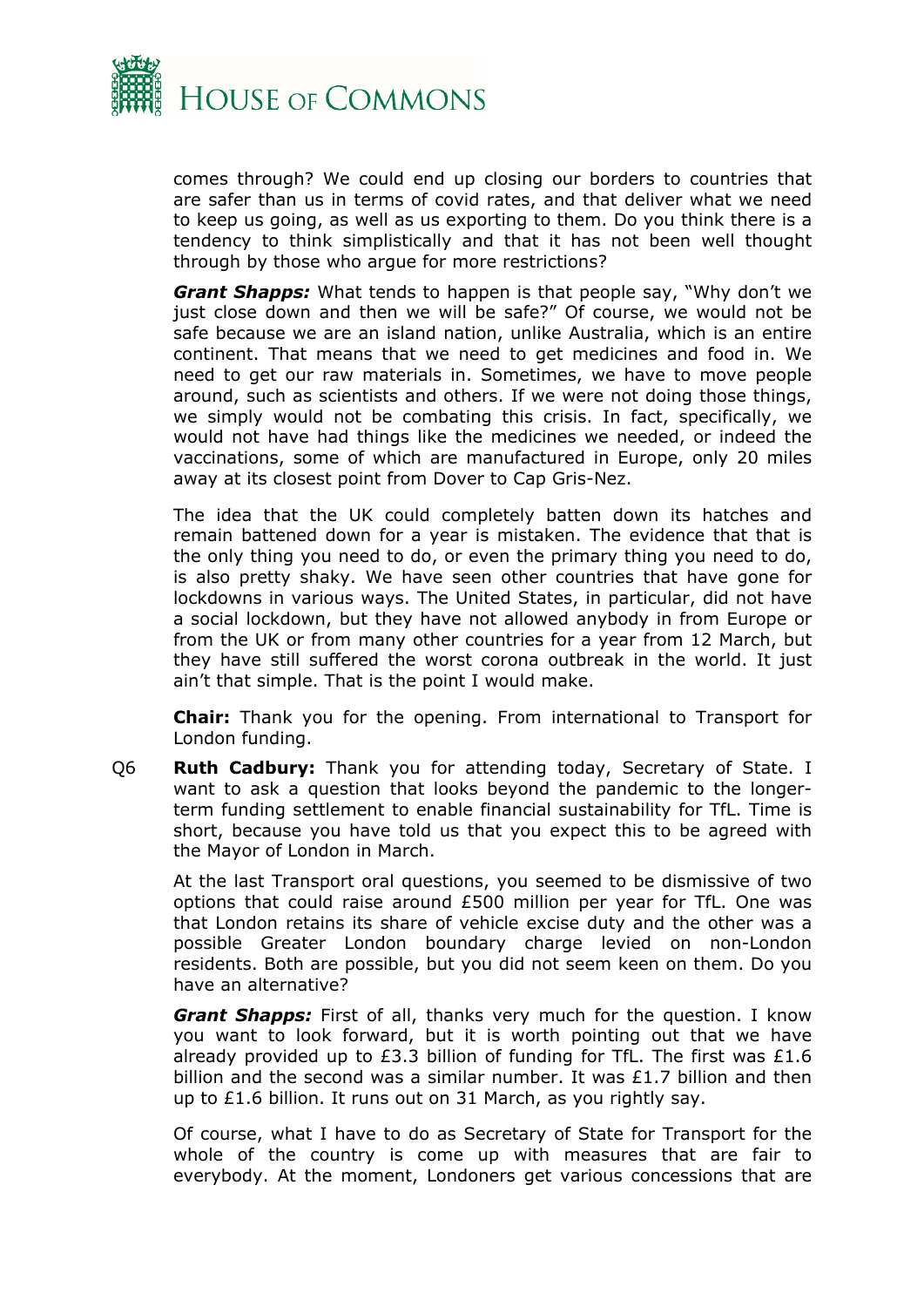

not available to voters in, for example, my constituency in Hertfordshire or the constituencies of many others on the Select Committee and in the House. As a matter of fairness, we have to make sure that we are not funding things for London that we do not enjoy for our own constituents and other taxpayers. That is the balance.

You ask about a couple of specific measures. As I said in the House last week, it is very nice if you are the London Mayor. Why not say, "Just give me vehicle excise duty, the receipts from income tax or another national tax, which I will spend locally, thank you very much, and that will sort it all out"? The answer is that we have a national Government, and the Chancellor has to decide where resources are collected and spent. I do not think there can simply be a new part of the national tax base where the Mayor simply says, "It will sort my problems out if you give it to me."

I think, instead, the Mayor needs to do more of what he has been doing. He has offered and made a commitment to save £160 million in this funding settlement on the costs of making TfL more sustainable. The Mayor made decisions that are perfectly legitimate; he is elected as Mayor. But, as I pointed out in the House, he decided to freeze the increase in fares for four years. I had to stand up last year and talk about the increases in train fares. It is not a popular or nice thing to have to do as a leader, but you know that that money has to be invested. When you do not raise it, you lose out on that money. He has lost out on over £640 million by not increasing them. It is very important that there is responsibility on both sides. The Mayor will need to make savings. I do not think he can simply raid the national budget and say, "Well, if I had a bit of that I would be okay." I am sure he would, but it is not the way forward.

On boundary charges, again it is very easy to charge people who are not your electorate. It is the basis of no taxation without representation, and putting on a boundary charge seems to fit into that category to me.

Q7 **Ruth Cadbury:** You clearly see the capital city's transport funded only by the residents of the capital city and farepayers, and from no other national source. That is a political choice. We are talking about £500 million a year. You mentioned removing free travel for under-18s. How much net do you believe that will raise, given that around 40% of 18s and under are eligible for concessionary fares under the national scheme? You would have to create a bureaucracy to manage that, because it does not exist in London. What do you think is the net benefit of ending free travel for under-18s?

*Grant Shapps:* By the way, I love the idea of having free travel. I would love to have free travel for my kids, two of whom are under 18. We would all love that, but somebody has to pay for it, and these figures run into tens and eventually hundreds of millions of pounds.

Ruth, I do not have the exact figure on me, but I will write back to you with the number. When the Mayor committed to making those savings of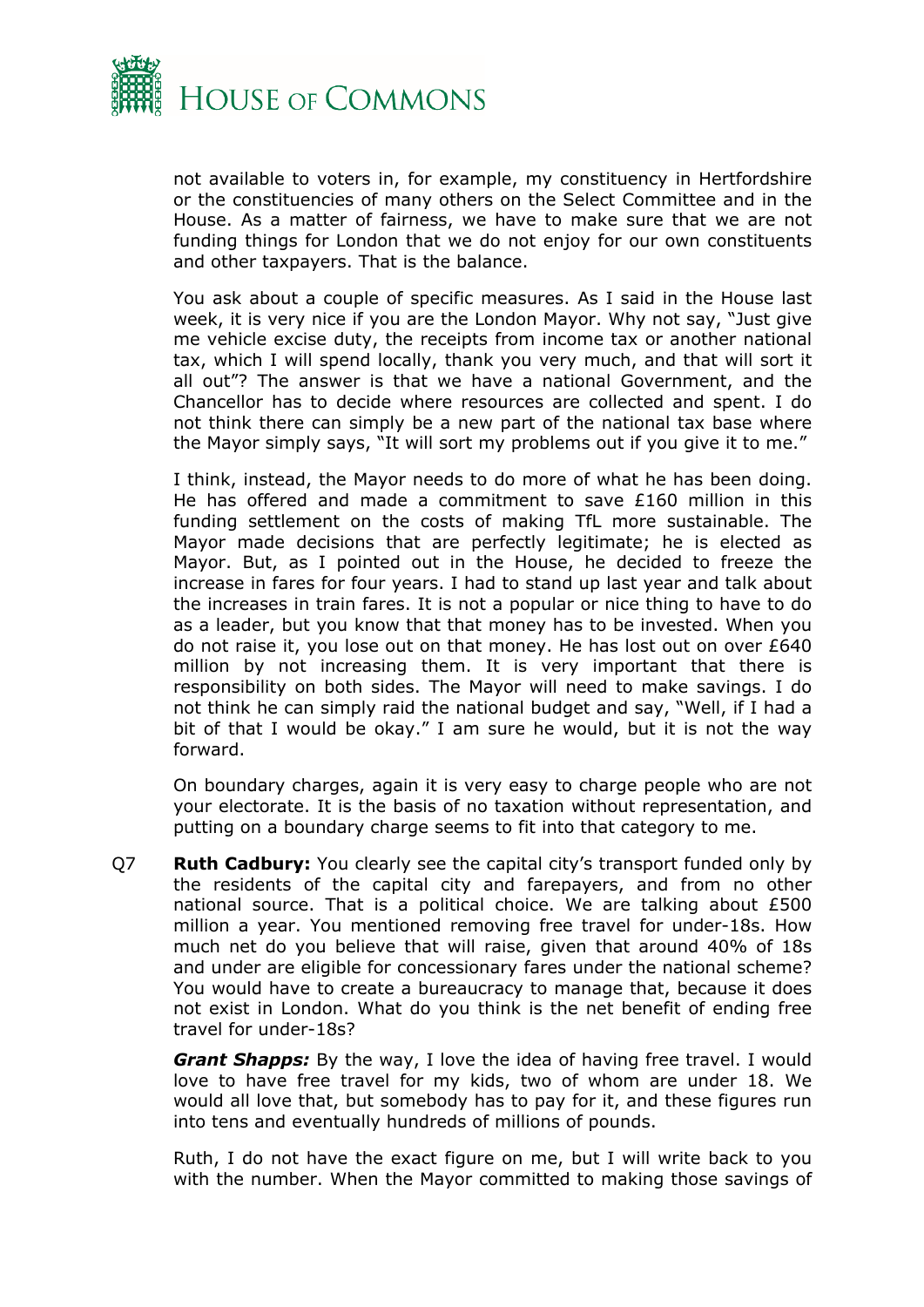

£160 million, it was connected to the costs of concessionary fares. We see that it runs into hundreds of millions. I would love everyone to have free travel, but we all manage elsewhere, outside London, to make those decisions. The bureaucracy that you talk about exists everywhere else. That is the point I am making.

I want Londoners to have concessionary travel. I want my constituents to have concessionary travel, but we have to accept that somewhere along the line all this stuff has to be paid for. I have no problem with that being provided in London. There is just a limit to the extent to which the taxpayer nationally can pay for benefits that only exist in London itself.

**Ruth Cadbury:** Thank you, Chair.

Q8 **Greg Smith:** Good morning, Secretary of State. I want to pick up the point I very much agree with you on, which is that all of this has to be paid for, and ask you where the best point of balance really sits. The point you make is a very valid one about concessions that Londoners have historically had compared with other parts of the country that have not. I accept that it is a devolved matter, but if, for example, the boundary charge comes in—on top of the high congestion charge and on top of the ULEZ—it will be £32.50 for one of my constituents or one of your constituents to drive into London on a daily basis.

Now that TfL has had to have such seismic bail-outs on multiple occasions, is there a role for national Government to step in and say, "This just can't happen in the interests of non-Londoners and in the interests of keeping London open for business as soon as we are out of the pandemic"?

*Grant Shapps:* It is something I would have to have a very close look at. I have not had a formal request on boundary charges or entry charges. It is something I would have to look at very carefully. As I said in the response before, we cannot have a situation where a devolved Administration in one place essentially just pins the cost on people who live elsewhere. It is very much a taxation without representation issue if you get into that. It is simply a fundraising mechanism to provide benefits to your own electorate that you represent at the cost of people who are outside your boundary.

To answer your question, yes, we would have serious concerns about that. I have not seen any formal proposal but, when I do, I will look at it very carefully indeed.

Q9 **Greg Smith:** Thank you, Secretary of State. You referenced in some of your earlier answers the effect of certain decisions that the Mayor of London took. You are quite right to say that he took them legitimately as the elected Mayor of London—for example, the fares freeze. I have a briefing that suggests that some of the decisions taken by the Mayor stack up to nearly £10 billion of spending that has led TfL to this position. There has seemingly been a 30% increase in TfL debt during his mayoralty, for example. That leads to an additional £1.5 billion in interest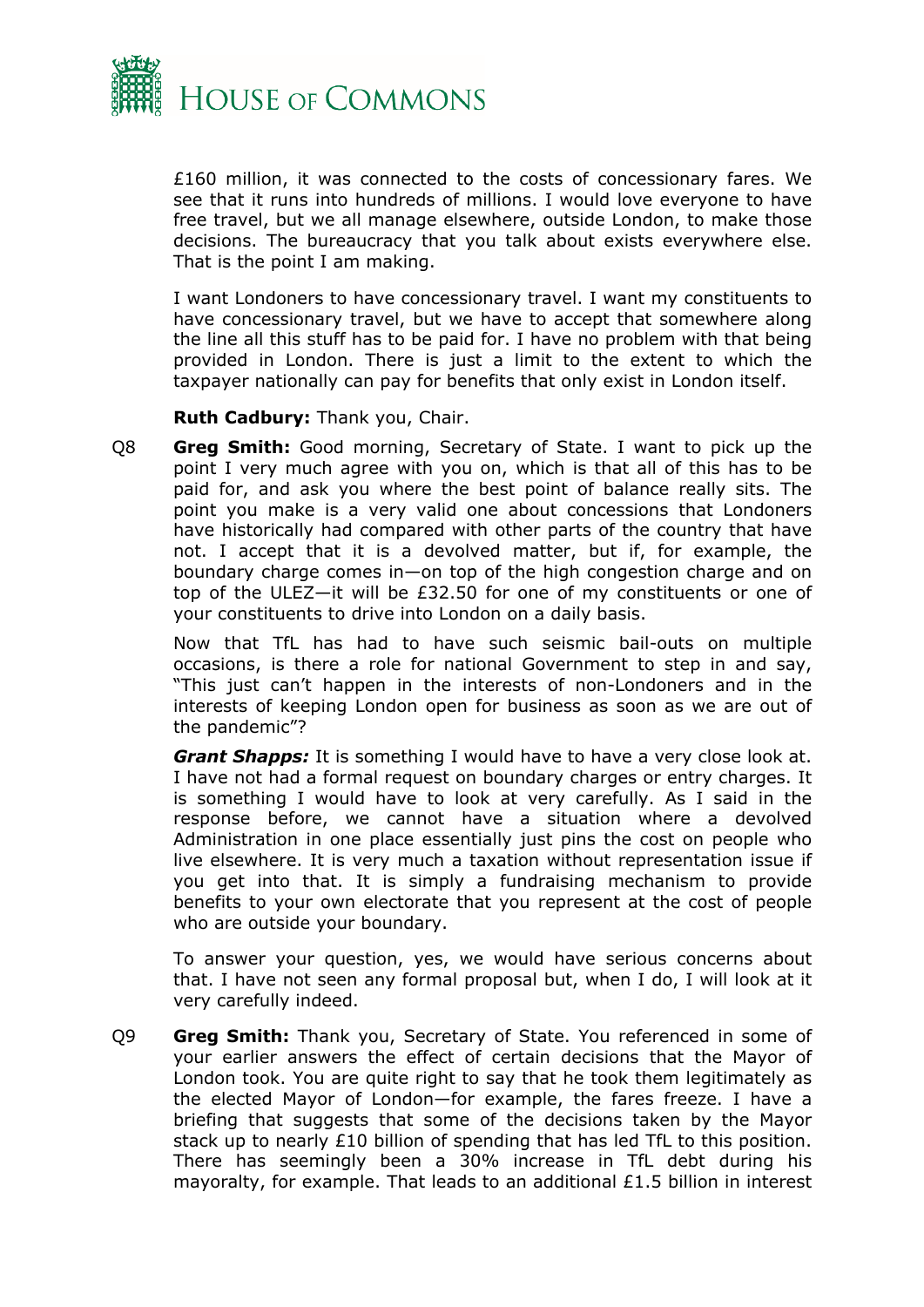

spending.

Given that the national taxpayer, the Treasury, is having to bail out TfL during the pandemic, do you think there is a need to be stricter with some of the conditionality on those bail-outs to try to get the core TfL finances back under control?

*Grant Shapps:* First of all, I want to be completely fair to the Mayor and say this. No one expected coronavirus to come along. In doing so, it has of course decimated TfL's finances. It would have been unworkable and unfair not to have bailed out TfL up to the £3.3 billion that I mentioned.

To your point, it is also the case—to be objective—to say that there have been costs that have not been best managed. I am thinking about Crossrail. Its failure to deliver on time has pushed it £5.2 billion over budget. That money has to come from somewhere. I am thinking about the TfL pensions, which have not been reformed: £828 million. I am thinking about the fare freeze that I mentioned before: £640 million. That is a decision that you make to be popular at the time, and it is very popular not to raise fares, but unfortunately it has a cost. Fares not collected and fare dodging: £400 million. That is money which adds up.

You cannot then, through your own administrative decisions, come to the taxpayers in the rest of the country and say, "Oi, could you just stump up for that? We'll have a bit of vehicle excise duty to make up for these things." No, that would not be fair. It goes well beyond the impact of coronavirus. That is something that we cannot have on behalf of the whole country.

Q10 **Greg Smith:** I certainly was not making the case that TfL should not have been bailed out because of coronavirus. Clearly, that has affected everybody deeply.

For my last question, I would like to tease out a little bit more how the national bail-out can be conditioned for TfL going forward. The Mayor of London, for example, looks to have raised his share of council tax in London by considerable numbers during his period in office, in part, it has been explained, to fund some of the concessions we were talking about earlier.

Are we satisfied that there is not some double counting going on, in that on the one hand the Mayor is raising council tax to pay for something and then coming to national Government to say, "Please sir, can I have some more?" Are we certain that there is not some double counting going on, and that TfL actually does have some resource from the local decisions made to increase council tax?

*Grant Shapps:* You have to separate TfL management from the political decisions that are made, or the administrative political decisions that are made, quite properly. I am not saying it is wrong; it is what a Mayor does, of course. I have just listed the costs of some of those decisions.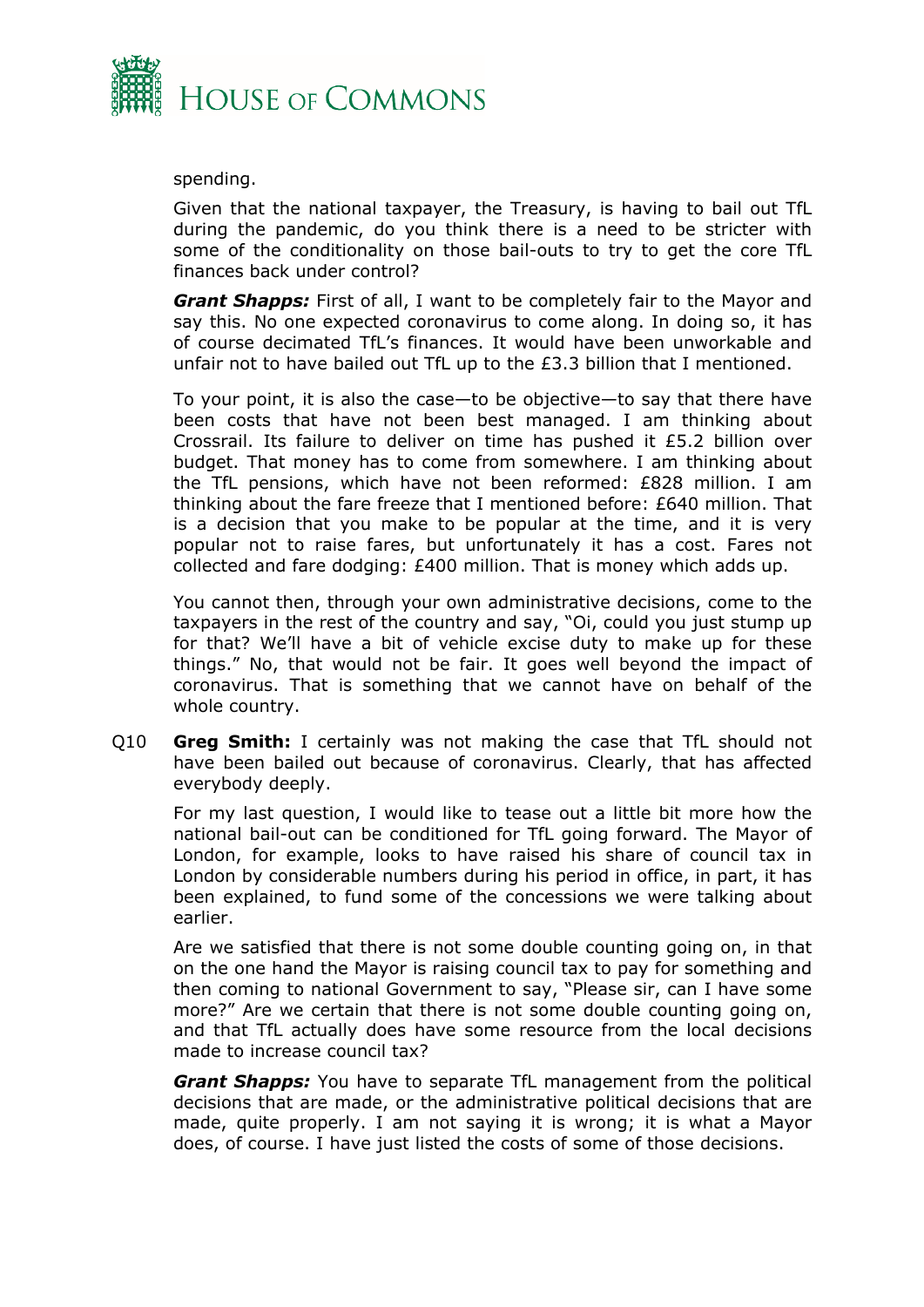

The Mayor has come up with a TfL financial sustainability plan, which we are studying at the moment. It includes a number of different measures, some of which you have mentioned. There is an increase in council tax. I think at band D it is between £31 and £32 or something like that, half of which would go towards funding TfL.

I am not sure if this is what you are getting at, but I don't think the Mayor is exaggerating the problems of TfL. Let's be completely blunt: we are asking people to stay at home. Very few people are using the network. TfL gets a large amount of its income from people using the network. Although I have criticisms of various different aspects, including at the beginning the Mayor, who, when Government policy was to say that people should go to work for construction purposes, told the construction workers on Crossrail not to in the first lockdown, overall it would be unfair to say that there is not a genuine issue.

I do not see evidence of double counting. I see evidence of decisions made earlier that have made this much harder to deal with now. They run into the hundreds of millions and indeed billions of pounds, but that certainly is not the whole picture.

**Chair:** We are going to move on to congestion at the ports and borders.

Q11 **Grahame Morris:** Good morning, Mr Davies and Secretary of State. As the Chairman indicated, I have some questions about congestion at ports and borders. Perhaps I might begin with a general question for the Secretary of State. Before the end of the transition period on 31 December, a lot of background work went on behind the scenes to try to ensure that goods would continue to flow across the border smoothly. What assessment have you made of the flow of exports, and indeed imports, to and from the UK since 1 January?

*Grant Shapps:* First of all, I have sat in 180 different XO meetings—the Brexit operation meetings that planned for the end of the transition period. You will have seen the Government's own reasonable worst-case projections. Certainly, there was talk in the newspapers many times of queues of lorries for 10, 20, 30 or 40 miles, none of which we saw as a result of the end of the transition period. We saw all of that, and more, when the French border was closed, but that was unrelated to Brexit and was to do with covid, in the lead-up to Christmas.

In terms of border flow, I can tell the Committee that the latest information is that there are nearly 6,000 trucks a day, which is probably about 1,000 under where you might expect it to be at this time of year, from what it was last year. It is somewhat difficult to be definitive about what we would expect, simply because there was a lot of stockpiling going on. There was a lot of concern about disruption that has not materialised, but of course that could be because there was stockpiling going on, so we did not see problems in January.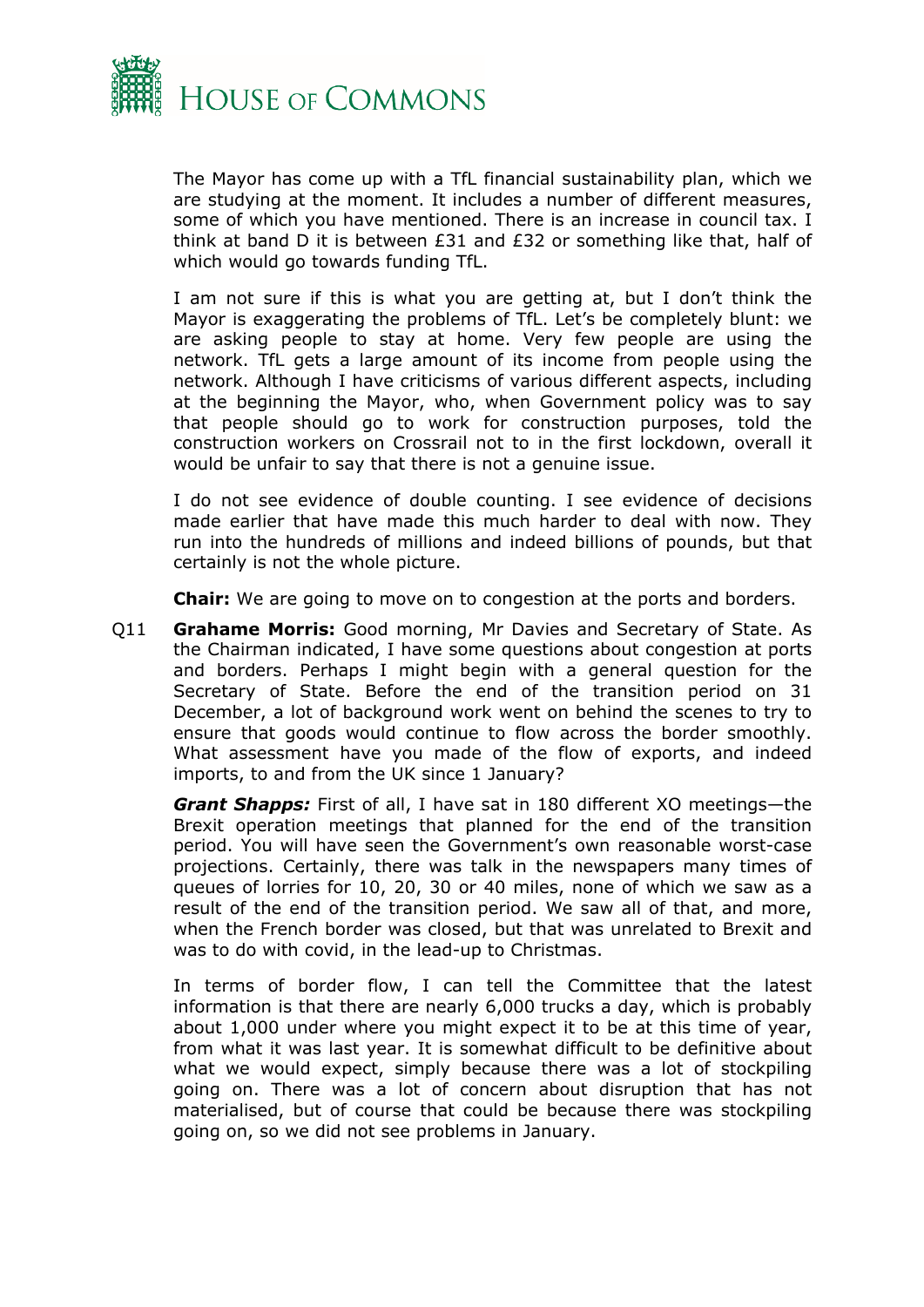

There is good flow. On Friday, for example, it looks like there were about 5,800 or 5,900 departures of HGVs across the short straits. That is both Eurotunnel and the port of Dover.

The other thing that is worth reporting to the Committee is that in the same week—that last week of preparation for Brexit terms or the end of the transition period—there were turn-backs for non-compliance of paperwork, but they now also include lorries that turn up and the haulier has not had a covid test. They were running in the last week at under 3%, so there are very low levels of turn-back, and the flow has come up throughout the whole of January to nearly normal levels.

Q12 **Grahame Morris:** Thank you. I want to come back in relation to congestion because certainly I and other members of the Committee are receiving conflicting reports from road hauliers in our own constituencies about the problems and issues.

I have a specific question about the relaxation of HGV rules, the drivers' hours rules and statutory rest periods. Historically, when those regulations have been relaxed, it has been for a very specific reason and for very particular sections of the industry. The latest relaxation covers practically every professional heavy goods vehicle driver in the country, including those delivering to the UK from other countries.

We are all aware that the fundamental purpose of the regulations is road safety for drivers and other road users. I am very interested in hearing your view. Clearly, the Government have adopted a very broad definition in the regulations of exceptional circumstances, which means both the circumstances arising from covid that you alluded to earlier in the pandemic or, indeed, from the withdrawal of the UK from the European Union.

The relaxation of the rules is bringing about issues of congestion. I will come back to that in a second. I would be interested in your thoughts about statutory rest periods. Unite the union, my union, is not averse to this, but it feels that it is in everyone's interests that drivers and hauliers should be involved in discussions on the terms of that relaxation.

*Grant Shapps:* First of all, on the congestion thing, I really want to nail it. I am looking on a separate screen at the traffic at the Eurotunnel port. It looks like a very standard day. It is how it would have looked last year. At the gate where traffic enters, there are no great queues. As I say, I see no evidence at all that traffic is not flowing. I want to hear about any reports of congestion. I monitor this. Twice a day, I have sitreps. I have been studying them intensely since the beginning of the year. We have a unit that has not yet stood down looking at this. We have had no reports, so if you have any please let me have them.

On drivers' hours, I can reassure your colleagues. This is not something that I intend to leave as a permanent situation. We have not one but two potential large disrupters. One was of course Brexit and the additional paperwork. As I say, we did not get to the reasonable worst-case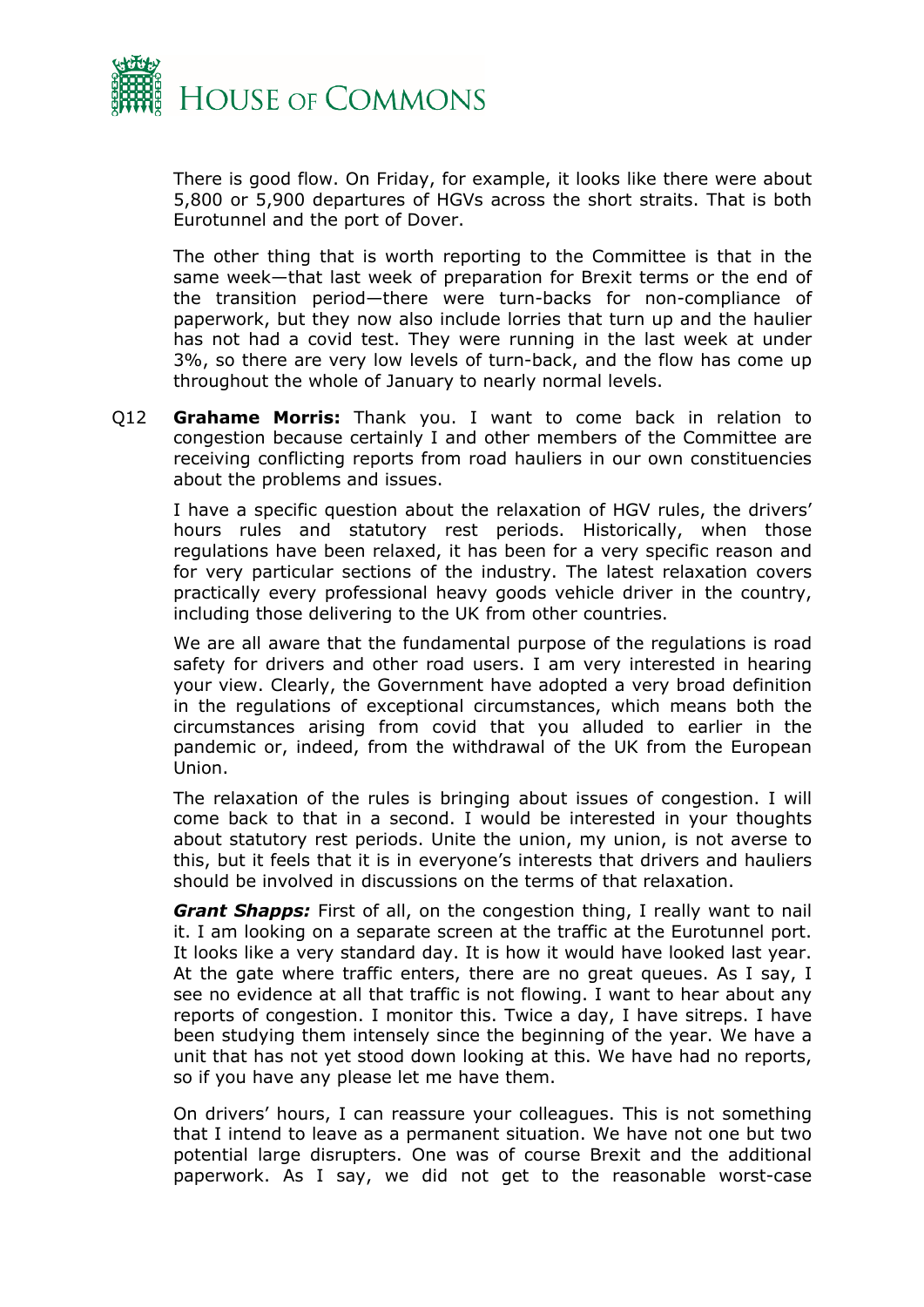

scenarios of paperwork. It has very much settled down, with the exception of two issues that we will no doubt discuss later—fish and Northern Ireland, or GB to Northern Ireland or GB to Eire. The flow through the short straits is very smooth. That was one issue.

The other issue is covid testing. That was all taking place at Manston, where there was a flow issue. Subsequently, I have brought it back to the information and advice sites for hauliers that were set up for Brexit. We are now using 39 of them to pre-test hauliers before they get into Kent, in order to manage traffic flow better and, ultimately, to stop traffic having to re-route perhaps 40 or even 60 miles to Manston to get to the port. It is only temporary. It is only in place until March. I do not anticipate it being renewed unless there is some other measure. We could not run the risk with France, the Netherlands, and perhaps other countries requiring lateral flow tests, of drivers ending up getting stuck because they were waiting for their test results somewhere.

Q13 **Grahame Morris:** I know you want to move on, Chair, and I still have a couple of questions, but can I respond to that?

Secretary of State, you mentioned congestion in Kent and the efforts that were being made to carry out tests elsewhere, presumably in Thurrock, which I think is in Essex. I and other members of the Committee have received reports that there are not just congestion issues in Kent, which were reported on the TV news, but that impacts are being felt further afield. I have received reports from drivers who could not find places to park to take their statutory rest break, as I mentioned earlier, due to service areas being full of drivers trying to get covid tests and to have customs documents checked. In one instance, over 200 drivers were queueing outside Thurrock services. There are road safety issues there. I wanted to flag that up with you, and I have made that point.

Another point that has been in the news over the last couple of days concerns the challenges at the Irish sea border. How are you addressing them to ensure that we have a clear flow of trade?

*Grant Shapps:* To come back on the congestion point, it has always happened. Before covid, you sometimes got lorries in locations. It is very important that we have as many locations as possible for testing to take place. As I say, I have 39 outside Kent now, in addition to the Kent sites. We are trying to spread it as far as possible. Whenever there are any reports, we are into them very quickly indeed. I am even looking at whether we temporarily need to open additional sites for testing and those types of things.

I should tell the Committee that we have now tested 150,000 hauliers with lateral flow tests and sent those results across. By any measure, it has been a pretty successful process, having cleared something like 10,000 lorries in Kent. You are very welcome to pass any details of congestion to me and the Department. I will absolutely jump all over it,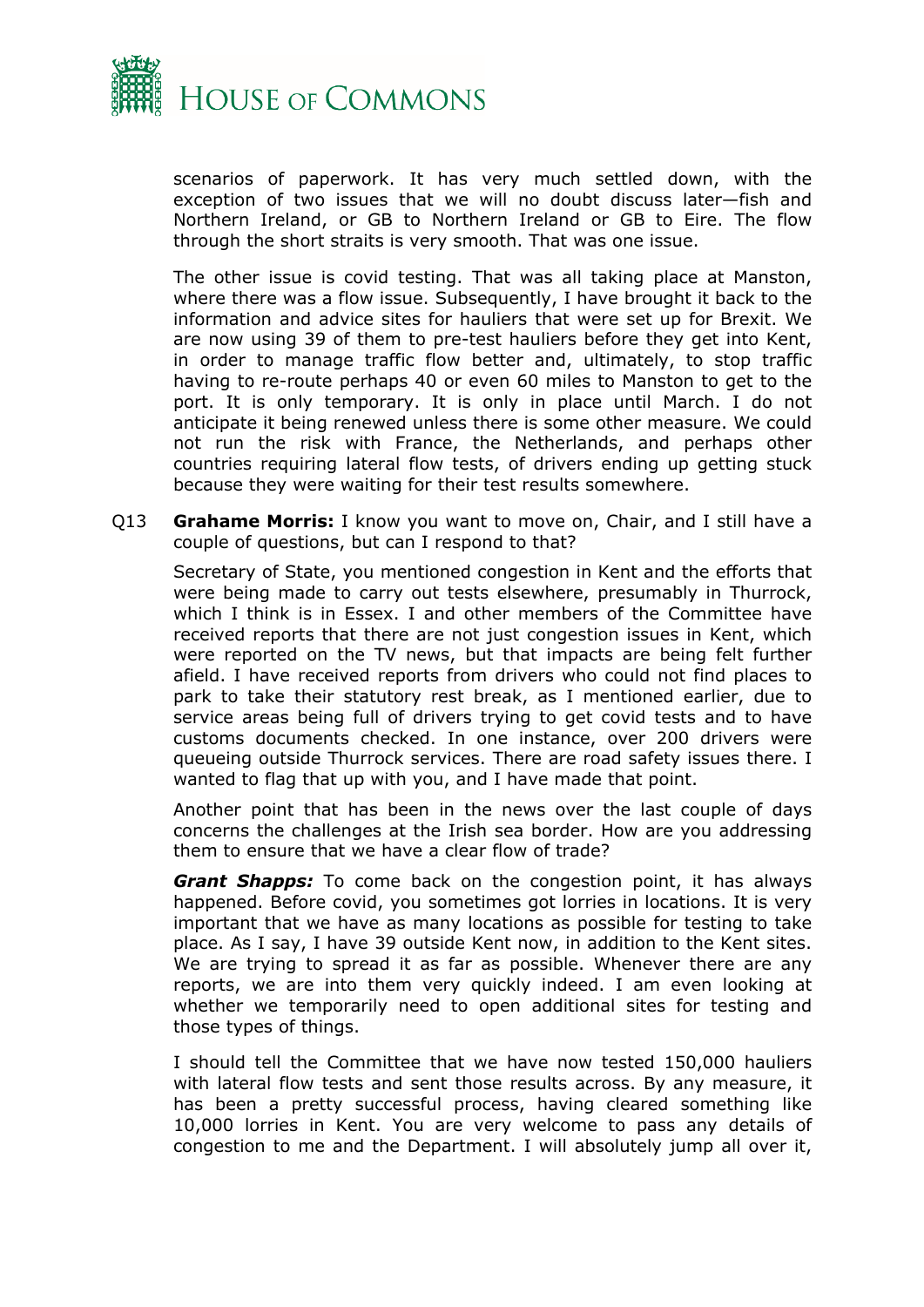

including looking at whether we need to provide advice for hauliers to go elsewhere and the rest of it.

The second part of your question was with regard to what is happening on the Holyhead route. Is that the point you were making?

Q14 **Grahame Morris:** I know that some of these issues are HMRC things, but the challenges at the Irish sea border have been very much in the news. I was wondering what you could do, Secretary of State, in your capacity. How have you identified the problems and what actions are you taking to alleviate them?

*Grant Shapps:* With regard to the Northern Ireland crossing, it is, as you say, slightly outside the Transport-specific remit, in that it is an HMRC issue to do with the Northern Ireland protocol. Committee members will have noted that some of the checks have been temporarily suspended, particularly on animal origin, at Larne and Belfast. I know that the CDL is meeting his counterpart today, the EU Commission Vice-President, to have a look at that.

Some of these issues are things that have just been smoothed out in the initial opening days after the transition period. We were seeing some stories about supermarkets and things, which we are not seeing so much now. Of course, others play into what we unfortunately saw happen last Friday with the EU Commission saying that it was going to make changes, which it then reversed. I think the meeting today will focus on trying to get sensible measures in place. I do not think we should be using article 16 on our side or, indeed, on the EU side. We just need to make sure that the border is capable of flowing smoothly.

It is not a traffic management issue per se on the border, so I am not ideally placed to give you answers about the veterinary side. That is DEFRA. There is the HMRC side and, of course, the aspects of the Northern Ireland protocol that the Chancellor of the Duchy of Lancaster is dealing with.

In finishing off, I just want to mention that it was Waterbrook, which is an HMRC transit site, that attracted the only queues that I have seen at all in Kent. There was a traffic management issue to do with people, at the time, not being able to get into Sevington. It was on a single day, and it was dealt with a couple of weeks ago.

Q15 **Grahame Morris:** Related to your previous answer about Northern Ireland, and some of these issues being not exactly traffic management issues, but broader issues, you may recall that before Christmas, on 21 December, you told a joint meeting of the Transport Committee and the International Trade Committee that in your opinion there was "no immediate role for the military" to help alleviate congestion at UK ports.

You also mentioned that there was a peak in demand before Christmas for global container shipping. What is the current status? Is that still your opinion? Are there any circumstances when the military would be called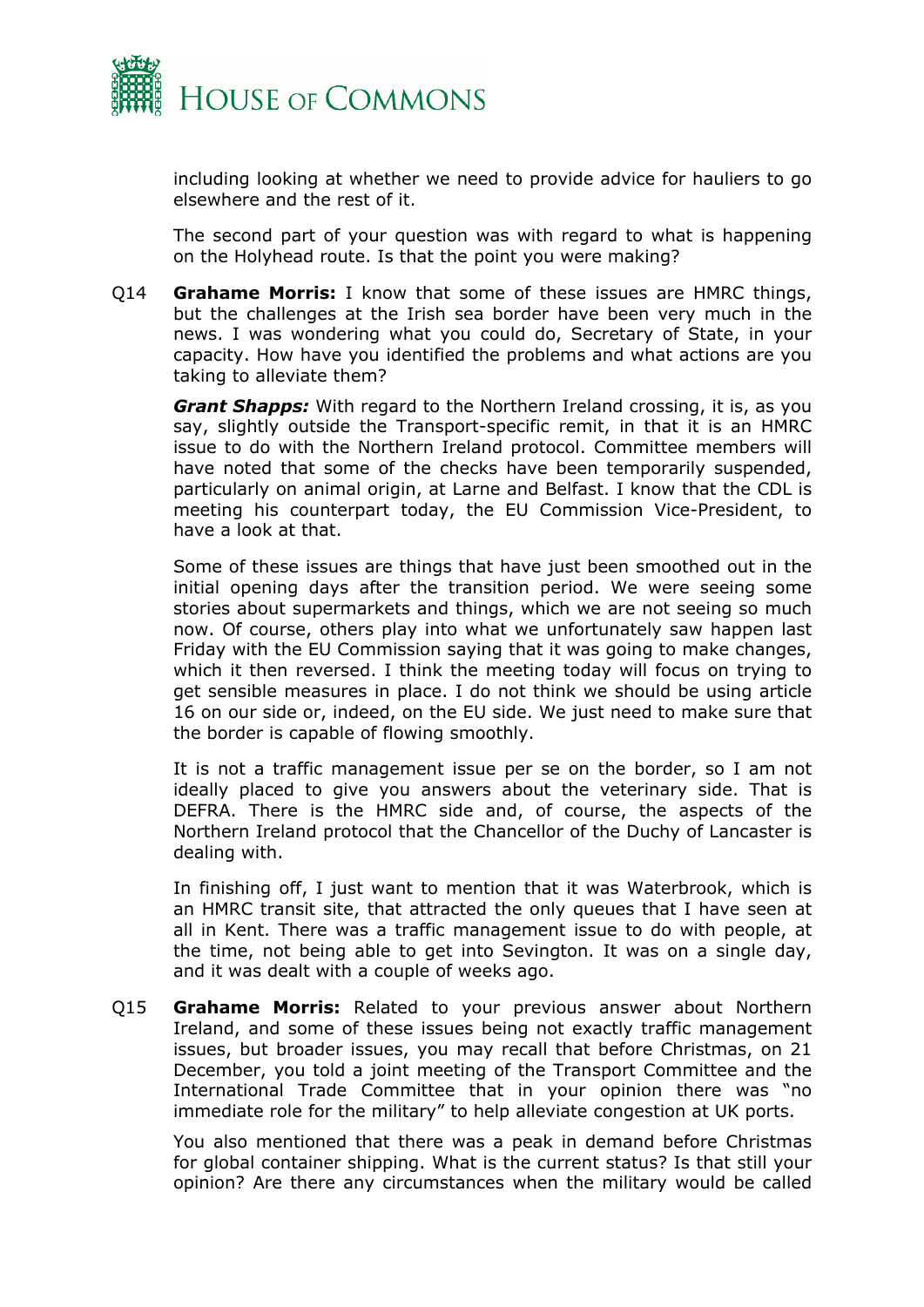

on to assist? Do you acknowledge the increase in costs of shipping containers and the impact that is going to have on prices of commodities in the shops?

*Grant Shapps:* Yes, but it is a global cost. It is not to do specifically with Brexit, for example. It happened, if you remember, at container ports before the end of the transition period. Globally, from San Francisco to the UK to the far east, ports have been extremely busy and the numbers of containers available have been restricted. Therefore, prices had gone up in order to deal with that. We had some issues at Felixstowe and elsewhere, which I am sure you are referring to.

I said at the time that, if the situation did not improve, I would stop at nothing, including signing what is called a MACA agreement to call in the military. It was not necessary; the situation has subsided somewhat, and there are no plans to do that at all. Having said that, when I needed the military, which was when the French closed the borders before Christmas, I had no hesitation in calling them in. In fact, I place on record at the Committee my sincere gratitude and thanks to the military, working with NHS Test and Trace. They got 10,000 lorries cleared in Kent in two or three days. It was quite a phenomenal operation. They are the ultimate back-up.

The ports are busy globally and with higher prices, but goods are flowing at near normal levels. Given the pandemic and everything else that is going on, it has been miraculous. Those in the freight sector are rarely cheered on as heroes. When people think of key worker heroes, they are not necessarily the first people they think of, but they should be. They have kept the medicines flowing and the food on the shelves. They have done a terrific job under enormous pressure throughout this whole period.

#### **Grahame Morris:** Thank you.

**Chair:** We are going to move to the impact of the pandemic on aviation.

Q16 **Ruth Cadbury:** Secretary of State, it has been reported that some senior figures in Government want hotel-mandated quarantine for all incoming travellers, but a more nuanced policy has been put in place. Why do you think that more nuanced policy is appropriate at this time?

*Grant Shapps:* As I was saying before, we have to think carefully about what we wish for and what the outcomes of different policies would be. Let's say, notionally, that we decided that we were going to shut down Britain and close our borders. We would have to have exceptions, of course. We have just spent an awful lot of time talking about freight movements in and out of the country. There are 6,000 hauliers a day just via the short straits, and that is only about 20% of all the freight in and out. Unaccompanied is much bigger than that. Do you allow that or don't you allow it? What happens to the medicine flow? How do you get food on the shelves? As I say, we are not an entire continent like the USA or Australia. We rely very heavily on our very close connections with our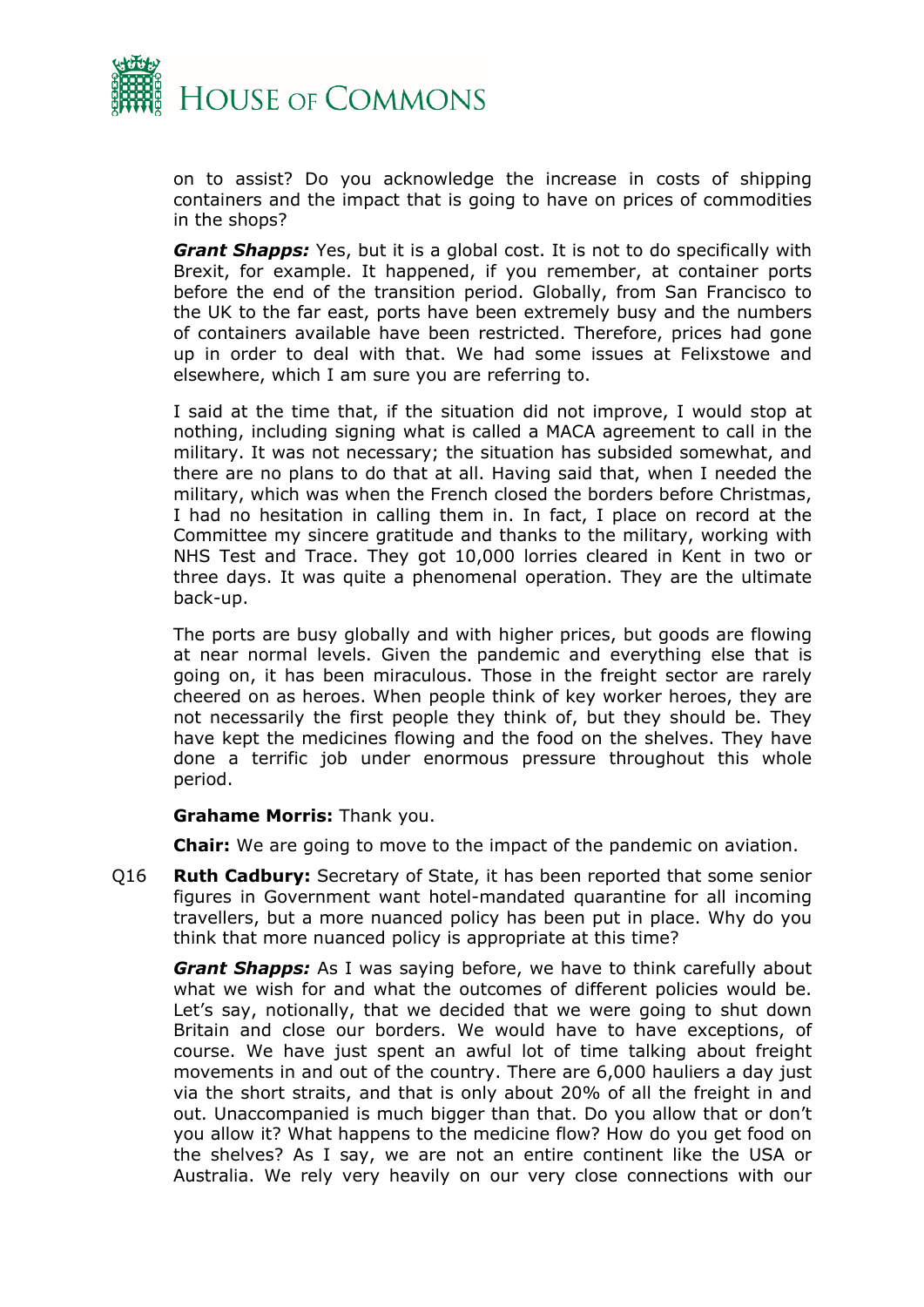

friends and partners, particularly in Europe, but elsewhere around the world as well, so we have to consider the practicalities of what we propose.

In normal times, 70% of air freight would come in the bellyhold of passenger aircraft. Even during the crisis, it has still been 40%. Again, we could put a lot more upward pressure on the cost of those containers that Mr Morris was just talking about if we make very rash decisions.

Look folks, unfortunately we have coronavirus, as we all know. We have had it at fairly high levels, so we must not wrongly jump to the conclusion that someone being elsewhere, particularly in a location with lower levels of coronavirus, is from a scientific point of view automatically problematic. As I said before, it is not so much about prevalence now but about variants, and that is what we are very keen to prevent.

That is a sort of overview of how we have come to this position and this policy, but there is a lot else, including quarantine, which we have had in place for a long time, and now pre-departure testing as well.

Q17 **Ruth Cadbury:** Thank you. More people are going to be hit by the rules for quarantine—for example, those coming home from red-listed countries where they may have been for essential reasons such as family illness and bereavement. I am not alone in having constituents in that position, who are really worried about how they are going to be able to afford the cost of a hotel for 10 days. Will such travellers be offered financial assistance from the Government?

*Grant Shapps:* No, but bear in mind that the 33 countries on the socalled red list at the moment, which do not have direct flights to us, are places where people will have known for quite some time that there were issues. The numbers that we expect to see returning will be quite low. They are probably people who either have dual nationality or have been long-term in those locations, and they may decide to stick it out for a period of time. The numbers will be relatively small. It goes to answering your question about why not just do it everywhere. The answer is that you multiply the repatriation issues that it would create very quickly if you do that.

Q18 **Ruth Cadbury:** My final question in this batch, before handing over to colleagues, is a constituency issue for myself and many of our colleagues. Unemployment levels in constituencies around the UK's five largest airports have increased by an average of 35% since last March, compared with surrounding areas. What steps are you taking to help aviation communities recover from the pandemic?

*Grant Shapps:* It is hard to think of a sector—hospitality, I guess, but few others—that will have suffered more than aviation in this crisis. They were first in and are still very much struggling. The answer specifically is £7.2 billion. I just had a tot-up before coming to the Committee, and this is how I get to it. We have provided, as the Committee knows, furlough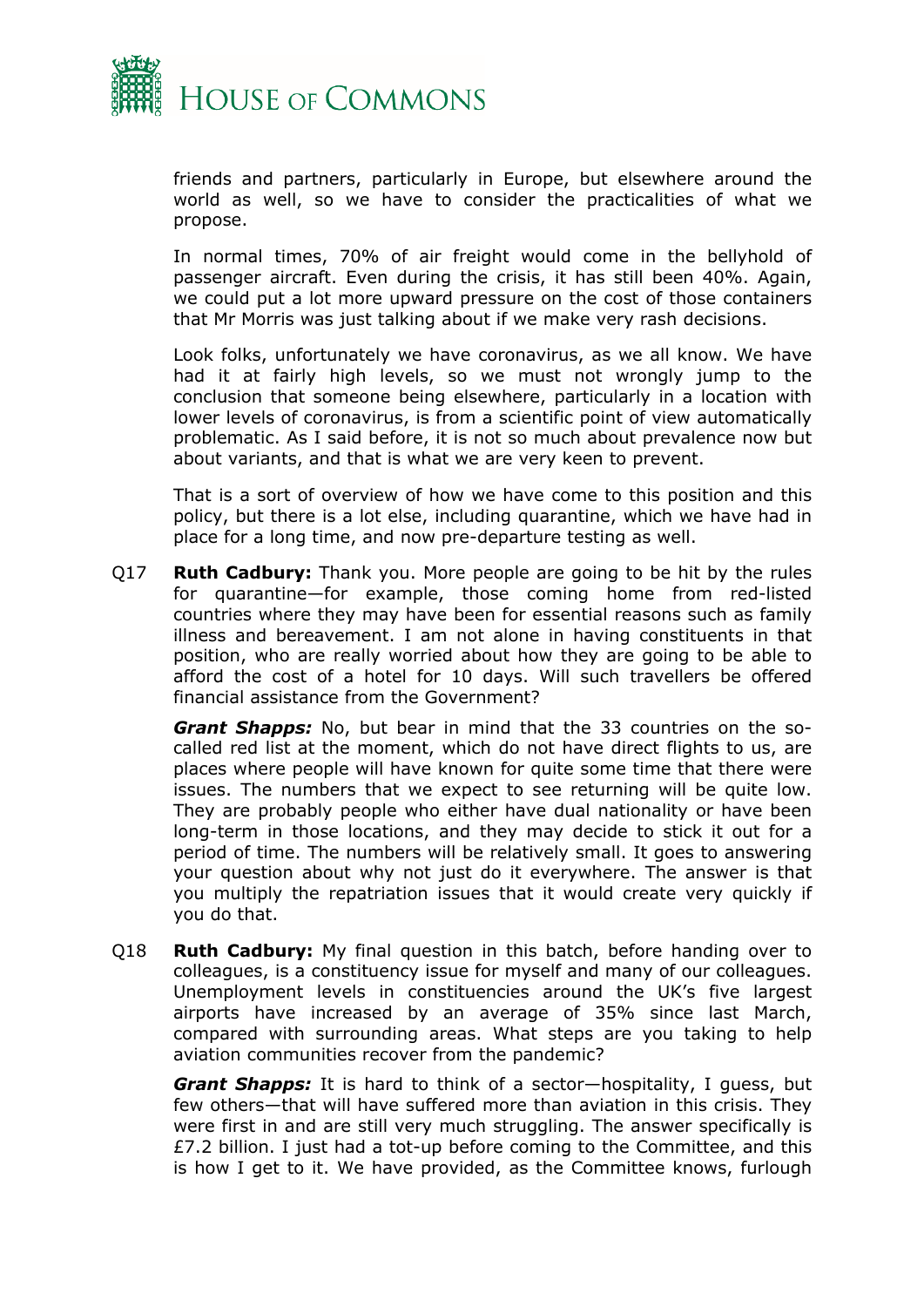

to 55,000 aviation staff, which will include many of the people in the surrounding areas in nearby constituencies, particularly near the large airports. Many of those 55,000 will come under that. Furlough is thought to be worth between £1 billion and £2 billion for those 55,000 staff during the period.

Secondly, we have provided CCFF—the covid corporate financing facility for various different aviation—

Q19 **Ruth Cadbury:** Excuse me for interrupting, Secretary of State. We know those statistics because they are generic. I am talking about specifics for aviation communities, on the basis that, unlike hospitality, aviation will be the sector that takes longest to recover, and many jobs will not return. Many of my constituents cannot wait two to three years to get a job. Many of them are not eligible for furlough. We need geographicspecific support such as reskilling, support for start-ups in other sectors and support for other employers in other sectors that are geographic specific, over and on top of the generic help that is already being given in all sectors.

*Grant Shapps:* I take your point. I hope you will let me complete this point because I do not think the up to £7.2 billion figure has been mentioned anywhere else before as an aviation package as a whole. I will definitely address your point as well.

Very briefly, there is £1 billion to £2 billion on furlough. Then there is money for the CCFF scheme of around £3 billion. There is money from UK Export Finance. Again, to be clear, that goes to the airlines that are in trouble, as you rightly point out, and that money has added up to £3.4 billion from UK Export Finance. The total is up to £7.2 billion.

You are right in saying that the money needs to go specifically to constituents who are not able to work. I am not clear why those individuals would not, if they are furloughed, be receiving furlough. They would be, of course, but your wider point is correct, which is that, sadly, a lot of people in the aviation sector will have lost their jobs because there have been redundancies as airlines have not been able to fly.

There are wider measures in place through my colleagues, particularly the Secretary of State at DWP, for retraining and opportunities to enter new sectors, but I do not want to oversimplify. There is no doubt that unemployment has risen. I think it is at 5% now. It is only through the extraordinary and generous actions of things like the furlough scheme that it has not gone very much higher, given what has happened.

We now have first injections, probably by the end of today, in 10 million arms, and I think we can see a way through this. We want to get aviation back into the air. I will be providing an aviation recovery approach just as soon as we can see the mapping out. We know that the Prime Minister will say more about the roadmap out of the lockdowns and the rest of it, and will be starting to lay that out on 22 February. I will be coming up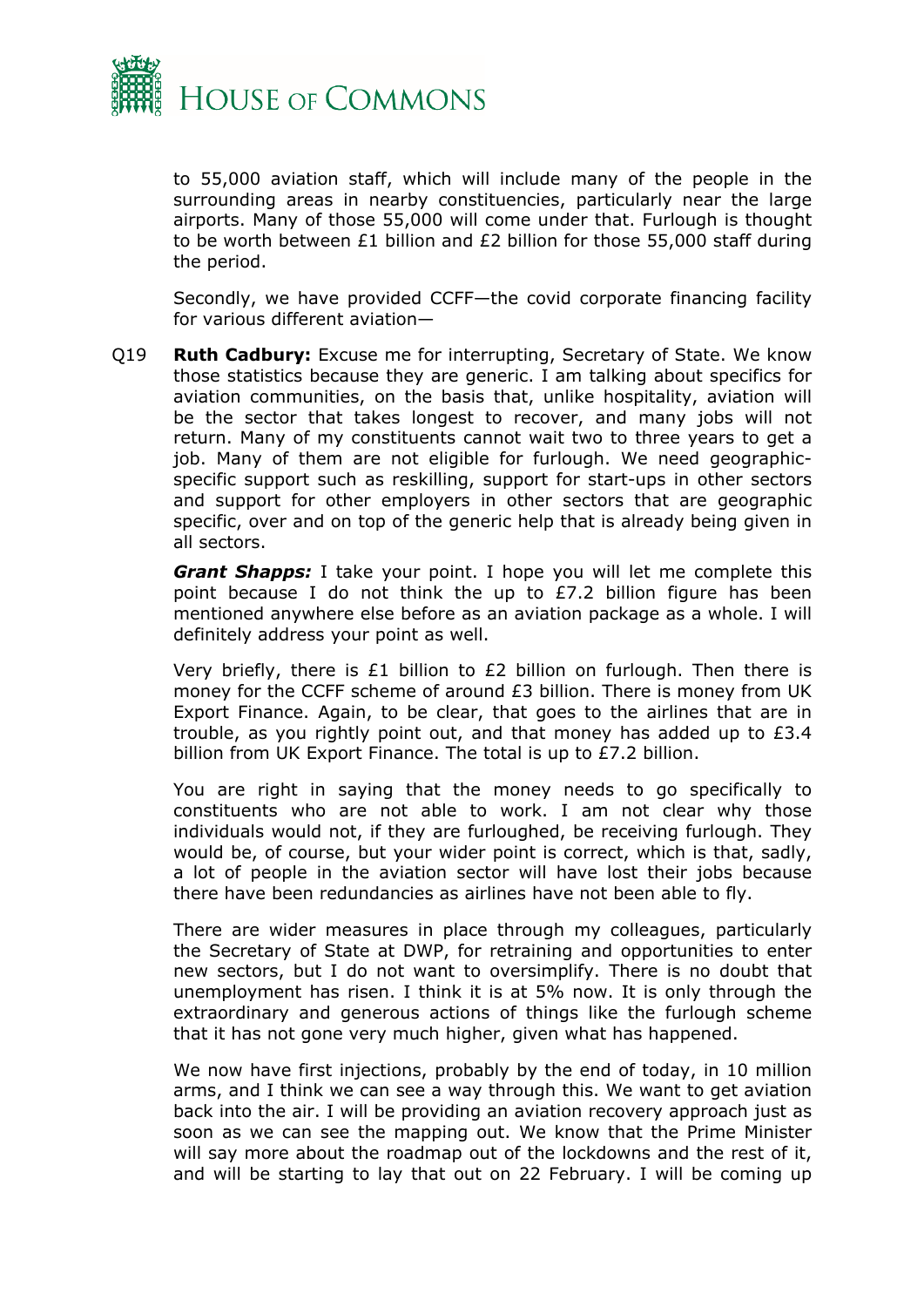

with an aviation recovery plan as well, which I think will be of great interest.

**Ruth Cadbury:** Thank you very much, Secretary of State.

Q20 **Simon Jupp:** In the last couple of days we have seen the Government's multimillion pound support schemes for regional airports open up. We know that means they can apply for up to £8 million per airport, which is a real lifeline to airports, including Exeter airport in my constituency.

Over the last two weeks, we have heard a lot of talk about the great British summer, in what appears to be a clear steer away from foreign travel. Can you give us your thinking on whether more targeted support for the sector is on the cards if, for example, you are asking people to stay in this country and holiday, for example, in the south-west?

*Grant Shapps:* Any Government who are wise avoid telling people how they should spend their time and what they should do. Coronavirus is a fact, and we have to make sure that people are aware of what they are allowed and not allowed to do. Right now, you cannot travel. You cannot travel in this country and you cannot travel internationally. It is the same rule everywhere, as far as that is concerned.

Thank you for mentioning the business rate relief, which essentially will provide free business rates for, I think, 22 of the 25 airports. I might have that number wrong by one or two. They will, essentially, pay no business rates during 2020-21, since the coronavirus started.

I think we will probably fight shy of providing distinct and specific guidance to people about how they should spend their summer. To answer the obvious question, I do not know at this stage what the situation will be. None of us does. We have to wait and see. The early signs are encouraging, with both the exceptional roll-out of the coronavirus vaccine and the excellent news overnight from Oxford about the efficacy of the vaccine in not spreading it further.

All those things are positive, and of course we can do them in this country, but they need to be done worldwide, particularly in places where people might go. In a sense, your question invites me not only to work out the roll-out here, which we are quite confident in, but also the roll-out elsewhere, over which we have less control.

Q21 **Simon Jupp:** Going back to the point about targeted support for the sector, the furlough scheme has provided a real lifeline for airports, which in some cases have no flights going in or out of them. Newquay airport in Cornwall, for example, has been closed for a couple of months. That ends in a few months' time. It is a really big pinch point for airport operators. Paying the full salaries of staff could be too much for some of them.

What discussions have you had ahead of the Budget next month to make sure that the jobs that the Government have worked so hard to protect, in sectors that you have admitted are going to take longer to recover, are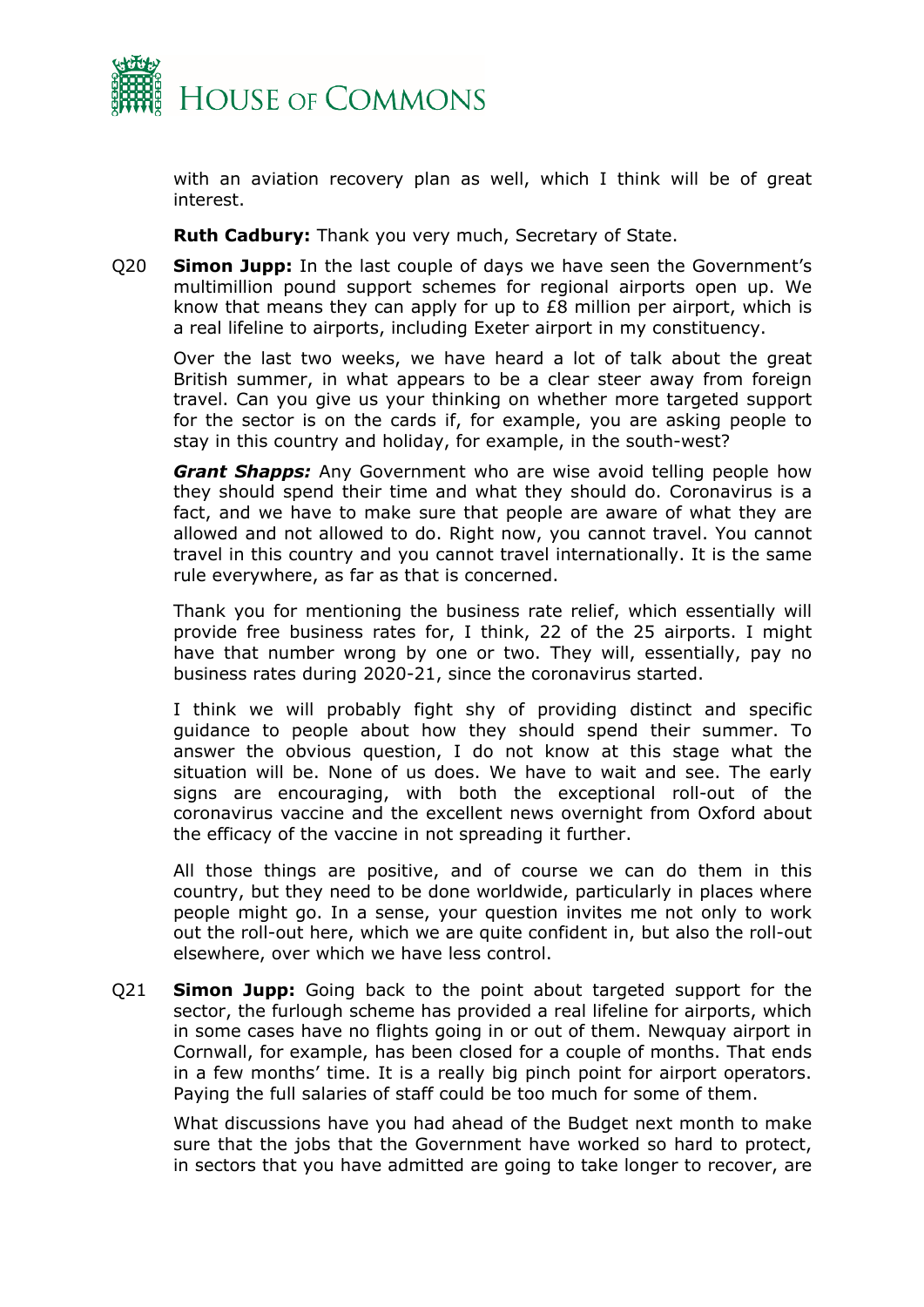

not just lost over a cliff edge in a couple of months' time when furlough ends?

*Grant Shapps:* I spent quite a bit of time going through the loans and guarantees to aviation. The furlough part of it has absolutely been at the heart of it. It has applied not only to the airlines and airports but to everybody in aviation.

Of course, I have regular conversations with the Chancellor and Treasury about these matters. The Chancellor will be making his range of judgments based on where we are with coronavirus as we get to the Budget, and what the likely route out looks like. It is too early now and, frankly, it is not my decision to make. The Chancellor will need to make it. Is he aware of it? Very much so. We have these conversations continuously. As I said before, aviation has been the hardest hit. That is why I was very keen to tot up the total support of £7.2 billion of loans and guarantees, the business rate things and furlough, to show that there has been a very large multibillion pound package of support. We will keep it under constant review. The Chancellor will take that into account as he sees the roll-out of the vaccine and the trajectory of the virus when he comes to the Budget and other fiscal events.

Q22 **Simon Jupp:** I mentioned the support for airports. My understanding over the last couple of months has been that specific airlines facing dire financial consequences as a result of this have been able to approach Government to negotiate with them about specific support for their business. What has the take-up been like at those conversations, and has it resulted in support going to many airlines based in the United Kingdom?

*Grant Shapps:* It is true to say that airlines have largely used three different forms of guarantees and loans. The first has been through ordinary banking. We have seen quite a bit of that. The second has been through schemes like the Bank of England's covid corporate financing facility—CCFF—where we have seen quite large take-up, something like £3 billion, I believe. The third has been through guarantees for loans using UK Export Finance. We have seen two large airlines use that particular route. Those have been the primary approaches to the billions that have been available in loans and guarantees to support those companies.

Q23 **Simon Jupp:** Before I briefly move on to the aviation recovery plan that you mentioned when Ruth was asking questions a few moments ago, one of the key things is that the aviation sector is going to take a while to recover. The closure of any regional airport would level down a region rather than level it up.

One of the Government policies that would help many regional airports is the introduction of free ports, for example. The closing date for expressions of interest is in two days. If, for example, a region needs more time to put together a bid, or it has not actually looked at the idea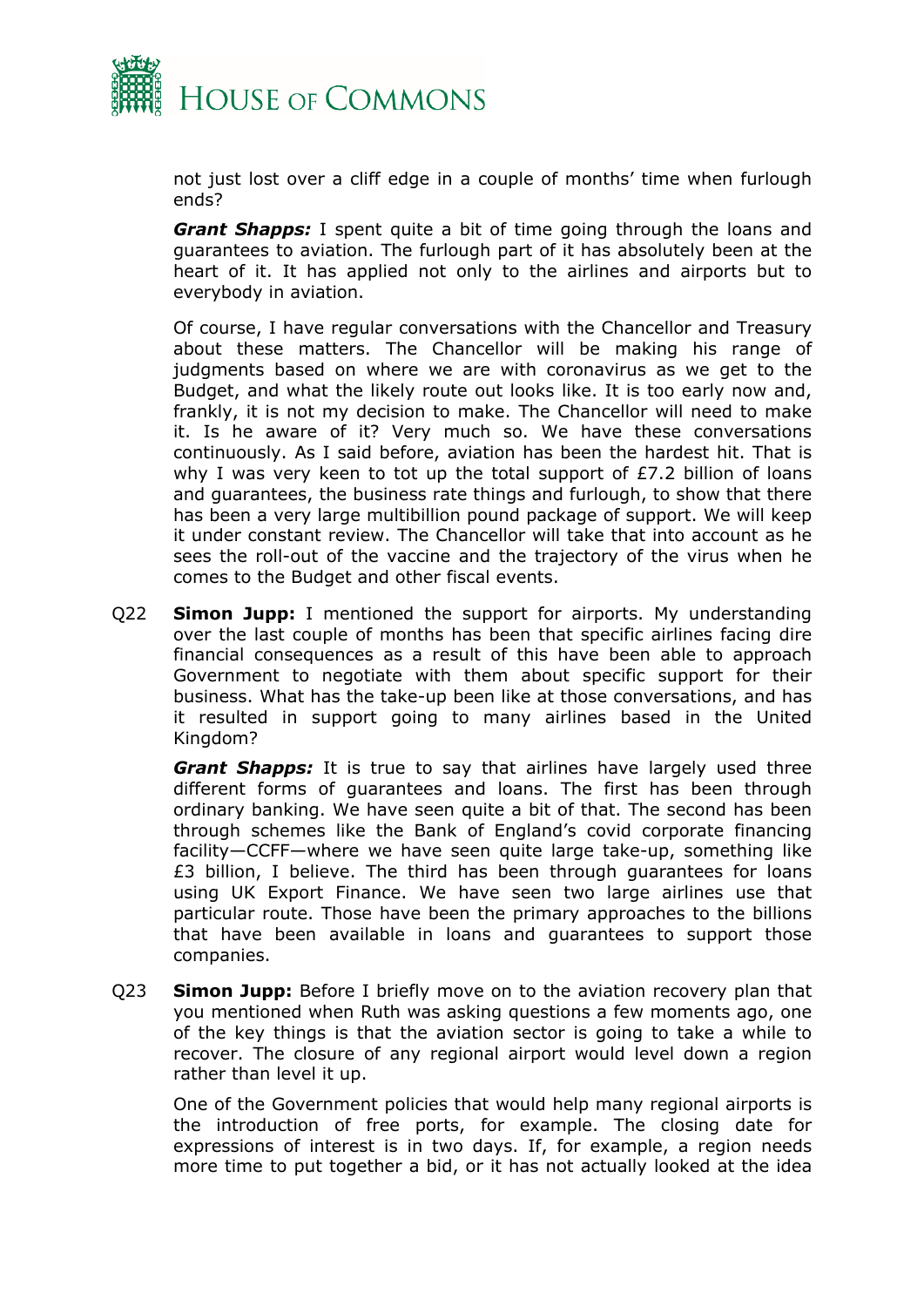

yet because obviously there is a draw on the amount of time people have at the moment, are you considering further rounds to bid for the opportunity for free ports? It is a really dynamic policy.

*Grant Shapps:* It is a great policy. It is very exciting. It was in our manifesto. We have now been running it for well over a year as a concept and as an idea. I think that was a bid to reopen it and extend it. I cannot promise that, I am afraid. There will be 10 in the first round. You never know we might do more in the future, but that is not a specific policy right now. I know that areas have been putting a lot of time and energy into it.

Without wishing to disappoint you, I do not think there is likely to be an extension—at least I am not aware of that—but, as you rightly say, it is a very exciting policy that could and will be transformational for a number of different areas through their ports. We do not describe the type of port, so it could be a seaport or an airport, or a combination.

Q24 **Simon Jupp:** The aviation recovery plan is absolutely crucial. To restore confidence in the aviation sector and give people the opportunity to travel again is really important for many jobs up and down the country. Can you confirm that aviation and international travel will be explicitly included in the Government's exit plan when the PM brings it before Parliament on 22 February?

*Grant Shapps:* The 22 February will be a roadmap. Perhaps the dates are seared in my mind because it was the restart of transport and I was concerned to get it right. Last time round, it was 1 June, 15 June and 4 July. I remember all those dates very clearly, as trains were going to get busier and the rest of it.

The Prime Minister will be laying out an approach that will say, "If we are here by this time, then we would look to be able to do this." I do not think it will be as specific as "and this sector will do X, Y and Z." I do not think we will be at that level of detail at that time, not least because we do not control this virus, as I am fond of saying. The control of the virus is in the hands of all of us—many millions of hands—and the extent to which we follow the message of the day, which at the moment is stay at home, and whatever the messages are in the future. Those are the only things that can control the spread—in addition to the vaccine now, of course. I do not want to over-promise something that the Prime Minister will not then stand up and say.

What I can promise, though, is that the aviation recovery plan will go into specific detail. It will be a strategic framework for the medium and longterm recovery of the sector. It will be looking at what has happened and, frankly, looking to take advantage in some ways of what has happened. Combined with the end of the transition period, we now have flexibilities that did not exist before—for example, on the way that slots are used at the busiest airports. That is one of the powers that has returned domestically. We have more flexibility, and we can perhaps look at more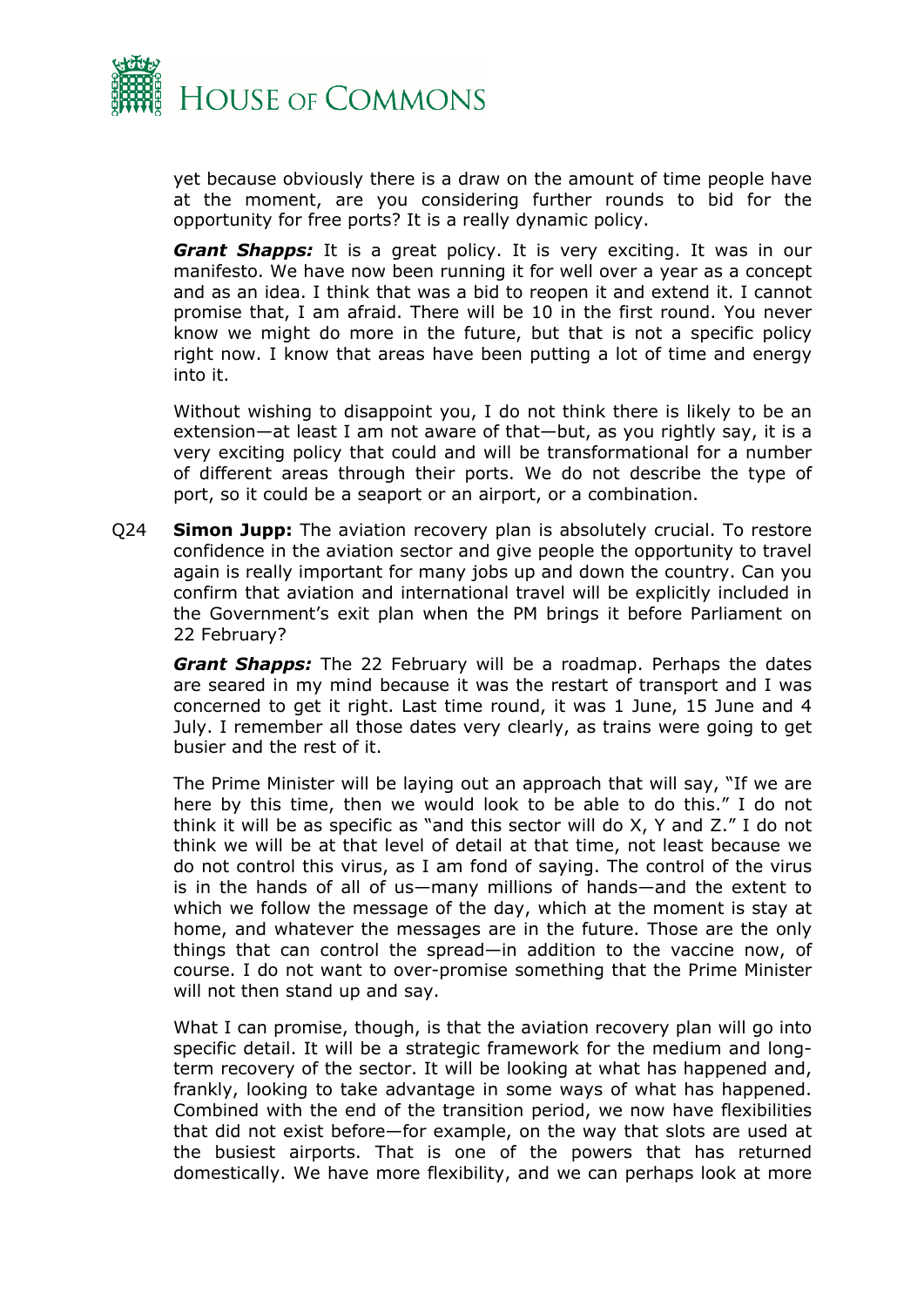

interesting things, perhaps introducing more competition and so on and so forth. There are lots of specifics that we will get into in the aviation recovery plan when that comes.

Q25 **Simon Jupp:** I know you hate committing to dates, but when can we see the aviation recovery plan? An awful lot of people will be waiting for it, not least people who work in airports, airlines and travel companies, and many others up and down the country.

*Grant Shapps:* The best I can give you right now is later this year. That is not to be evasive. It is just that we do not know, and I cannot tell you precisely, what the path of the coronavirus will be. I think in the next few weeks it will become a lot clearer. We are already working on aspects of it and have been for some time. It is not that we are not working on it. I do not want to commit to a published date. As we have seen many times with the coronavirus, it does not quite follow our published dates, for the reasons I just discussed.

**Simon Jupp:** Thank you, Secretary of State.

Q26 **Gavin Newlands:** Good morning, Secretary of State. I have a quick point. The coronavirus is an ever-moving beast, but obviously for many tens of thousands of workers and businesses "later in the year" will come too late, and many will be out of a job by that point.

I want to come back on the quarantine situation. You said you were following the science, but that is perhaps a little disingenuous. A great many scientists are hugely concerned about importation of covid-19 variants, and they would prefer to see the approach that the Scottish Government are taking. Is that fair to say?

*Grant Shapps:* Perhaps I could point out the connection between your first and second points. Support for the aviation sector and the complete closure of the aviation sector are two sides of the same coin. It will be interesting to see what support comes forward for Edinburgh, Glasgow and other airports in Scotland if a decision is made to close all aviation. Those are the same things.

At the moment, the furlough scheme is in place. At the moment, we are working with airports and airlines to provide them with as much support as the taxpayer can manage. I have not mentioned figures yet, but on UK Export Finance, for example, I think there is £1.4 billion for easyJet. I think I am right in saying there is £2 billion for British Airways. Those are large numbers to support the sector. It is quite right too, because unless we do—

Q27 **Gavin Newlands:** Secretary of State, I am very sorry to interrupt, but I am conscious of the time and we have been on aviation for quite some time.

My question was about mutations of the virus and concerns about importing it. That was my main concern. Could you perhaps address that?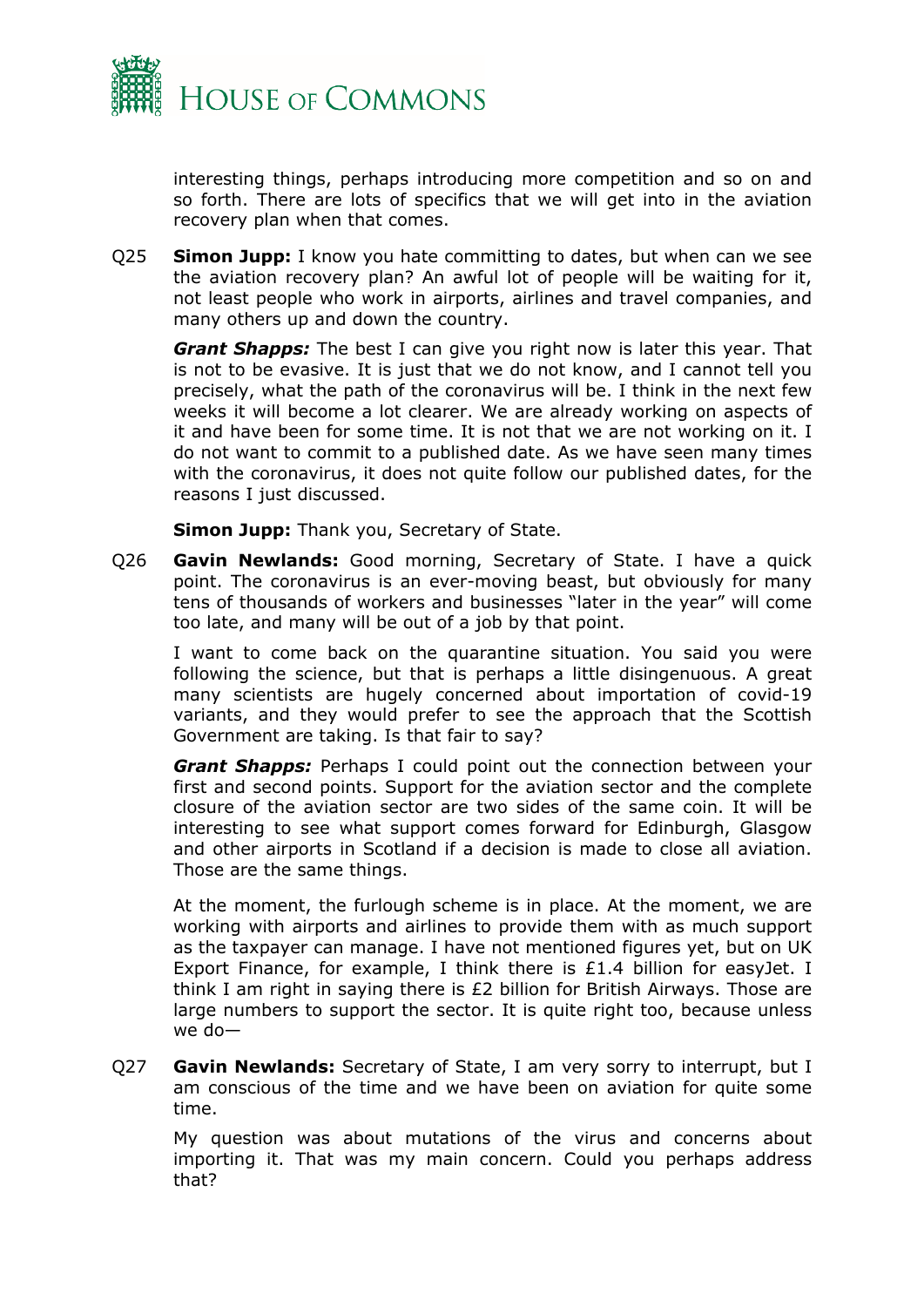

*Grant Shapps:* Let me be absolutely clear. If the chief medical officer said, "Secretary of State, you must close our borders, and you must do it now," we would close the borders, if he said that was the only scientific thing to do. To be clear, that is not the chief medical officer's advice to date. It has not been the scientific advice to date. I saw reports yesterday, I think in *The Times,* that SAGE had said it was a route. It was a partial report of that report. The report also said that it will have costs, as we have covered in quite some detail, which would include how you keep the supply chain coming into this country if you go down that route.

I am not saying that these things can never happen. What I am saying is let's think through the situation. We already have quarantine in place from everywhere in the world into this country. You may not legally come here without quarantine from anywhere in the world. You cannot come here without pre-departure testing from anywhere in the world. We have the largest-scale genomic testing of the coronavirus of any country in the world, and we are requiring follow-up testing, and will require it from the red-list countries in particular where we have concerns about mutations. We are taking extraordinary steps to monitor these things.

Q28 **Gavin Newlands:** I appreciate that, but despite that we still have community transmission of the South African variant. Moving on to—

*Grant Shapps:* We have thousands of mutations going on. It is not just that one. It mutates all the time.

Q29 **Gavin Newlands:** Moving on to the aviation sector, the prolonged slump, which we can all see, is forecast to hit airports and aviation more generally, and outside London and the south-east even harder. Given the Government's levelling-up agenda, to use their terminology, what do they plan to do about that specific issue?

*Grant Shapps:* As I say, it is an interesting discussion, and quite rightly so. It is two sides of the same coin: closing airports and supporting them at the same time. The best possible route out will be vaccination across the whole of the United Kingdom so that we can get aviation going again, and in particular, to answer your question about levelling up, including being able to get communities reconnected. As mentioned before, Newquay is closed at the moment, for example, as are other airports. Some of the most distant and otherwise cut-off places—I am thinking about some of the isles of Scotland—will always struggle if they do not have an aviation connection. They are places where you cannot run a railway line, for example.

It is very important that we do the first thing, which is to vaccinate everyone, in order to be able to do the second thing, which is, at least domestically, to reopen some of those aviation routes. That will be the very best support that we can give those airports.

Q30 **Gavin Newlands:** So there are no current plans on that, but could you press the Treasury on support for areas outside London and the south-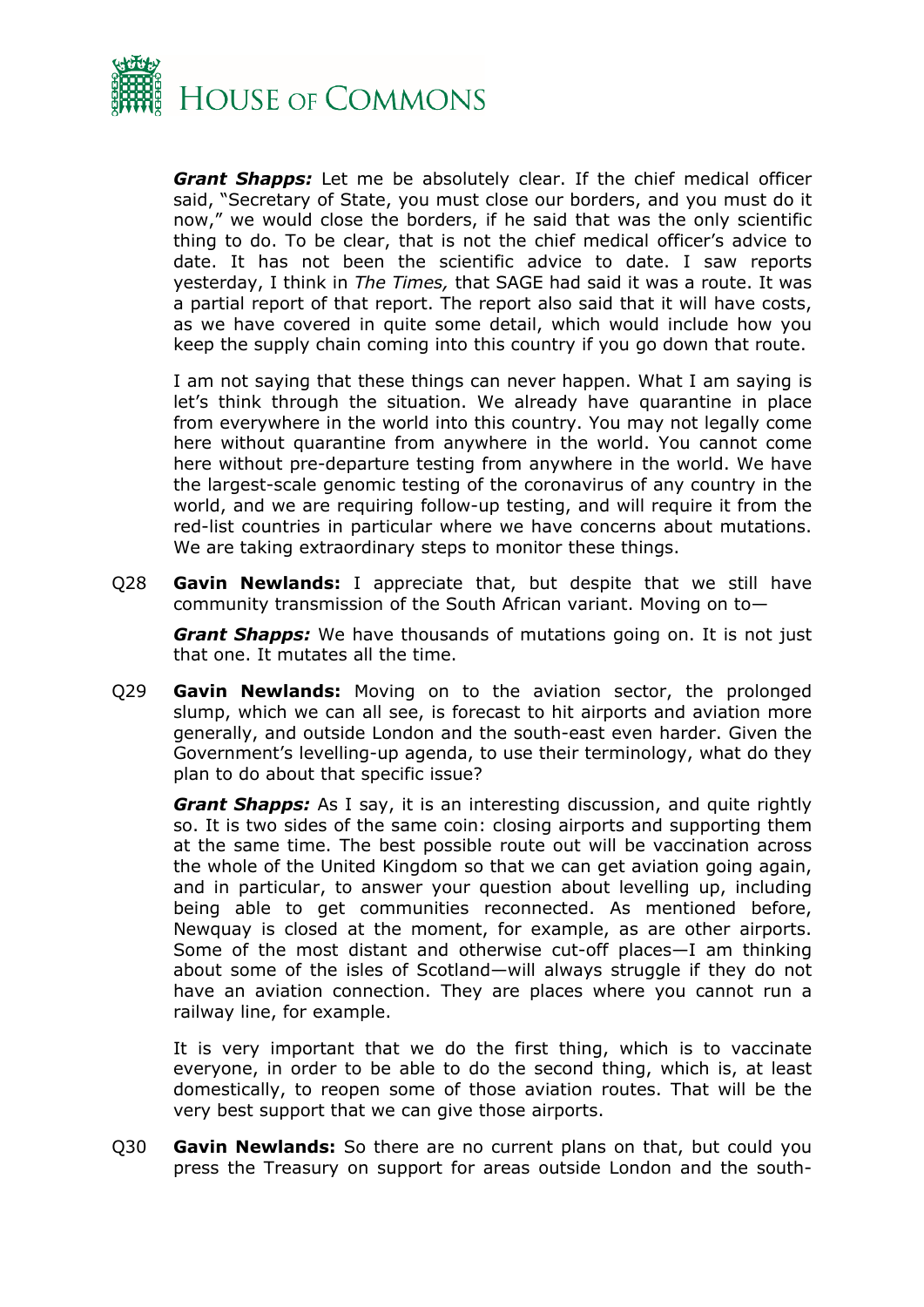

east because—

*Grant Shapps:* That is slightly unfair. I have described how, in England, we have provided 100% rates relief to all airports, up to  $E8$  million. Only the very largest three or four airports do not receive all of their rates paid. We have the furlough scheme covering 100% of the UK, so to say "no support" is a bit unfair.

Q31 **Gavin Newlands:** To be quite clear on that, the Scottish Government announced back in the spring that they would have 100% rates relief and have extended that for a minimum of three months, following the Scottish Government Budget. Is that going to be in the Chancellor's Budget?

*Grant Shapps:* Just to be clear, the rates relief in England also goes back to last spring. It covers the entire year 2020-21.

Q32 **Gavin Newlands:** Moving forward, is that going to be in the Chancellor's Budget?

*Grant Shapps:* As you would expect me to say, I cannot say what will be in the Budget.

Q33 **Gavin Newlands:** It was worth a try, Secretary of State.

The Airspace Change Organising Group are £8 million short, as you will be aware. In terms of their recent work, the industry has invested about £10 million thus far and probably at least another £20 million needs to be invested in it. As you know, airports have no spare capital to spend at the moment. Might we see Government support, because it is very important work?

*Grant Shapps:* I know that you and I share a passion for airspace reorganisation. Airspace is a huge asset to the country, and it is very poorly organised on a 1950s basis at the moment. It is being modernised. Just last night, the Second Reading of the Air Traffic Management and Unmanned Aircraft Bill passed through the Commons and goes into Committee. Specific funding issues will be looked at in the round, but you are absolutely right that getting airspace reform is very important. We do not need to be damaging the atmosphere, creating noise or creating delay. There are all sorts of benefits if we reform airspace.

On funding, again we will have to wait for a fiscal event, but your point is well made.

Q34 **Gavin Newlands:** I suspect the Chair will be desperate to move on, so this is my last question. Later today, we have a debate in the Commons in the Chamber about the VAT issue and an extra-statutory concession that removed VAT-free sales from our airports. This could not come at a worse time for airports. We have already said that airports and aviation are in a huge hole at the moment, and this is going to remove millions of pounds of revenue from airports, particularly smaller or regional airports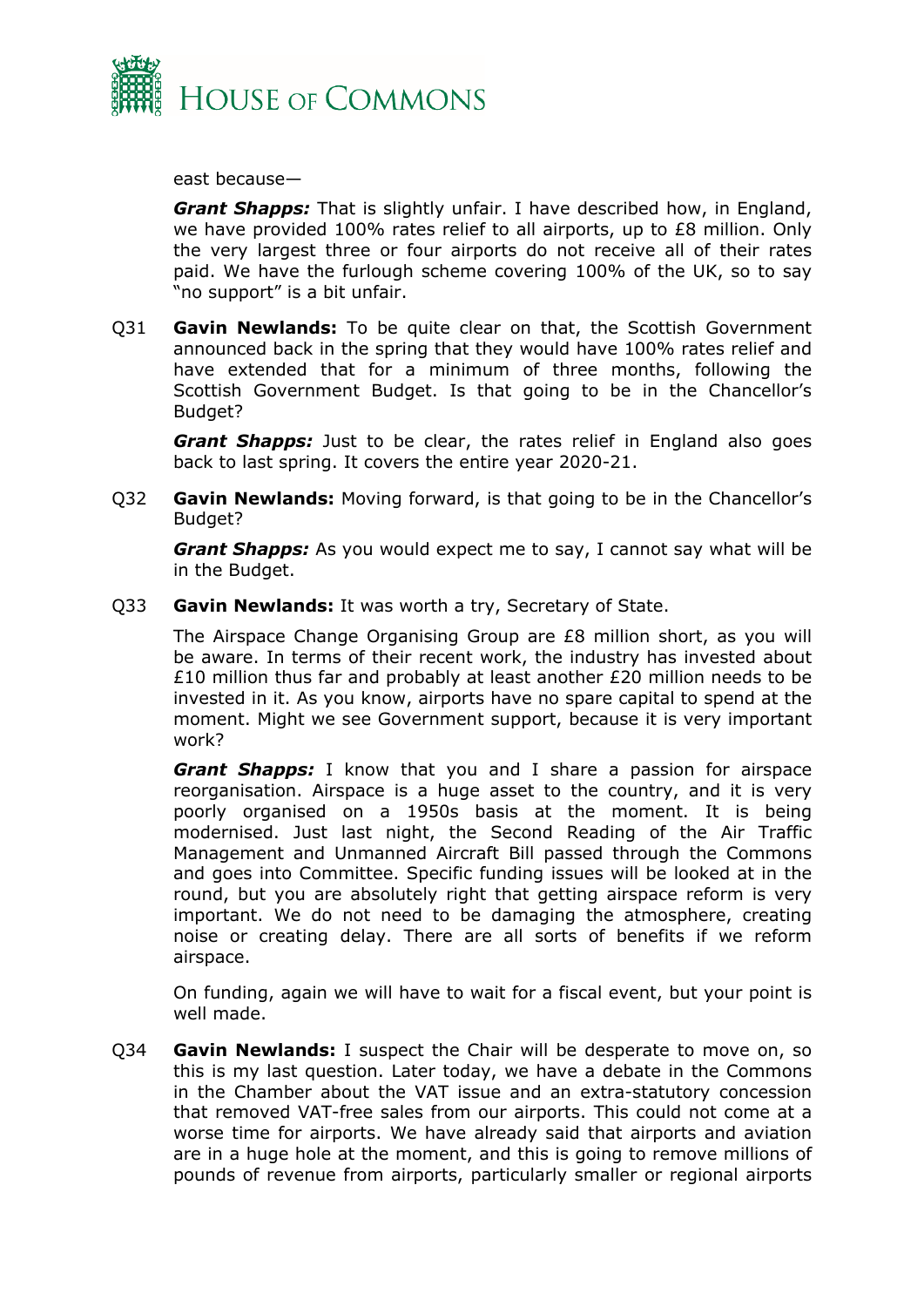

like Glasgow. They will be harder hit because of their point-to-point sales.

How much did you lobby the Treasury to keep the statutory concession in place and widen it to EU states? Would you support mitigating those areas somewhat by putting in a duty-free arrivals scheme?

*Grant Shapps:* As you rightly pointed out at the end, it is a Treasury issue, although it is one of those things that sounds like it might be a Transport thing. In fact, it is a taxation issue that had been flagged for a very long time in advance.

There will still be an attraction to airport shopping when we get things running and up in the air again. I am, of course, constantly in touch with Treasury colleagues about these things. I know that the sector itself will have made many representations, but I can confirm that it is planned to come in. It has been flagged for a very long time. As you say, it has been advantageous in some places, but it is not quite as straightforward as it is sometimes presented in terms of its overall benefits.

**Gavin Newlands:** Thank you, Secretary of State. I am conscious that we must move on.

**Chair:** We are very keen to support the aviation industry, but I should say to Members and to the Secretary of State as well that I am trying to do 10 minutes per section so that we can get them all in. We just took 30 minutes on aviation alone, so it is with some trepidation that I move to rail, on which four Members want to speak. Rail has had a lot more support, so perhaps Members can bear that in mind.

Q35 **Robert Largan:** Good morning, Secretary of State. Obviously, there has been the recent announcement of a reduction in funding for Transport for the North. This is a great concern for many of us, including people in my constituency. It would be useful to get your response to the comments from the Mayor of Greater Manchester about the change in funding for Transport for the North.

*Grant Shapps:* First of all, we are absolutely committed to funding transport in the north. Don't take my word for it. Look at the figures. Look at what we have actually done.

I have no idea why it is about the £4 million, which is the money that we have not provided to Transport for the North. It is fair to say that most constituents will not be saying, "I wonder what Transport for the North is doing today." What they are interested in is whether the A66 is being built and whether we are sorting out the train congestion that takes place in the corridor at Manchester. Are we going to get Manchester to Leeds in 30 minutes? Are we going to be able to sort out traffic and rail on Merseyside? I have no idea why this £4 million, compared with the £20 billion that we have spent on the northern powerhouse since 2014, has attracted any interest at all.

Transport for the North had underspent its budget from last year by about that amount. Rather than having money in the bank doing nothing,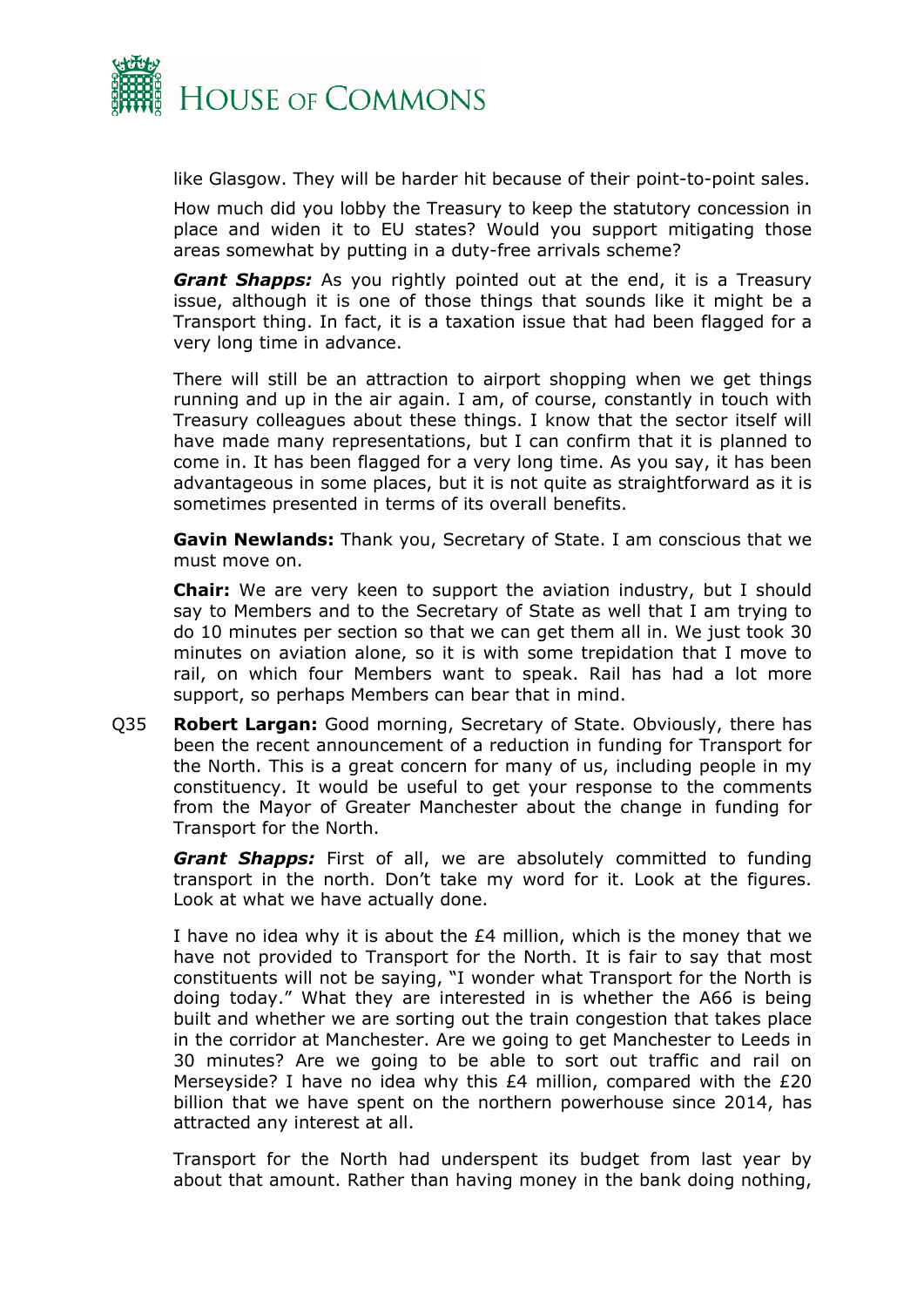

an accounting choice was made not to simply pay arm's length bodies more money in order to have it sit there. My view would be, never mind the £4 million; what about the billions and billions that we are now spending? I think I have 140 different projects across the north that we are looking at and actively working on. They add up to billions upon billions of pounds.

Q36 **Robert Largan:** That is reassuring to hear. On the point about commitment to investment in infrastructure in the north, particularly in Northern Powerhouse Rail, is there any update on where we are with the Manchester to Sheffield leg of the Northern Powerhouse Rail upgrades?

*Grant Shapps:* Fairly soon, we will have the outcome of the integrated rail plan, which will answer specific questions like that, so I do not want to pre-empt it. I briefly remind the Committee that we had Oakervee. We decided that we would be going ahead with HS2. Indeed, the 2a Bill has just passed. We are waiting for Royal Assent this week. That is the Birmingham to Crewe part. Then we have questions over things like the eastern leg and the rest of the connection from Manchester to Sheffield, to Leeds, and to Hull. All of the scheduling for that part of it will come out of the integrated rail plan, which we will publish in due course, fairly shortly.

Q37 **Robert Largan:** You made mention of congestion on the rail network around Manchester. Network Rail and Transport for the North have recently announced a consultation on the timetable to try to address that. It would be useful to get a bit more insight into the thinking behind it, particularly as one of the three options suggests a 50% reduction in services going out to Buxton in my constituency. It would be remiss of me not to flag up my opposition to option A.

*Grant Shapps:* As you rightly say, Transport for the North and others are actually doing some work on that at the moment. They are much closer to the ground, and you would definitely want to have that conversation directly with them and, I suggest, with the Rail Minister, Chris Heaton-Harris, just to make sure that your points are put across.

It is very important that we sort out the congestion around Manchester. I do not want to do that by cutting services. I want to do it by sorting out the reasons for the congestion, particularly in the corridor. I have seen it myself. It is a real constriction on the network, not just for Manchester but for the whole of the north. A lot of the timetabling runs via there. That is part of the good work that is going on. I am sure you have already done so, but I definitely encourage you to make your points. No one wants to see cuts for your constituents, I am sure.

Q38 **Robert Largan:** Definitely not. On the final point on trying to address the congestion, obviously some of it is a timetable issue, but in the long run, if we are to resolve those congestion issues, it will need more infrastructure investment in the north. HS2 will play a big part in that, but, potentially, so will an upgrade of Manchester Piccadilly station. Is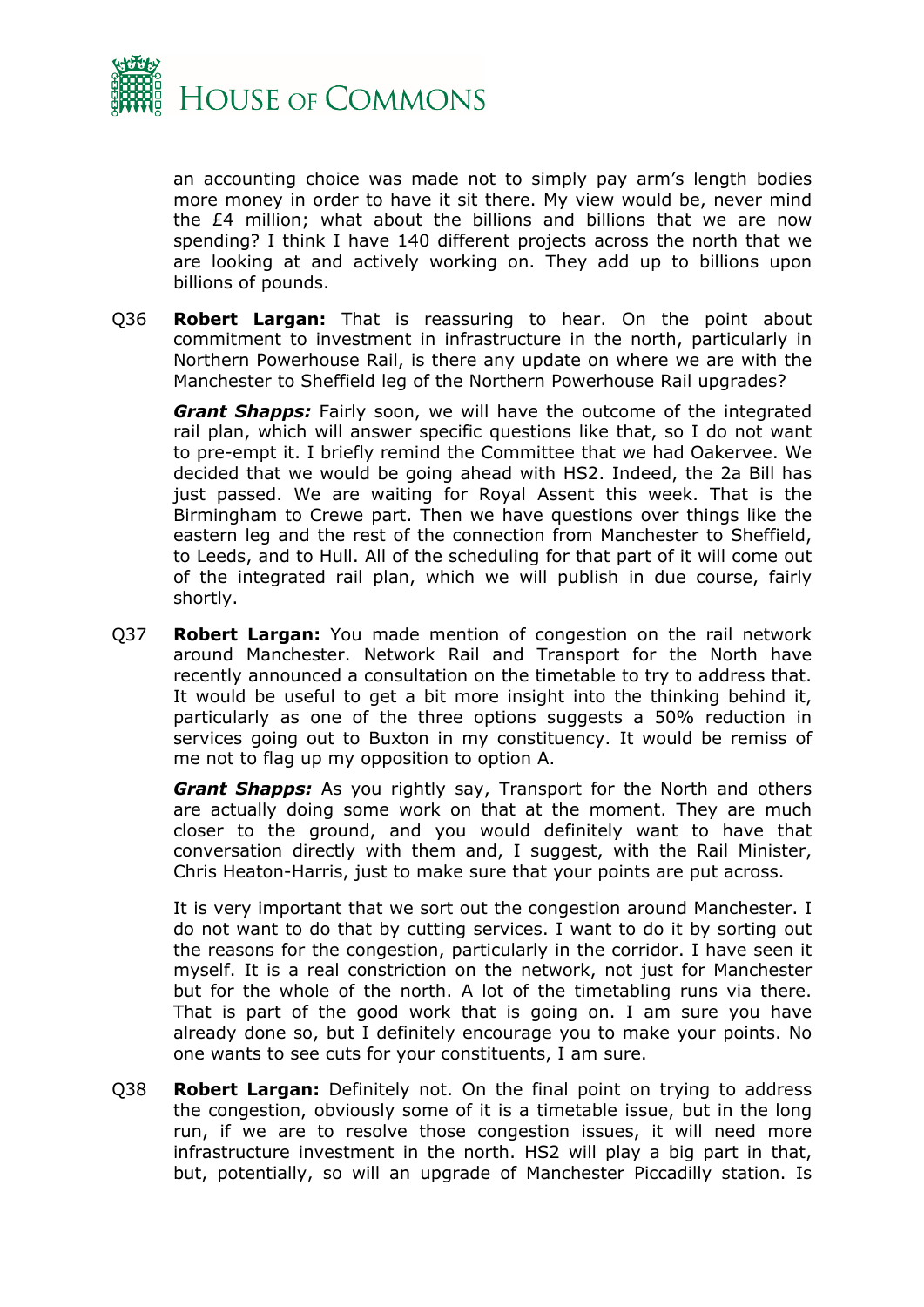

there any further progress on any upgrades to the station, which is quite a bottleneck?

*Grant Shapps:* First of all, on the bottleneck of the corridor itself, we have already committed £10 million to work out what to do, of which the timetable is a part, but physical changes are a very important part as well.

On things like Piccadilly, there are a number of different studies going on at the moment, which are playing into both the IRP—the infrastructure plan—and the wider plans being developed for rail in the north. I do not have a specific update for you today. I can drop a note back to the Committee if it would be helpful, to give you chapter and verse on it.

I am absolutely keen as mustard, especially as the northern powerhouse Minister in the Cabinet, to make sure that we are doing all the things we said with rail in the north. I took over the running of Northern because it was failing. I have pumped in money—over £100 million to date—for Northern Powerhouse Rail development. There will be at least another £75 million this year. There is cash going in. There is energy going into it through my Northern Transport Acceleration Council. There is an enormous amount of work going on in every individual project. I work literally by calling up the northern leaders and working with them and my Ministers on a one-to-one basis, along with my officials. There are huge amounts of energy and work going on, but I will come back to you on the specific as well, if it is helpful.

**Robert Largan:** Thank you, Secretary of State. It is reassuring to hear that commitment to the north continues.

**Chair:** Gavin has technical problems, so we will go to Grahame. I will cover Gavin's part afterwards.

Q39 **Grahame Morris:** I will try to be brief. Secretary of State, earlier you rightly praised transport workers, particularly in the maritime sector, for keeping the sea lanes open, and thanked them for maintaining delivery of vital supplies during the pandemic. In relation to rail, the Department has indicated by letter that there are no funds for a pay rise for the vast majority of rail workers, but of course the Committee is aware that there are funds for some things, such as profits, and we have seen that in the ERMAs—emergency recovery measures agreements. Indeed, we had evidence presented to the Committee from Abellio that said, whatever model of outsourcing the Government came up with in the Williams review, some sort of incentive in the form of a management fee would be necessary.

The total staffing bill for English train operating companies last year was £2.8 billion. A pay rise equivalent to RPI of 1.2% for the whole workforce would only cost around £33 million. I imagine that train operating companies are going to get a lot more than that in profits through their management fees. These are just rough figures. Could you provide a note for the Committee estimating the cost of funding a two-year pay rise at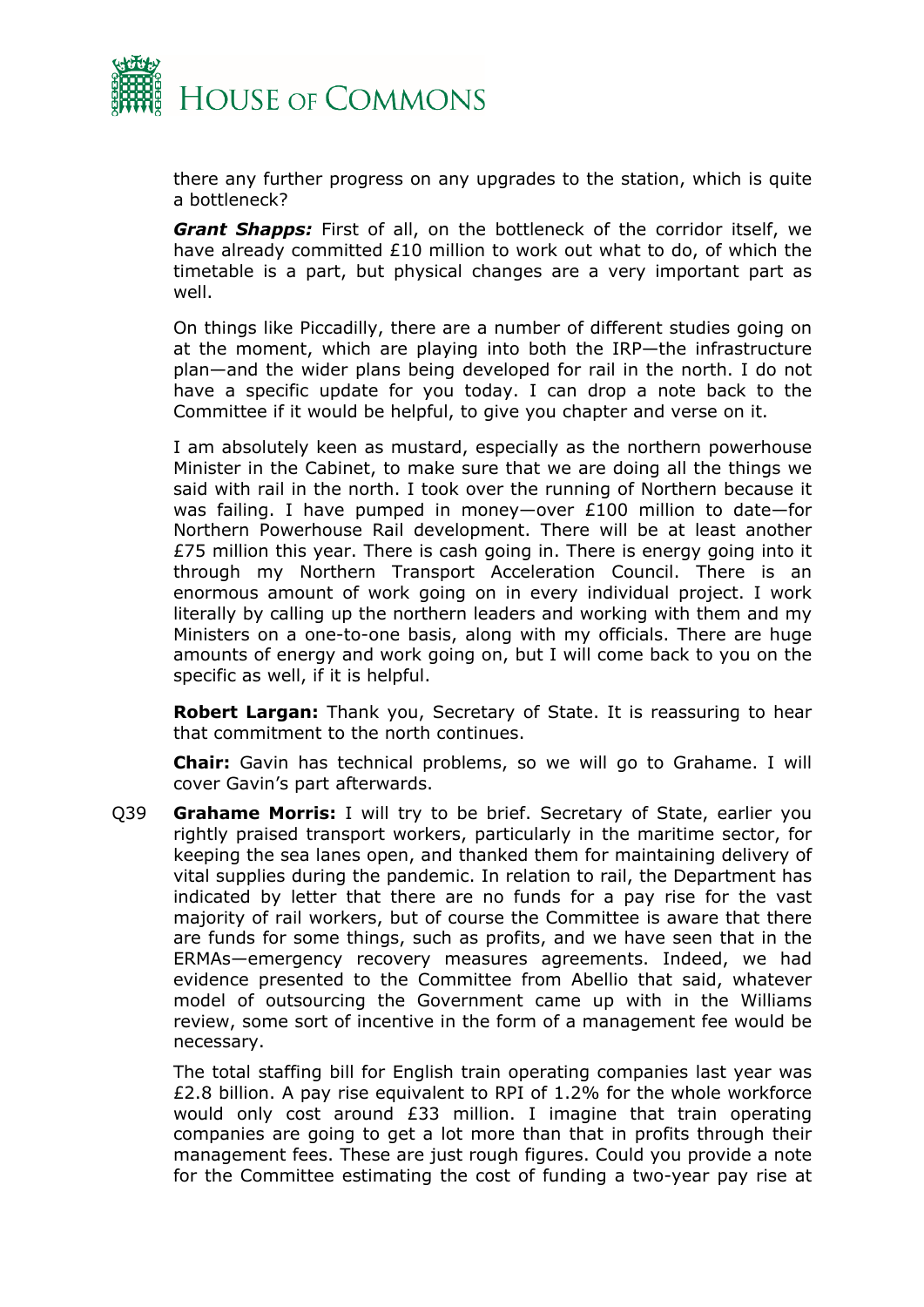

1.2% for each year? What would be the budget to pay management fees for the train operating companies over the same period? I know time is short, so if you do not have those figures, Mr Davies or Secretary of State, I don't mind if you write to the Committee with them.

*Grant Shapps:* Understood. I will try to be brief. I think I can provide an overview. The first figure to know is that we have put £10.1 billion into rail. We have not walked away from it. During coronavirus, we have funded an additional £10.1 billion.

The second thing is that, given the financial situation and things like that £10.1 billion, which makes up hundreds of billions that the Chancellor has spent in order to support this country during coronavirus, he has said that there will need to be pay freezes, outside things like healthcare. I think most people understand why, given that people are not using our rail system at the moment. Protecting jobs and employment in rail is, frankly, higher on my agenda right now than pay rises for this year. I hope you will understand why.

Thirdly, it is not the case that the train operating companies, under the ERMAs, make profits. They do not; they get management charges in the same way as the Mayor of London pays a management charge to Arriva for running London Overground. It is a model that works with TfL, and I think it is a model that would work with the whole of national rail.

Right now, the rail operating companies are involved in paying back tens of millions of pounds, if not hundreds of millions, in termination fees. Termination sums have been agreed with six operators so far. It is real money.

I can come back to you with some maths on all of that. When you add one year into the system, in the same way as I was saying about the Mayor of London not having raised fares in previous years, it compounds over future years. With any attempt to say, "It is only X," we have to compound that for ever into the system. Talking to railway staff, who have been magnificent and have stepped up to the plate, they know that so have we. We have kept the system afloat with £10.1 billion. They know we have done our part. There has to be a balance. Job security and keeping jobs right now is higher on my list, I have to say, for this year, if I am being completely blunt.

Q40 **Grahame Morris:** I would be grateful if you could furnish that information. We are all terribly disappointed, not just members of the Committee but employees and operators, about the delay in publishing the aviation recovery strategy. Could you shed any light on the position in relation to the Williams review—the White Paper? Do we have a date for publication of that piece of work?

*Grant Shapps:* I hope the whole Committee is not disappointed about the aviation recovery plan. I don't know if you are speaking for everyone. The fact is that we cannot publish it until we know where we are with the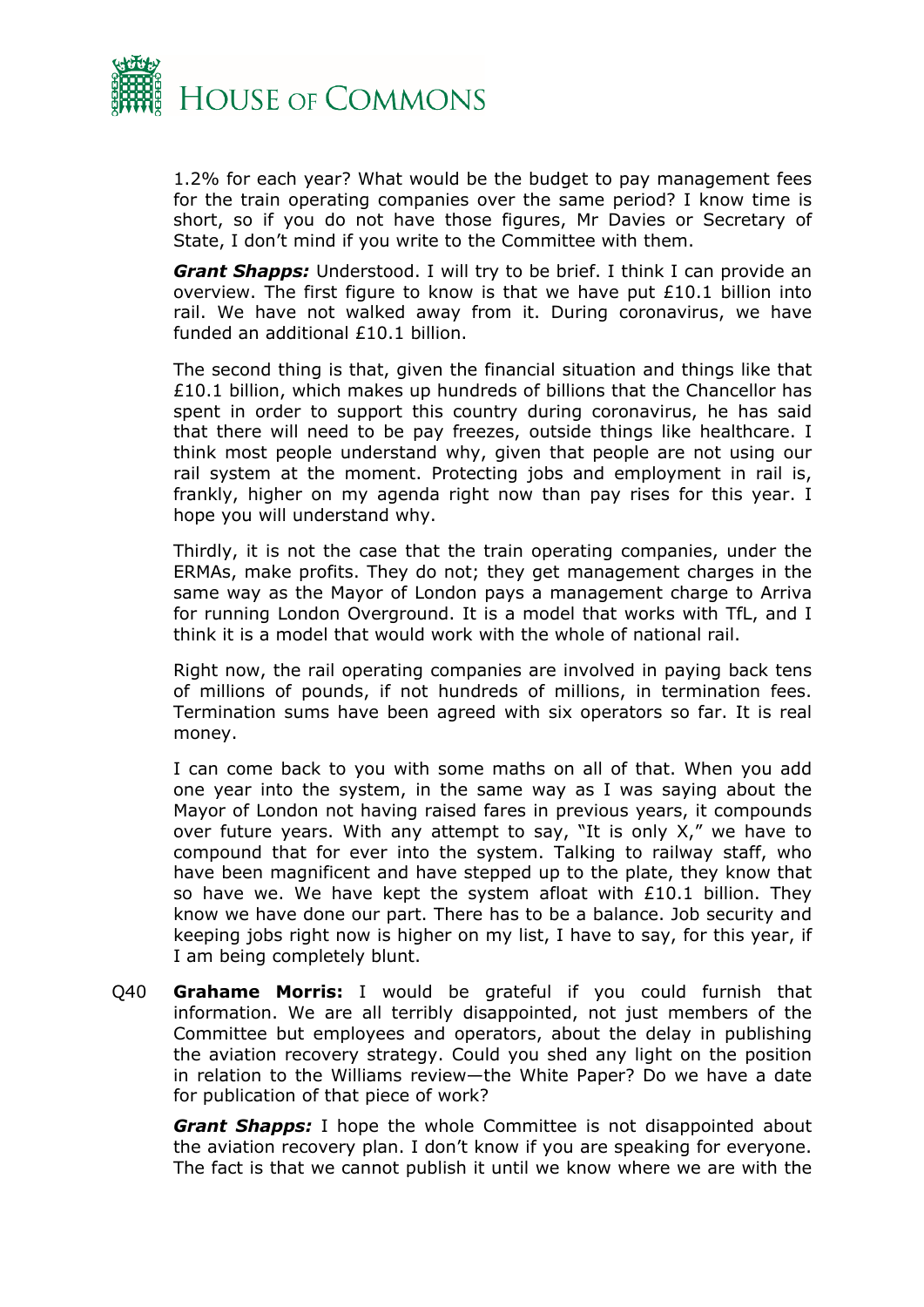

ending of coronavirus, otherwise it will not make any sense and will be out of date within a couple of weeks. It is not that I am somehow keeping it in the bottom drawer and not publishing it. It is because we need to see the end of the coronavirus, or a clear route out. If coronavirus has taught us one thing, it is that you cannot predict it very confidently. We have seen that before with the second wave coming back, and so on and so forth. We have the vaccine now, so it is different, but we are looking across the channel and around the world to see how fast other people vaccinate as well. That will help to guide it.

I am very keen to publish the Williams review. I have been working on it for a year and a half. We will have a Williams-Shapps version, which now takes into account coronavirus. Again, it would have been well out of the door if it had not been for coronavirus, but with coronavirus and the railway having to have £10 billion-plus of funding, and us having, essentially, to take over all of the running of the otherwise independent train operating companies, it has obviously changed the platform on which we were based. In some ways, that helped to accelerate the Williams review recommendations because we want a guiding-mind approach to our railways. I hope you will not have to wait too long for a Williams-Shapps White Paper on rail. Again, it is only because of coronavirus and needing to know broadly when we are going to return to normal passenger numbers that we are waiting to publish. I hope it will happen presently.

**Grahame Morris:** I am grateful for that, Secretary of State. We await the publication with bated breath. I will hand back to the Chair because he is looking daggers at me.

Q41 **Chair:** I think the point Grahame was making about the Committee's disappointment on the aviation restart and recovery is that the answers to a lot of the recommendations or questions in our report over the summer on aviation was, "That will be in the restart and recovery paper that will be published in the autumn," so we held off before going back. Now we have decided that we cannot wait, and we are having another session at the beginning of March, when we heard that the date was the end of the year.

*Grant Shapps:* If I may say, Chair, I completely understand your frustration. I am frustrated myself. In the summer, we all hoped we would not have a second coronavirus wave. Sadly, that changes things.

Q42 **Chair:** I understand. I wanted to sum up Grahame's point. The other part Gavin was going to ask about—his technology is playing up—is this. I will ask for a brief answer. There were reports over Christmas that rail services could be cut by as much as 50%. What are your views with regard to, first, ensuring that the taxpayer gets proper value for money if people are not using the trains, and, secondly, the need to travel safely and encourage people to use public transport?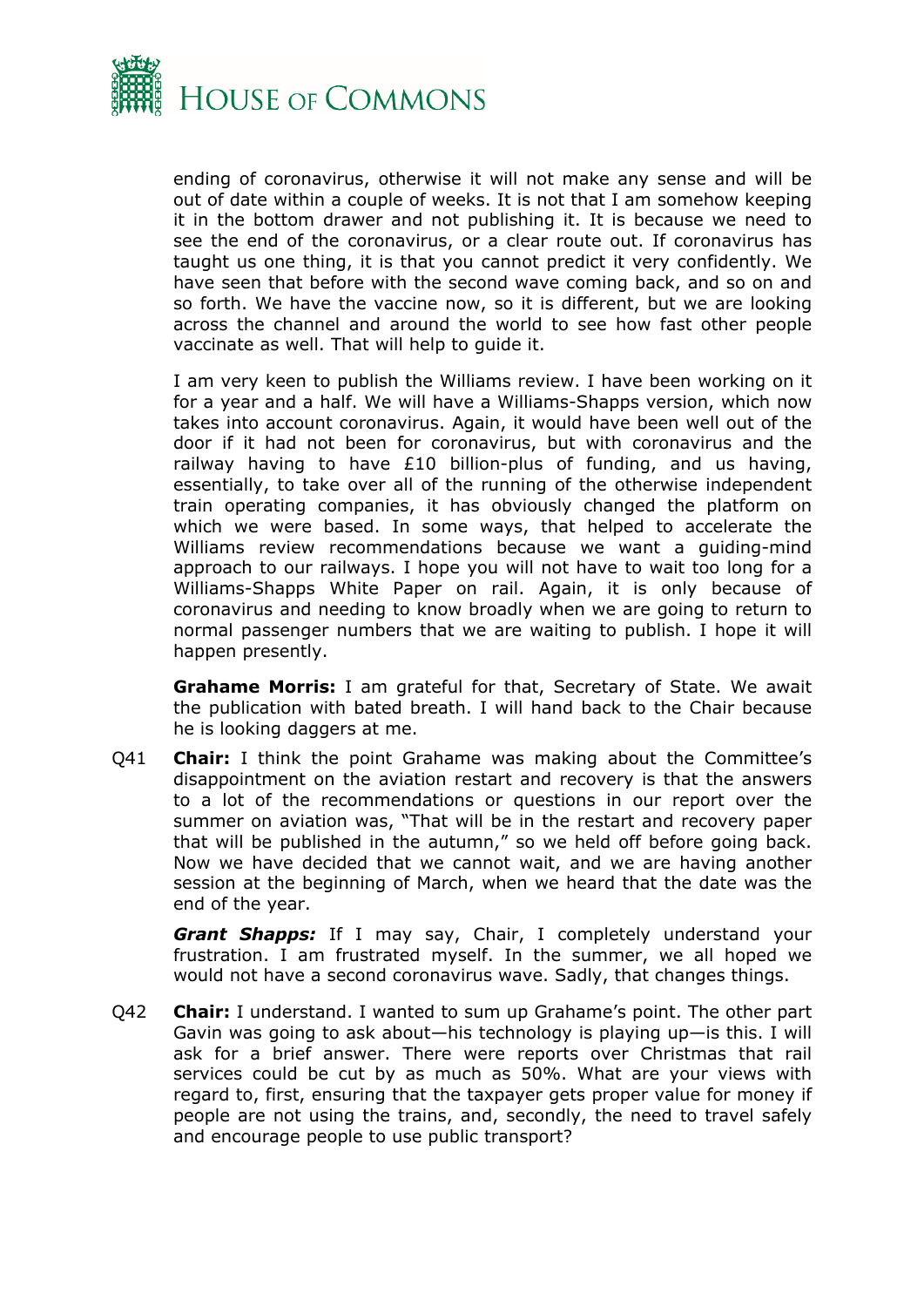

*Grant Shapps:* I can tell the Committee right now that we are running at about 70% of pre-pandemic levels. That is quite high, given that people are staying at home, but because of social distancing requirements and trying to keep people safe while they are travelling, it is artificially higher than it would be if you were just running it strictly for the number of passengers in normal times—if that were the number of passengers. I hope that gives the shape of things.

I do not specifically recognise the 50% figure, but again I will keep this under constant review. Frankly, as we see how the economy recovers, as we come out of coronavirus and passenger numbers therefore recover, we will clearly be in a very different place and we are not going to go straight back to where we were before. I recognise that.

In the long term, rail transport has a very bright future. In fact, there may even be pent-up demand because we are all so frustrated at not having been able to see the people we want to see—our loved ones—or frankly just to get out of the house. You could see it working in both directions, but we will have to wait and see on the speed at which we put the service back to anything like it was before.

Q43 **Greg Smith:** Secretary of State, in answers to some of the previous questions in this section you have rightly said that people are not using rail at the moment and that we do not know when coronavirus restrictions will be fully lifted. You have just said in answer to the Chairman's question that we will have to see where rail numbers recover to. There has also been a lot of media speculation about rail passenger numbers potentially being a fifth down in the long term.

I have to ask this and push you. I accept that the Government are committed to High Speed 2, but it is surely time to step back, given those unknowns, and do a proper review of what rail passenger demand could look like before we spend in excess of another £100 billion on High Speed 2. Surely it is time, given those factors, to step back and think about whether you really want to push ahead with it.

*Grant Shapps:* I am very impressed that it has taken this long to touch on HS2 with this particular Committee member. It is an innovative and new approach. I get your point. It is, of course, the case that in the short term very few people are using the railway right now, because we are telling people to stay at home, and it will take time to recover.

I have made the broader point, if I am honest. We have already gone through the fundamental review. That was the Oakervee review. It has been done in my time since I was Secretary of State. Douglas Oakervee announced his results. The Prime Minister, the Chancellor and I discussed it, and we came to the conclusion that we were going to build it. The first section is already being built, and the second section is just about to receive its Royal Assent. It has gone through Parliament.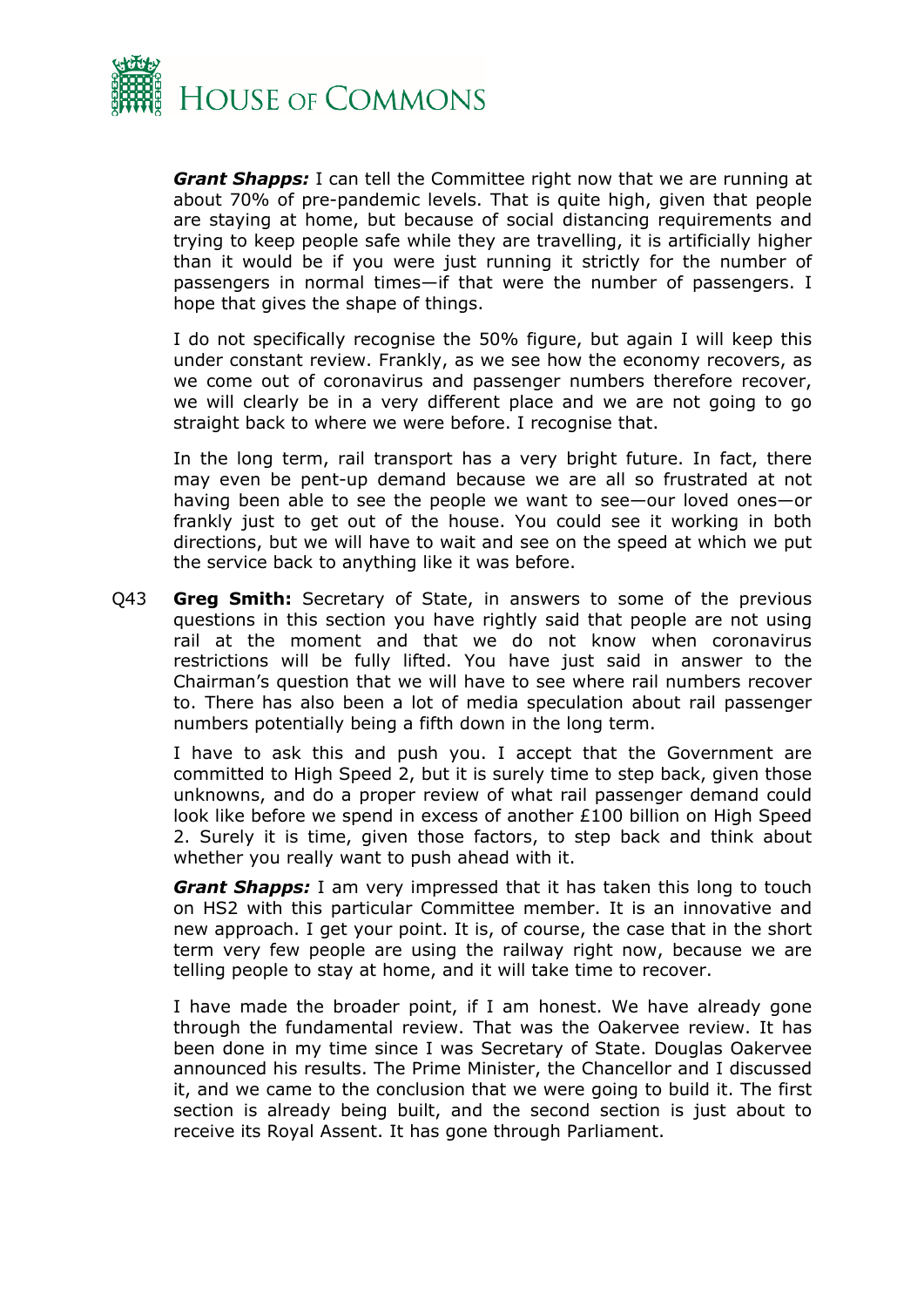

The west coast main line was built in the 1830s. We are not going to be in this position—talking about the coronavirus—in 190 years, I hope. We are building for the long-term future of this country. We are doing it through jobs, jobs, jobs. HS2 is actively promoting and advertising very high-skilled jobs and apprenticeships. My 16-year-old son was looking at perhaps doing an apprenticeship after his A-levels. A surprising number of the jobs were for HS2, with, after the apprenticeship, £70,000 jobs to step into. HS2 is going to take years to build, as we all know. It is a multi-year project and I hope we will be talking about taking journeys on that particular line a long time after we are talking about coronavirus. It is for the long term of the country.

Q44 **Greg Smith:** I am painfully aware of how long it is going to take to build HS2. Communities in my constituency are, bluntly, being devastated by it. I accept that you and the Prime Minister have a commitment to the project, and are looking to the future on it. Surely, on that very point, just stopping, pausing and really thinking about where passenger demand for rail is going to be over the next 20, 30 or 40 years, let alone 100 years, would be the prudent thing to do, given the amount of money that the Exchequer has had to borrow throughout covid, partly to prop up the railways. Surely, it is time to pause and just have a think about it.

*Grant Shapps:* I am constantly amazed by science, and I do not mean this facetiously: unless we think that people will be able to move around in some other way, and we are able to teleport ourselves or find some other way of getting around, humans will always want to be in touch with humans. We are experiencing on this Committee, are we not, the limitations of Zoom and video technology? We have lost one of our Committee members who was supposed to be asking a question. It just is not the same as being together.

All of these years after the west coast main line was built—190 years later—we are still using it and, before coronavirus, in record numbers, so I do not think, given that building this line is 10, 15 or 20 years to connect the rest of the network together, that it is too much of a punt to say that we will be back to people wanting to meet people. We will be very grateful in 50, 100 or maybe 200 years that we have done it.

My view is that we should not be stopping, switching and changing now. I recognise and understand the disturbance it has created and that it is devastating for some of your constituents. I think I have met some of your constituents previously. It is very easy for me as a Government Minister to say that we are doing this for the greater good. I understand, and you are quite right to defend your constituents, but I think that on a national level it would be wrong to reverse the project at this stage. To use coronavirus as the reason to do that would definitely be the wrong approach.

**Greg Smith:** Thank you. In the interests of time, I will hand back to the Chair.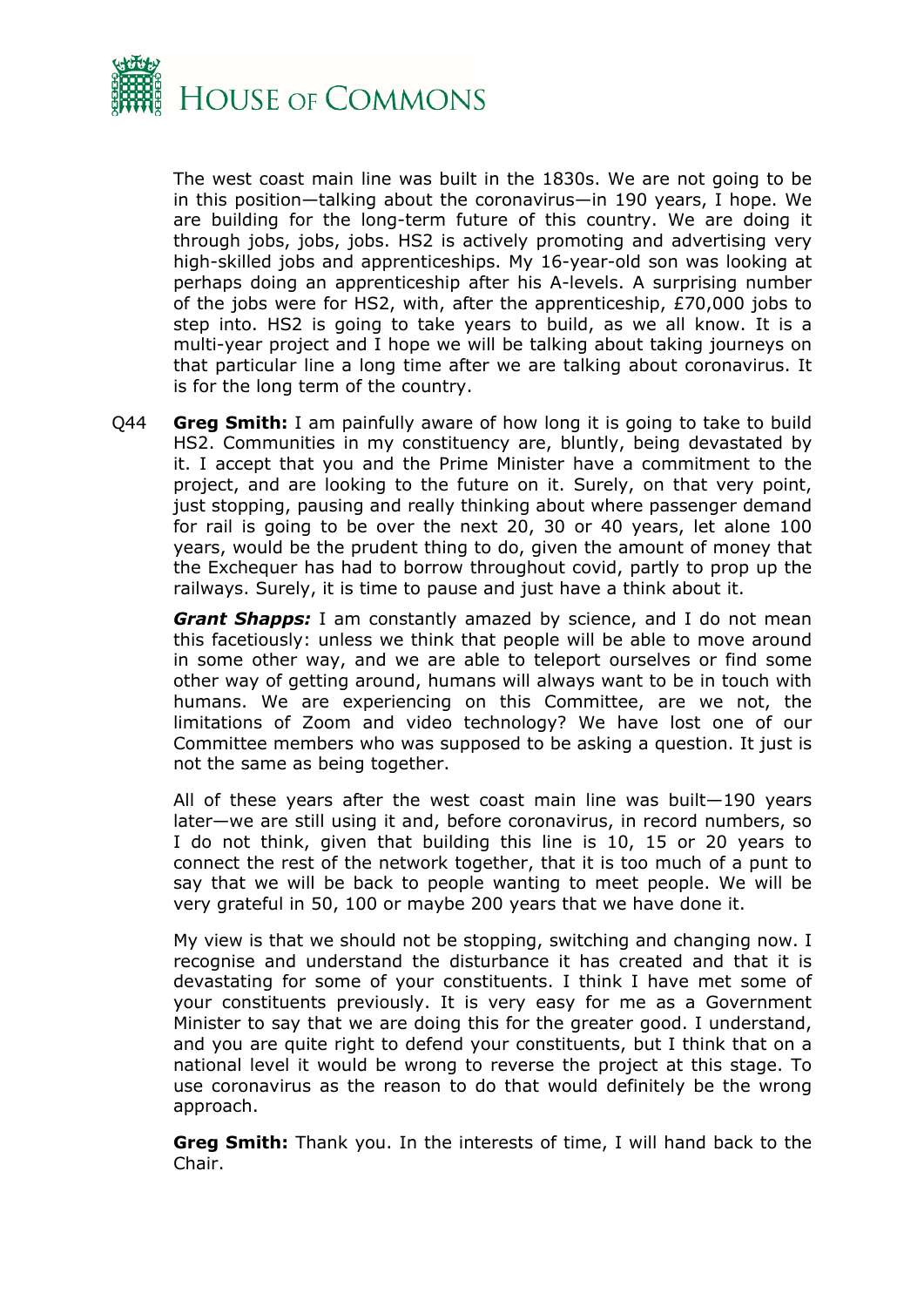

**Chair:** Thank you, Greg. I hope those answers do not cause you to start tunnelling under Euston and joining Swampy. We will stick with rail and touch on Eurostar. We are pleased that Chris Loder joins us, fresh from his Bill Committee. Congratulations on that, Chris.

Q45 **Chris Loder:** Thank you, Chairman. Good morning, Secretary of State. I want to ask you about Eurostar, the channel tunnel and HS1. Eurostar has said that there is a very real risk to the sustainability of its operation. We understand that the United Kingdom and French Governments have been in discussion as to its future. Could you tell us what progress has been made in those discussions?

*Grant Shapps:* First of all, as with a lot of other transport, Eurostar, as you say, is suffering for obvious reasons. It is a majority French stateowned company—SNCF—with some Belgian and French-Canadian ownership. We are obviously very interested and concerned, particularly from a jobs point of view. There are probably around 3,000 UK jobs, not just at Eurostar but including contractors. As with the airlines and access to things like the Bank of England CCFF scheme or UK Export Finance, we will look to be helpful, but we do not actually own the company. We sold the shares in it to others, so it is primarily a French lead to deal with Eurostar. We will be as helpful as possible, but we are clear that it is a French company.

Q46 **Chris Loder:** Forgive me, I do not think you have answered the question. What progress has been made in any discussions?

*Grant Shapps:* I speak to my opposite number, Jean-Baptiste Djebbari, regularly—probably most weeks—and we have discussed Eurostar on a number of those calls. I cannot tell you exactly how many without looking back. The content of that discussion is pretty much what I have just told you. It is primarily a French company.

I am very keen for Eurostar to survive. As I say, it has SNCF, the French state railway, behind it. I think they have 55% ownership. We wait to see the plan that they would naturally therefore lead.

Q47 **Chris Loder:** I fully recognise that the French Government, or SNCF, have a 55% majority stake. Indeed, the UK Government sold their considerable stake in the business in 2015. Fundamentally, as it is a service of national and indeed international importance, we want to understand whether, if it comes to it, the UK Government will basically allow Eurostar to go to the wall.

*Grant Shapps:* Everyone will want a Eurostar service, and I am concerned about jobs obviously. The physical nature of the tunnel and the infrastructure would not disappear. There are well-established routes for those things. I can only repeat what I have said. It is not our company to rescue. If it was a British-owned company and if I was my opposite number, Jean-Baptiste, I would be saying that it is directly our company to rescue. It is not; it is owned by the French state in majority and by some other partners.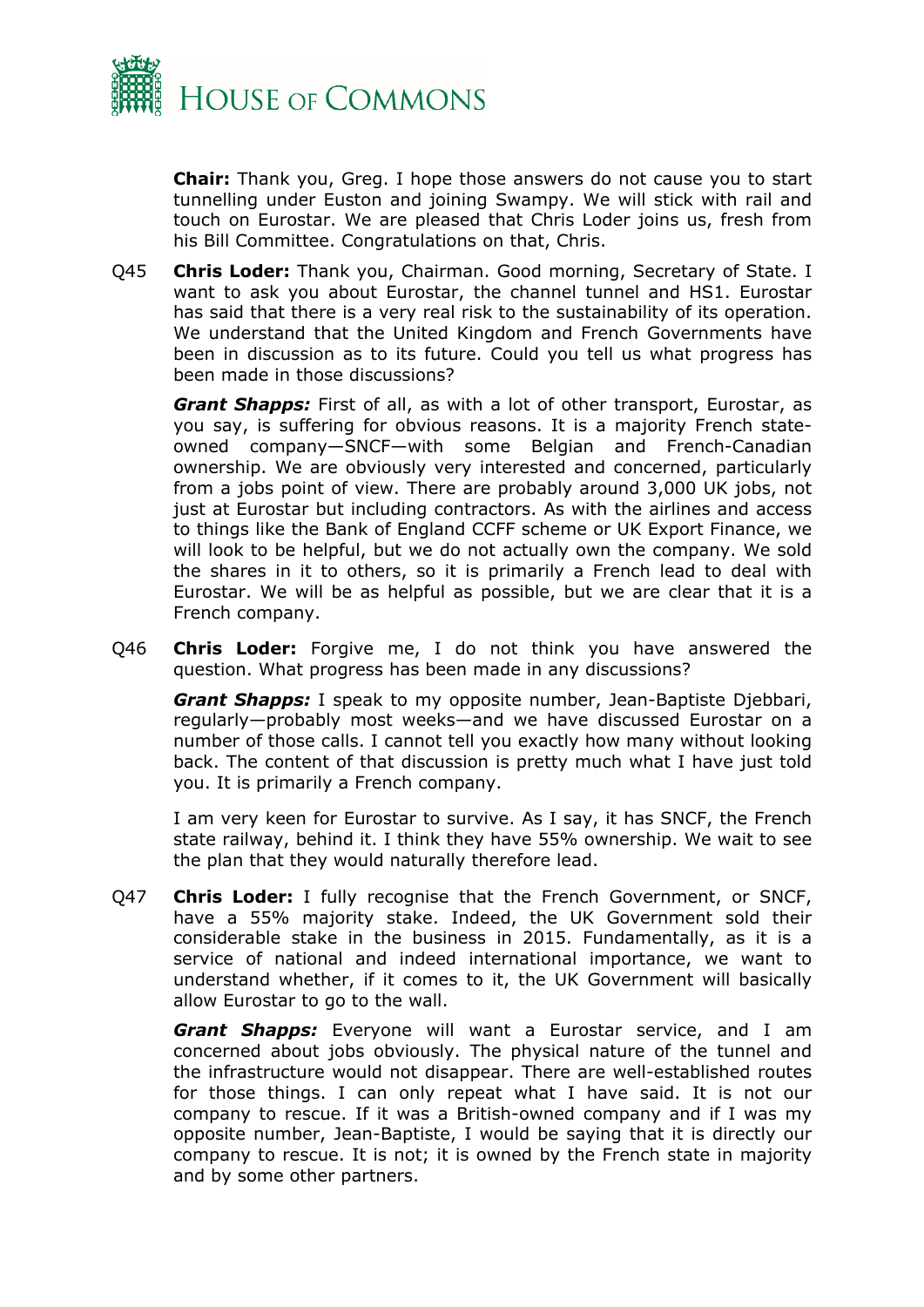

As I said to you before, we will be as helpful as possible. I have spoken to my opposite number and I have made the point that we will make facilities available as per the rules of our rescue schemes. Things like UK Export Finance could be a route for Eurostar, but it is not primarily for us to do that because we do not own the thing.

Q48 **Chris Loder:** I am sorry to repeat this, but I need to get a clear answer. Should the French Government, or indeed any other shareholder of Eurostar, not be either willing or in a position to financially maintain Eurostar's operation, am I right in saying that the UK Government will allow that operation to stop?

*Grant Shapps:* We do not want the operation to stop, except to say that we are encouraging people actively not to use it right now because we cannot have people travelling. The French have banned travel as well, so we are all in a stay-at-home position.

I get that you are pushing the point, but I am making the point that we do not own the company, so it is not ours to rescue. I also make the point that the thing that is run by Eurostar International does not disappear. It is still there, regardless of what happens. A solution will be found. I do not think there is any world in which we cease to have that connection up and running in the future, when indeed we are all able to travel again, but, to repeat the point, we do not own the shares. To state the obvious, it is the shareholders' problem to resolve. We will be as helpful as possible, but it is not for us to take over their issue. As I say, there is 55% ownership by the French state, so it is not just any old shareholder. It is a state-backed shareholder.

Q49 **Chris Loder:** In terms of the binational agreement, when it comes to the channel tunnel—predominantly I am thinking about the treaty of Canterbury and its successor agreements—could you tell us what progress has been made post Brexit on channel tunnel access?

*Grant Shapps:* Yes. We have a totally sustainable position for the moment on access. We had to rework it because the old set-up would have involved being under the jurisdiction of the European Court of Justice, which is of course a big red line for us and so was not possible. We have well-established regulatory and safety regimes, in our case through the Office of Rail and Road—the ORR—which will look after it, and will do so very proficiently, as it does with our entire rail network. We are working on a binational regulation with the French, with robust cooperation arrangements, and that is progressing well.

Q50 **Chris Loder:** In the discussions that you or your officials are having with the French Government, could you confirm whether or not provision is being made for further passenger operators to run through the channel tunnel? If not, is that something you are considering in your wider discussions with the French Government about the ongoing operation of Eurostar?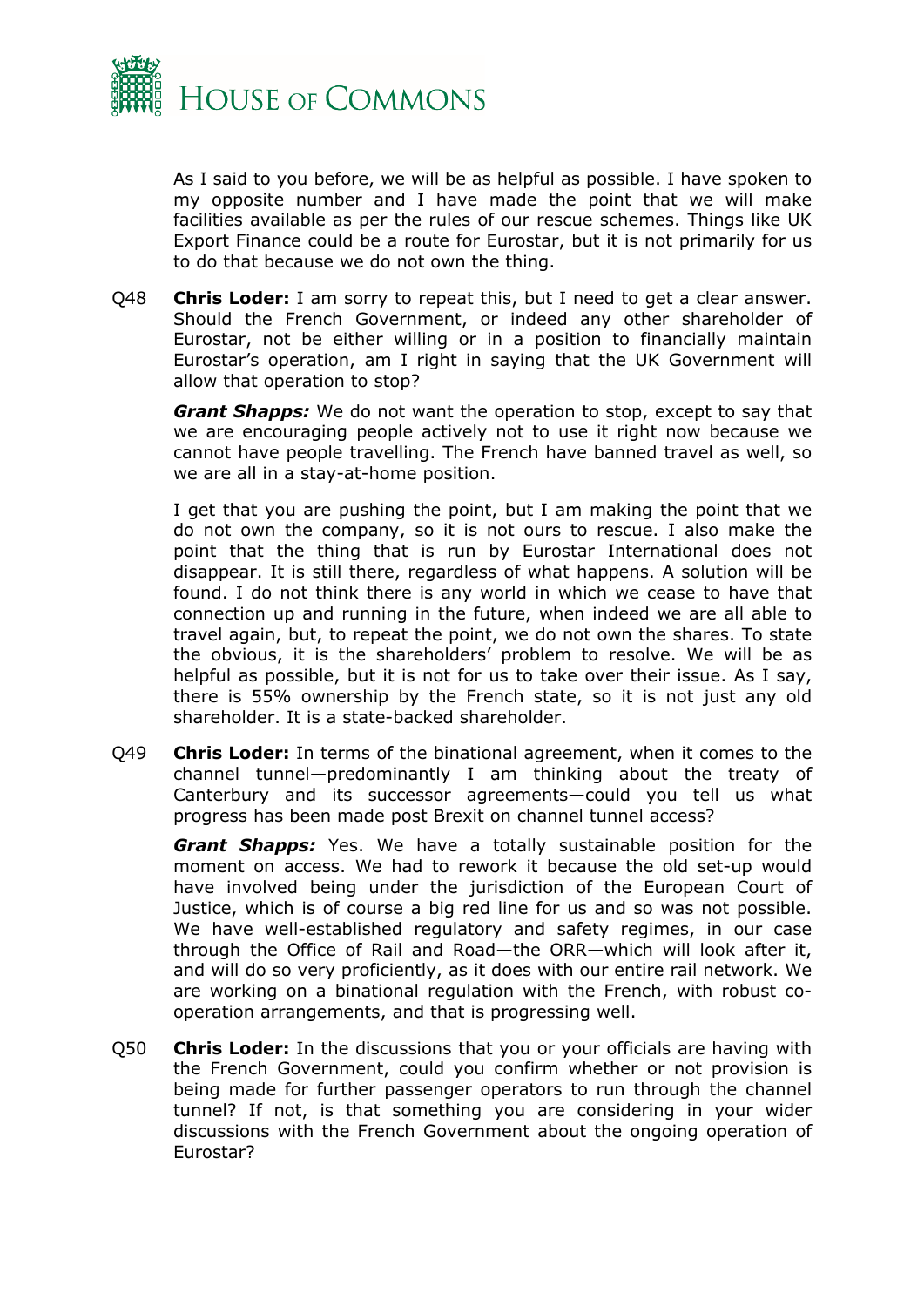

*Grant Shapps:* It is not a discussion I have been having at this time, no. At the moment, of course, we are at the end of the transition period. What we are anxious to do is to replicate the smooth operation, which has happened entirely, and the safety, which has happened entirely; and ensure that we are not breaching our red lines on the European Court of Justice being involved, which again has happened entirely.

I have a very good working relationship with my opposite number. As I mentioned, we speak regularly. We will always look at good, new and innovative ideas, but that is not a discussion that I have been having at this point, largely because in both countries we are focused on the immediacy of the coronavirus implications on transportation, which have been very significant in both our cases.

Q51 **Chris Loder:** Is it a Government objective to achieve greater competition through the channel tunnel in the future—that is, to allow other passenger operators?

*Grant Shapps:* I never rule these things out, but I do not want to overguide the Committee into making it sound as if it is something that I am actively working on, because right at this moment I am not.

**Chair:** We now want to move to active travel.

Q52 **Lilian Greenwood:** Good morning, Secretary of State. Last year in the foreword to the "Decarbonising Transport: Setting the Challenge" paper, you said you would be aiming for a net zero future in which, "We use our cars less," but the Department's road traffic forecasts still predict traffic growth of 17% to 51% by 2050. Obviously, many people at the moment are worried about a car-led recovery. When you publish the transport decarbonisation plan, will it set a target for car traffic reduction?

*Grant Shapps:* I want to be clear about where I am on this subject. I am not anti-car. What I want are cars that are green and do not damage the environment by pumping out  $CO<sub>2</sub>$  and other greenhouse gases or toxic chemicals. I am not against the idea that people can get in their car.

The Committee on Climate Change points out that that might be a difficult balance to achieve, so it is quite right to look at car use versus other forms of transport. I have been very up front. In fact, I think the Committee will agree that I attracted quite a lot of incoming over the desire to see more journeys made on foot, cycling and active forms of transport because so many journeys are very short. The percentages depend on whether you are looking at towns, cities or rural, but so many journeys are so short that there is a double win of improving health while getting around. I am very keen on that.

The exact balance of how we get there is something we will be looking at very carefully during the publication of the transport decarbonisation plan. Personally, I do not start from the view of thinking that we should banish all cars from our roads. They are a very convenient form of transport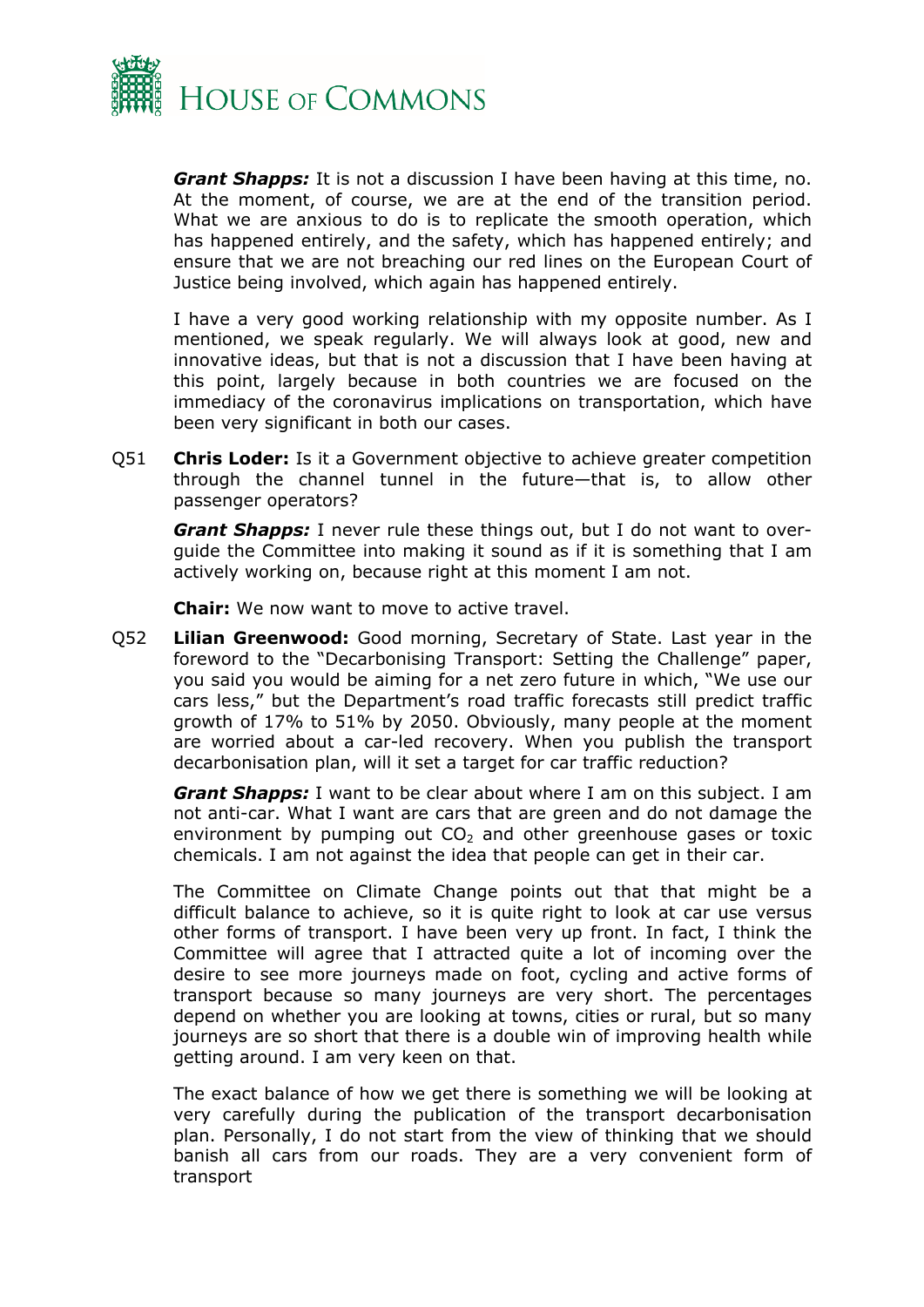

Q53 **Lilian Greenwood:** Secretary of State, I am sure none of us believes that. We very much support the move to ultra low emission vehicles. Clearly that has a place, but there are not only climate emergency and air quality concerns; there are also huge concerns about congestion and the liveability of our towns and cities. Can I press you again and ask, do you expect that there will be a car traffic reduction target in your transport decarbonisation plan?

*Grant Shapps:* Again, I do not want to disappoint you, but I am trying to outline the competing dilemmas in creating a decarbonisation plan, or any transport plan. I agree with you entirely about congestion, but I do not want to give the impression that somehow cars are bad and everything else is good. I do not think it is that simple, not least when 10% of new cars now being sold are electric. It is a little bit more complicated than that. I am not yet at the point of being able to give you the answer to precisely what the plan will say. That is why we have not published the plan yet, while all the research and work goes on.

Q54 **Lilian Greenwood:** I will come on to the work that you are doing to increase cycling and walking. There is an aim of doubling cycling and increasing walking by 2025. Has your Department commissioned any research into what level of investment would be needed to achieve that target?

*Grant Shapps:* Yes. We are working very hard on that. In fact, I expressed a similar target in a slightly different way to the Committee, which is that we want half of all journeys in towns and cities to be cycled or walked by 2030. That is where we are headed. We have a lot of work, a lot of research and a lot of input for the transport decarbonisation plan to deliver that, and frankly a lot of money. As you know, £2 billion over five years is a record investment in cycling and walking. There is a lot of work going on. Again, not to disappoint you, but you will need to wait for the transport decarbonisation plan for full details. I hope that gives you a sense of the scale.

Q55 **Lilian Greenwood:** Secretary of State, is that a new target that you have just set out by 2030, which replaces the plan to double cycling by 2025, or is it an addition or a longer-term one?

*Grant Shapps:* I think I am right in saying that the 2030 plan I mentioned was from the Prime Minister's 28 July cycling plan. He mentions it as a target there. It probably supersedes other targets, but it may well be that the two run in tandem. Because we now have more money to put into this than we ever had before, we can be more ambitious about it. The active travel fund is designed to do exactly that. We have seen a lot of money going into making places easier to walk and cycle around, mostly for the better and occasionally not, but we are working to make sure—

Q56 **Lilian Greenwood:** I would like to come to that in just a second. The £2 billion by 2025 is obviously very welcome because it is an increase in the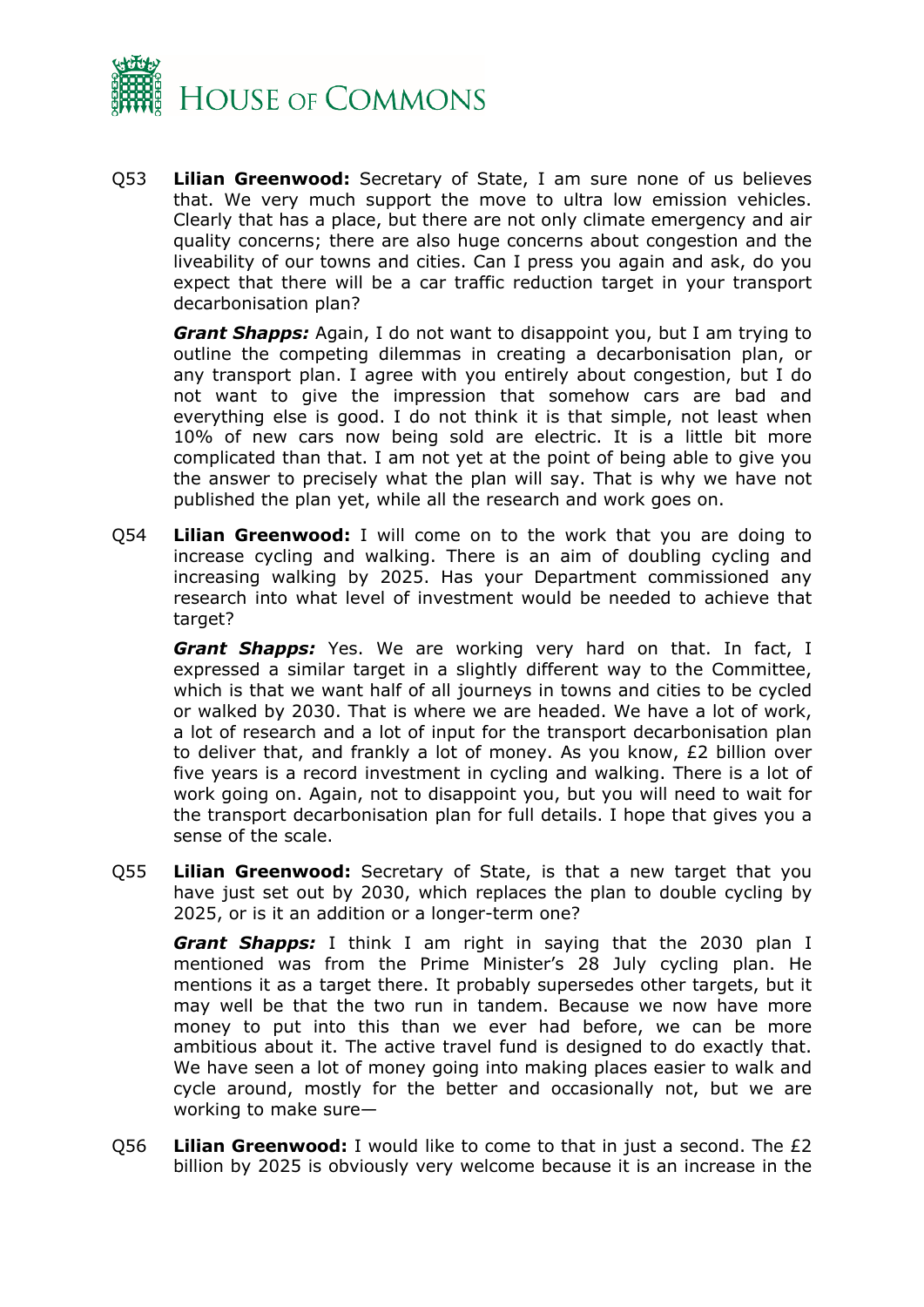

investment in cycling and walking. Can I press you? Will that amount need to be increased in order to meet the target that you have set out, even if it is over that longer period to 2030?

*Grant Shapps:* As you would expect, there is no way that we would stop spending in 2025 on something we consider such a huge priority. Then again, budgets are set for a period of time, and this particular budget has been set for the 2025 period, which is why we know we have the £2 billion. Indeed, it was in our manifesto.

I would not want the Committee to think that's it and it's all over, and we are likely to stop spending. At the same time, I do not have the spending figures for the next spending period after that, because as yet the Chancellor has not set them.

Q57 **Lilian Greenwood:** But you consider that the £2 billion for 2025 is adequate at the moment to meet the target that you have set for 2025.

*Grant Shapps:* That is right. I think I am right in saying—I am happy to write back with clarification—that it would put us on track both for the 2025 target that you mentioned and for the Prime Minister's new cycling boost of half those journeys being cycled or walked by 2030 in towns and cities. We see the trajectory working for both of those purposes.

Q58 **Lilian Greenwood:** Yesterday, the Prime Minister said of low traffic neighbourhoods: "There is always opposition to these schemes, but as the polls show, and as I found in London, the majority support them and we should crack on." Are you concerned that a number of the schemes introduced using the emergency active travel fund have been removed following objections from what could have been a very noisy minority?

*Grant Shapps:* Sometimes, the schemes just were not the right schemes, or perhaps there was a failure to think them through enough or consult. That is the reality. However, it was the minority, so most of the schemes were not in that category. Most of the schemes have been welcomed. It is interesting that, overwhelmingly, people agree that the Government should act to increase road safety—88%; improve air quality—86%; reduce traffic congestion—83%; and reduce traffic noise— 75%. Broadly, people want us to pursue those policies. Sometimes, local authorities just got it wrong. I was not slow in coming forward and telling them when I thought that was the case.

We did not know so much about coronavirus at the time when we were widening pavements and all the different things we were having to do. There was not so much time, but on the second tranche in particular, when we had more time because we were not at the height of coronavirus, we were very clear and put in very stern requirements of local authorities to properly consult and go back and check afterwards, and all the rest of it.

Of course, we see some schemes highlighted; there is a weekly column in a newspaper where I see them every single week on a Sunday. That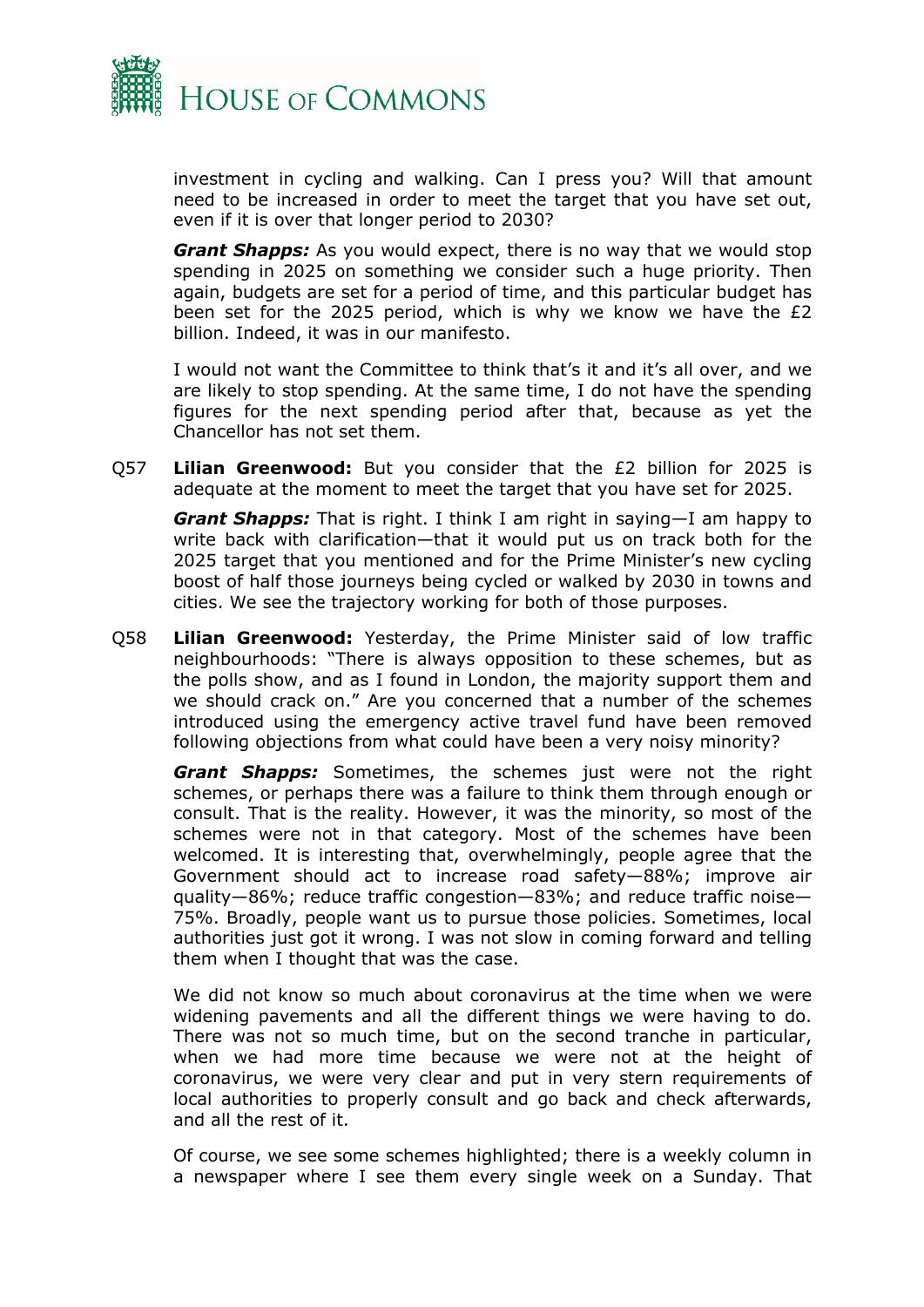

ignores that, for the vast majority of people, in most cases, they are working. Out of interest, I get probably more contact on this than on any subject other than Beeching reversals from Members of Parliament wanting well-designed schemes in their area. Many of them have campaigned for it. I know it is popular when it is done properly.

Q59 **Lilian Greenwood:** Some local councils criticised the short timeframe they were given to develop and bid for funds. Do you accept that criticism? Might it have been avoided if all councils had local cycling and walking infrastructure plans, so that they had schemes ready to go when the funding was available?

*Grant Shapps:* Again, no one knew about coronavirus; no one knew it was coming. As we have seen throughout the crisis, some things have been done spectacularly well, like the vaccines, for example—we had the foresight to do that—and other things have been bumpy to get into place. With cycling, most of the schemes were well done, but some were not. They were put in place too quickly and possibly, as you suggest, local authorities might have had more developed plans in advance so that they could just slot them in. They did not, and therefore they did not do them as well.

I do not want to leave the impression that I think most of them were terrible. I do not; I think the vast majority were very good. Where they were bad, quite rightly they have been reversed. That is exactly what should happen.

Q60 **Lilian Greenwood:** What steps might you take to support councils that are working to improve cycling and walking? In the most serious cases, will you consider using your powers under section 20 of the Traffic Management Act 2004 to remind councils of their duty under the Department's network management guidance that requires them to consider such measures?

*Grant Shapps:* First of all, we have been carrying out a lot of support. For example, on 13 November we published updated guidance for local authorities on how to go about all of this. I think that is why, in the later tranches, it was much less controversial. They have been better produced.

We have the very ambitious active travel fund. We have schemes in place to make sure that there are better national standards for cycling. I know it is a subject that you, as Select Committee Chair, took a very keen interest in. I recognise that to do properly something that the country has not been on top form with—cycling and its provision—we need to support local authorities in being able to roll it out. They will not necessarily all have in-house expertise at the right level to do it. Perhaps I can set out to the Committee, in a follow-up note, all the different steps that we are going to take to make sure that they get the support they need, and that there is a truly national approach.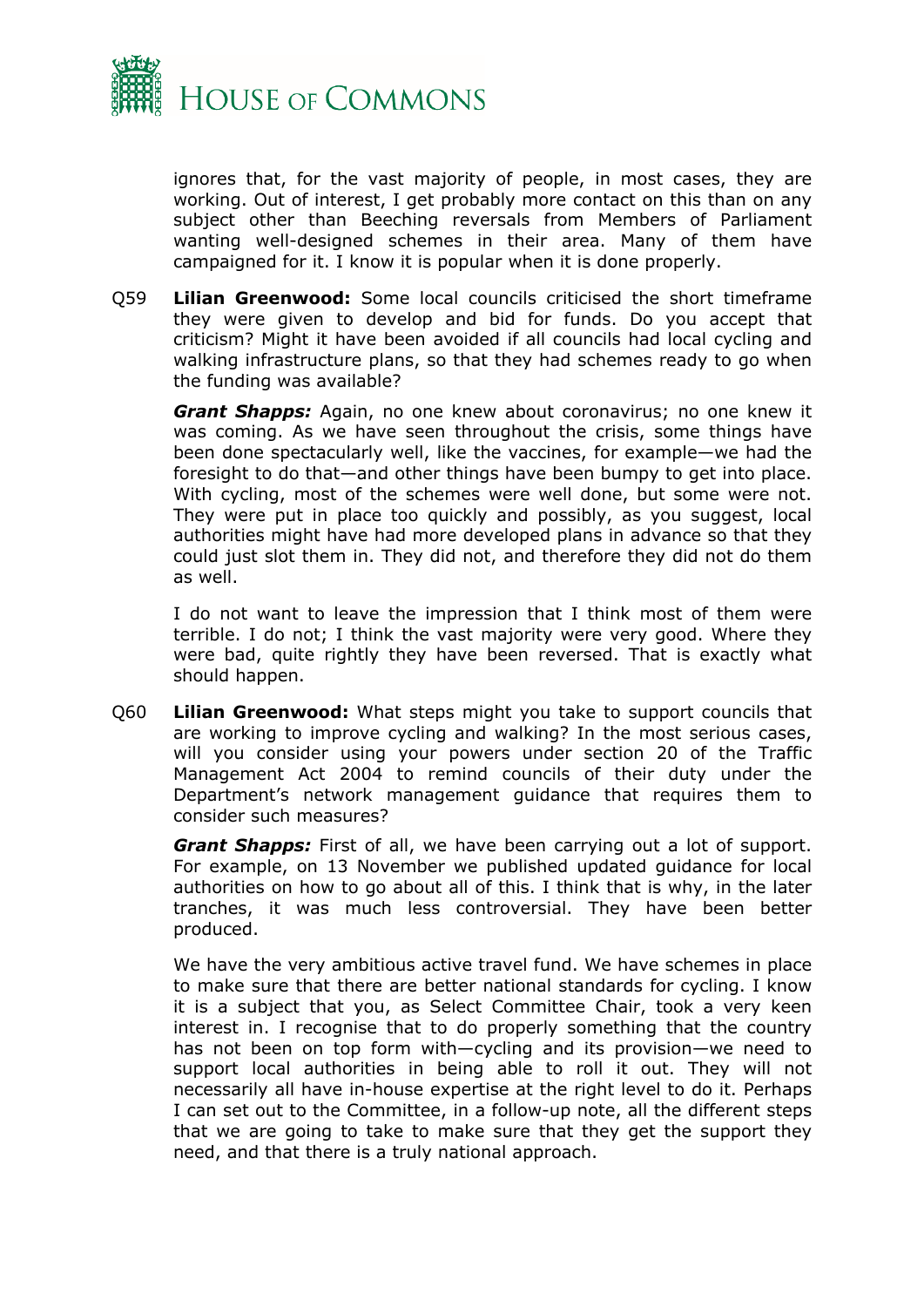

Q61 **Lilian Greenwood:** I am concerned not just about cyclists but about pedestrians. What further action are you intending to take as a Department in relation to pavements? You will know that there is real concern that our pavements are littered with badly parked vehicles and now, sadly and unfortunately in some cases, by e-scooters. Are you going to take further action to enable local authorities more easily to keep our pavements clear for people who want to walk along them?

*Grant Shapps:* As you know, I share that concern. We have discussed it before, and I have issued a consultation on the pavement parking side of things. I intend to ensure that we act. It is always a tricky balance with these things, because a lot of our roads and neighbourhoods were not made for the number of cars that are around. You have to get the balance right, but, broadly speaking, pavements should be for walking on.

I was intrigued by your comment about e-scooters. Other than some well-publicised and very early trials problems where the boundary automatic switch-off was not on, I think I am right in saying that all the schemes are using technologies to make sure that people have to put the e-scooter back in a certain location, otherwise they get fined. I have not seen any widespread issues. If anyone has any, I would love to hear about them. The e-scooter Minister, Rachel Maclean, would be very keen to hear about that.

Going back to your question, I want to make sure that pavements are accessible, that they are smooth, and that people can walk along them. That is why I have acted on pavement parking. I will no doubt be saying more about it soon.

Q62 **Lilian Greenwood:** I am sure we will come back to it with your colleague. I think the main problem is that, because people do not feel safe cycling or riding an e-scooter on the road, they are primarily ridden on pavements. That is my experience. Unfortunately, some of the geofencing technology does not necessarily keep them parked in a very safe location.

*Grant Shapps:* One of the reasons we set up a trial, which runs until November—I think there are now 30ish locations running e-scooter trials—was exactly to learn the lessons of geofencing, and which technologies work for geofencing and which do not. We are collecting enormous amounts of data, so it is a genuine exercise in learning about it in order to do it in the best possible way. Where they have gone in, they have proven to be enormously popular for the most part. It will be interesting to see how they develop. Again, it gets people out of their cars. It is not quite as active as cycling and walking, but it certainly uses a lot less road space than a car.

**Lilian Greenwood:** I will hand back to you, Chair. Thank you.

**Chair:** Lilian, I am going to hand back to you again because we want to touch on the impacts of the pandemic on the taxi and private hire vehicle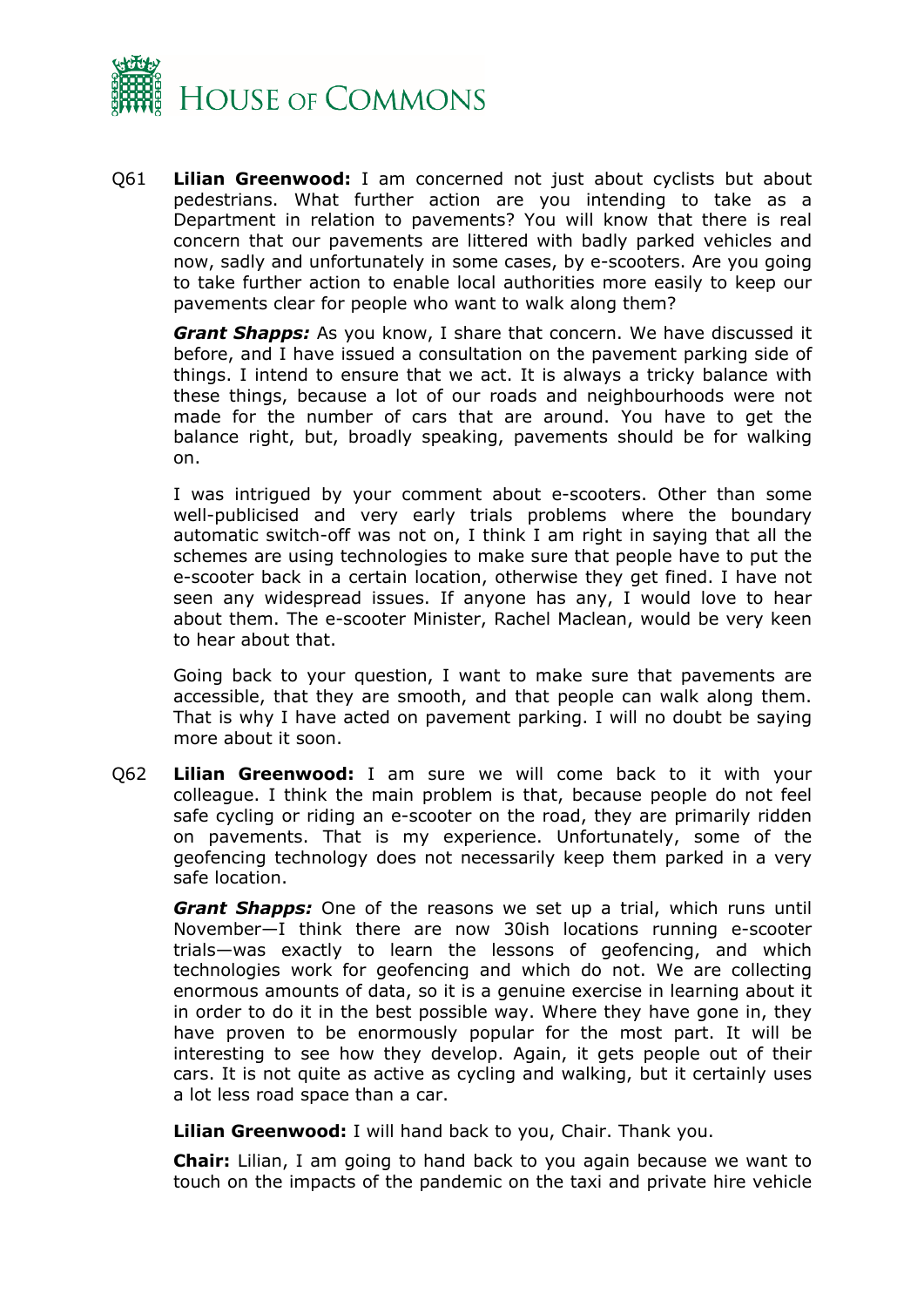

industry.

Q63 **Lilian Greenwood:** Secretary of State, before Christmas the Licensed Taxi Drivers Association told us that 80% of their members were unable to work due to an 85% to 95% fall in passenger demand. They called for sector-specific Government support. Both of the devolved Administrations in Scotland and Wales announced sector-specific financial support for taxi drivers in December. Is it your intention to look at that, as taxi drivers continue to see lockdown restrictions affect their trade?

*Grant Shapps:* A lot of taxi drivers will have been using the equivalent of the self-employed furlough scheme in order to ensure, in many cases, that they are able to stay afloat without necessarily driving, or not driving all the time. That has been a very important part of the response we made. We have also, of course, made sure that we issued guidance on safety.

I know that you have looked into the subject. There is a lot of science behind small things—for example, opening windows and having ventilation. That makes an enormous difference, as does where a passenger sits and making sure you are not infringing the rules about not mixing with other households beyond the person who is driving. There are practical things like

screens as well. We have issued a lot of guidance.

This is a good moment to thank the taxi and private hire vehicle drivers, who have played a very important part in this pandemic. They have often been getting key workers to their jobs, who otherwise would not be able to get there in a timely way. It is worth putting that on record.

Q64 **Lilian Greenwood:** Some local councils have offered support to taxi drivers and licensed private hire drivers. Are you worried that we are ending up with a postcode lottery, where there are different levels of support in different parts of the country?

*Grant Shapps:* The taxi and private hire business has always been a bit of a worry to me. There is capacity for different standards. As you know, I published statutory taxi and private hire standards last year, to try to make sure that there are greater national standards. I do not rule out legislating as well in the future, as time allows, to have greater national standards.

On the other hand, people tell me that they like the fact that they feel there is a connection to the local taxi firm in their local area that is licensed by the equivalent of the hackney carriage committee at their local council. Again, it is a question of getting the balance right. Things like national databases, which we are promoting very strongly through the statutory standards, are very important. Similarly, on the coronavirus point, we want local authorities to follow best guidance, which we have provided, on what will help to keep drivers and passengers safe.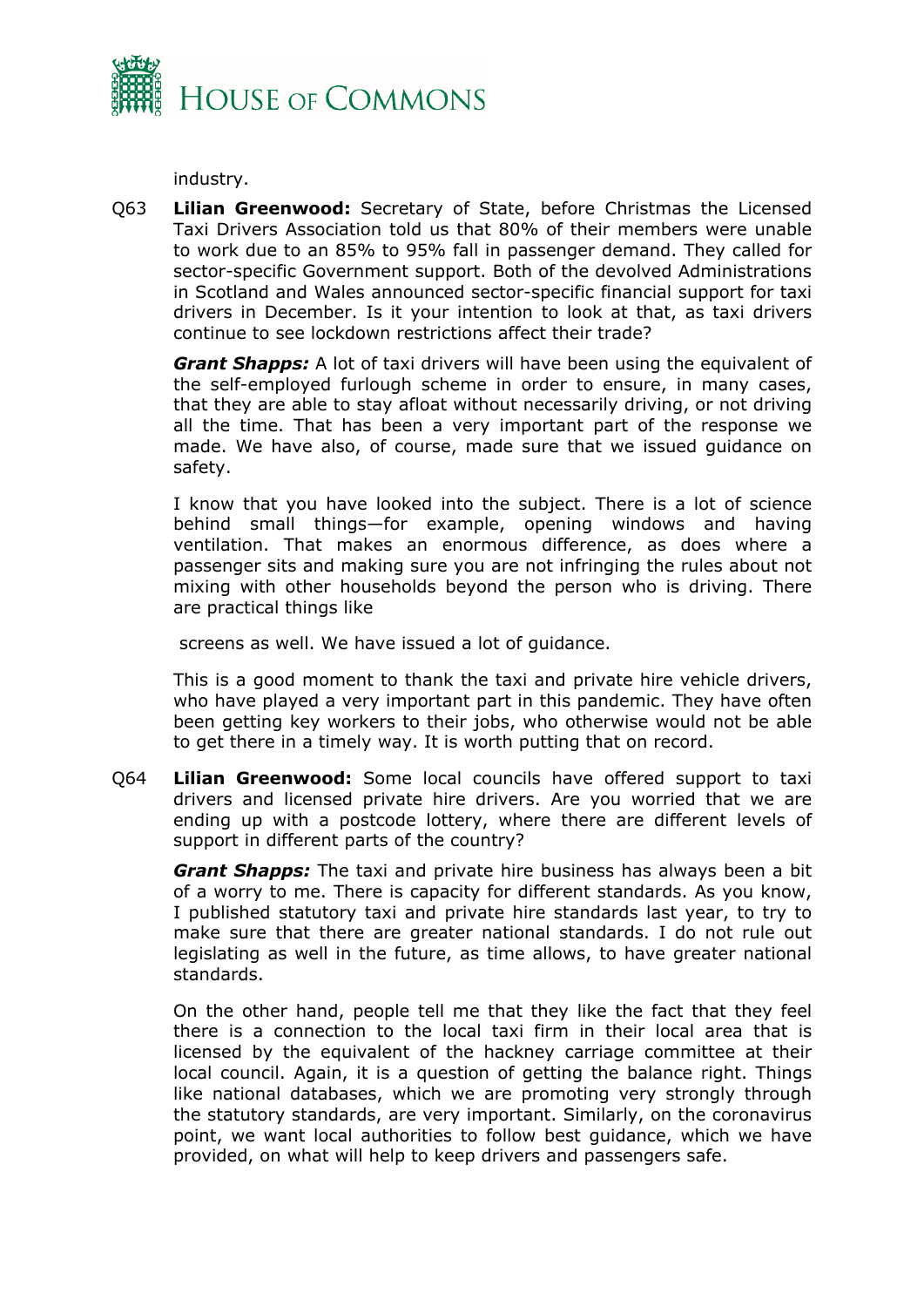

Q65 **Lilian Greenwood:** I understand that at least one local authority has offered support locally to private hire drivers licensed with it, but only if they are resident in that council area. Do you think that is reasonable? It seems to me that it could lead to some private hire drivers missing out on support because the ability to be licensed in a different area from where you live is permitted under the current system.

*Grant Shapps:* It goes back to a question that I know you have previously looked into about whether we should have a national licensing system or keep it local. Where I have got to on it is the statutory standards that I mentioned. We are driving it towards ensuring that people have to check a database, and so on and so forth.

To answer your question specifically, obviously local authorities are being given certain amounts of money for support over and above things like furlough schemes or, in the case mostly of private hire and taxis, the self-employment income support scheme—SEISS. Where they go over and above, they will of course want to make sure that they are funding people who are actually registered in their area. I understand why local authorities might find it difficult to say, "Well, you can come to us no matter where you are from," but it highlights the wider issues that I was just referring to.

**Lilian Greenwood:** Thank you.

**Chair:** Thank you, Lilian. We will move on to smart motorways, Secretary of State, and I hand over to Karl McCartney.

Q66 **Karl McCartney:** Thank you, Chairman, for affording me some time to raise three issues with the Secretary of State.

Good morning, Secretary of State. Thank you for your time. I was very pleased to hear that you were not anti-car per se, in answer to one of my colleagues earlier on. That is a good start; thank you very much.

In my view, smart motorways are an oxymoron. Both I and many former and current members of this Committee have given you, your predecessors and your ministerial colleagues a hard time about the fact that we do not think they are safe. You now have not only your Transport Select Committee but various motoring organisations saying that. Even Danny Hopkins of *Practical Classics*, as you might have seen, did a very good editorial comment column that hit the nail on the head about the fact that they are not safe. In the parlance of maybe "Top Gear" or "The Grand Tour", are you and your officials likely to do a U-turn, or even a screeching handbrake turn on the issue?

*Grant Shapps:* You will know that, when I came, I inherited the issue. I did not invent smart motorways. They were something that was around, and I was very concerned about the reports that I was seeing. The year before last, I commissioned a stocktake on them, as one of the first things I did. I came into post in July and I think I commissioned it in September, if I remember rightly, because I shared the concerns.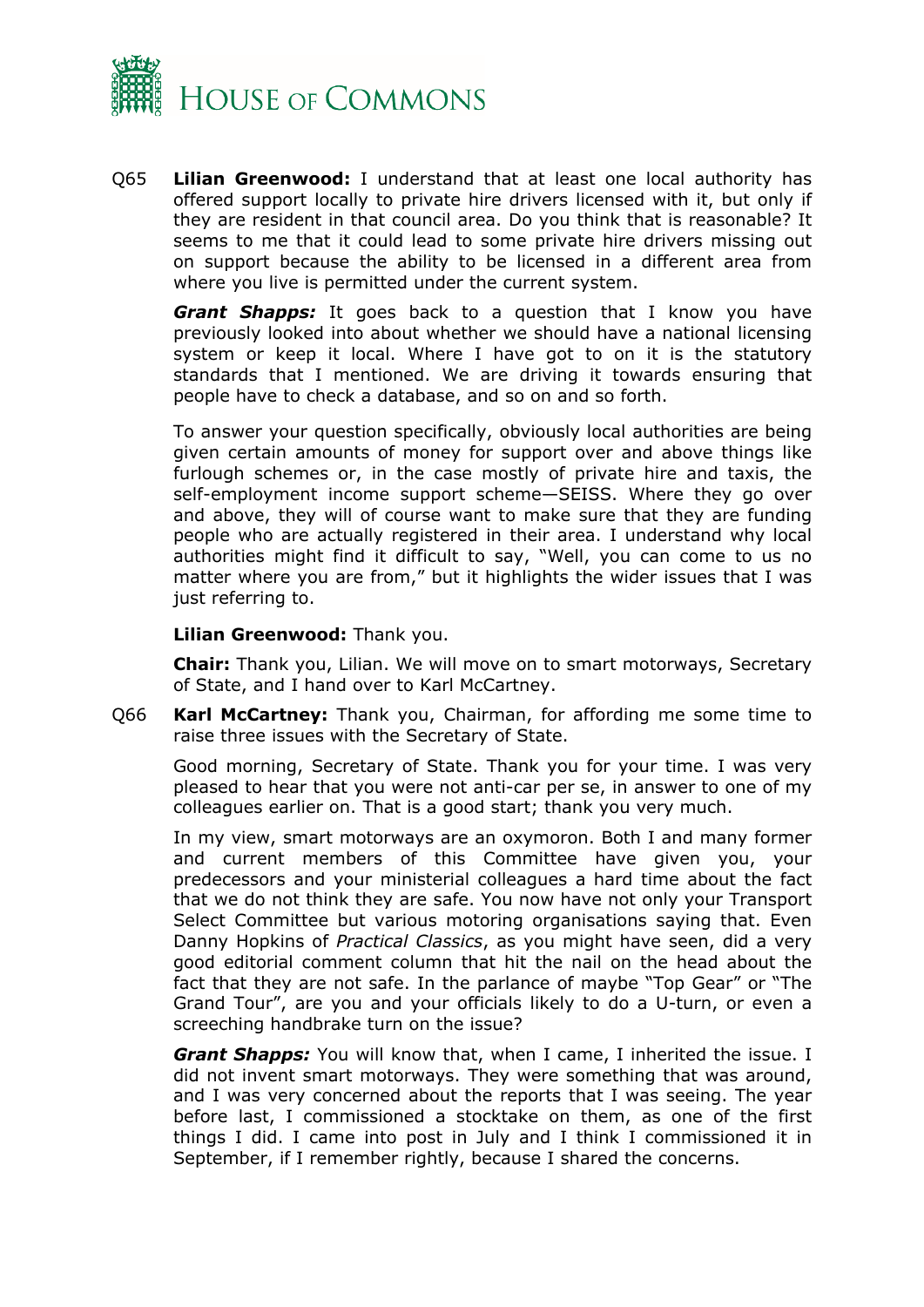

The very first thing to do is to get to the evidence and find out actually what is happening, rather than what people say is happening. Frankly, the picture was a bit mixed. I found that fatal casualty rates on smart motorways are actually lower than on conventional ones, so that does not fit with the media narrative we read. That is troubling. I also found that injury rates could be slightly higher, so it was a mixed picture.

I came up with 18 different, separate things that must be done in order to make the motorway network safe. It was last March when I launched the report, exactly as we were into coronavirus. As far as I recall, I never came in front of this Committee and discussed it. As a result of its not being discussed, most people do not realise that a lot of the things people are calling for have actually been agreed, and some have been done.

I want to set it on record for the Committee. Signage and painting of all emergency areas is now bright orange and much more noticeable. Ten new emergency areas have been installed in the last year to prevent the gaps from being so wide. Those are specifically on the M25, but I have committed to doing it elsewhere.

The development of stopped vehicle detection has been greatly improved. When I got to the stocktake, that was not going to come in for many years. I agree with you that it is entirely wrong to build a so-called smart motorway—you questioned the naming of it—without the technology in place to make it safer. That is not the right approach. One of the main technologies is to be able to see immediately if a car or vehicle has stopped. Stopped vehicle detection was not available across the network. One of the reasons was that the supplier is a single company, and Highways England was having problems with buying enough of the kit.

I brought that forward several years at the stocktake. Again, this will not have been covered anywhere. As a result, a year on, I met Highways England and put pressure on, and we are bringing it forward again. We will have stopped vehicle detection developed and installed next year on all of the network.

Q67 **Karl McCartney:** That is great to hear in some respects, but it is not going to satisfy many of us. With coroners now taking a political stance and saying it is unsafe, are you going to stop further roll-outs of so-called smart motorways? Have you, any of your Ministers, anybody in Highways England or any of your officials in the Department ever been on a hard shoulder at 2 o'clock in the morning trying to change a wheel? Have you spent time with the recovery people who have to work on our motorway systems?

*Grant Shapps:* Yes. There are a couple of points, again just to be completely factually correct. First, it did not appear to me that the coroner was aware of the smart motorway stocktake and the 18 points, or the measures that had been taken. There are more that I have not listed, but I will write to the Committee to let you know what they are.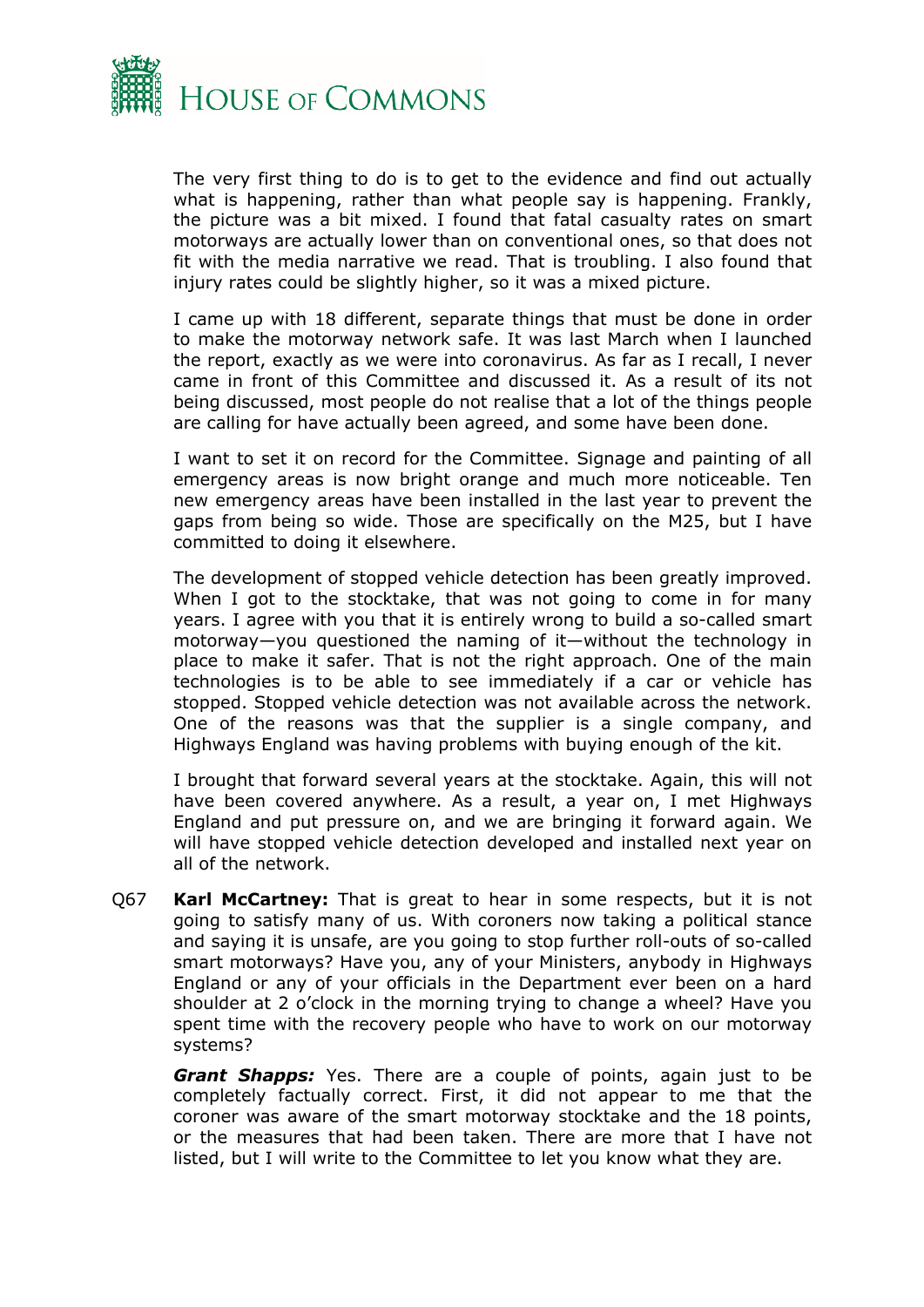

Secondly, he may not have been aware of all the facts with regard to where people die on motorways. Sadly, one in 12 fatalities takes place on the hard shoulder. No fatalities have taken place in emergency areas, because they are set back from the road. They are monitored automatically by CCTV.

To answer your question directly, I do not want to carry on with what we have seen of smart motorways, a system that I inherited. That is why I did the stocktake and that is why I am putting pressure on, not only to deliver what we said would happen with the stocktake, which has largely not been noticed because of coming into coronavirus, but to go further and introduce stopped vehicle detection everywhere.

We want to get rid of confusion, like the dynamic hard shoulder that comes and goes. It is insane to have confusion for drivers. We need to get rid of things like that. What I commit to is making sure that the motorways we have in this country are safer than the motorways that came before them. That is the commitment I make. To be robust and clear from the evidence of, sadly, how many people die on our motorways, they are the safest form of road, but they should be safer. That is what I commit to delivering: safer roads.

I would not have gone about it like this. I do not approve of the fact that the emergency areas were spaced way too far apart. I inherited all of that. I have said that, ideally, they have to be three quarters of a mile and no more than a mile. I have ordered Highways England to get on with it and put in more emergency areas. Some of that has happened already and more will happen; we will put the stop detection in, and so on and so forth.

Q68 **Karl McCartney:** Thank you for that commitment. I am sure it is a subject we may well return to in the near future.

*Grant Shapps:* A lot of people say, "Just undo it," and I have looked at that. It would require the equivalent land for 700 Wembley stadium-sized football pitches to somehow undo it all. We would have to buy people's homes and destroy acres of green belt. I do not see that there is a route through to simply undoing it. We have to make what is there safe. That is why I had the stopped vehicle detection and technology. For example, we have legislated to make sure that when a lane is closed the "X" is actually enforceable. It was crazy that a year ago it was not even enforceable. When I came in, that was not even enforceable in law. People just got a letter.

Q69 **Karl McCartney:** Ultimately, the users of motorways need to feel safe all drivers—as well as the recovery people who are working on the motorway system. I would say that they, and people who are representatives, whether the AA or other motoring organisations, should have their views taken into account, not just accountants' views.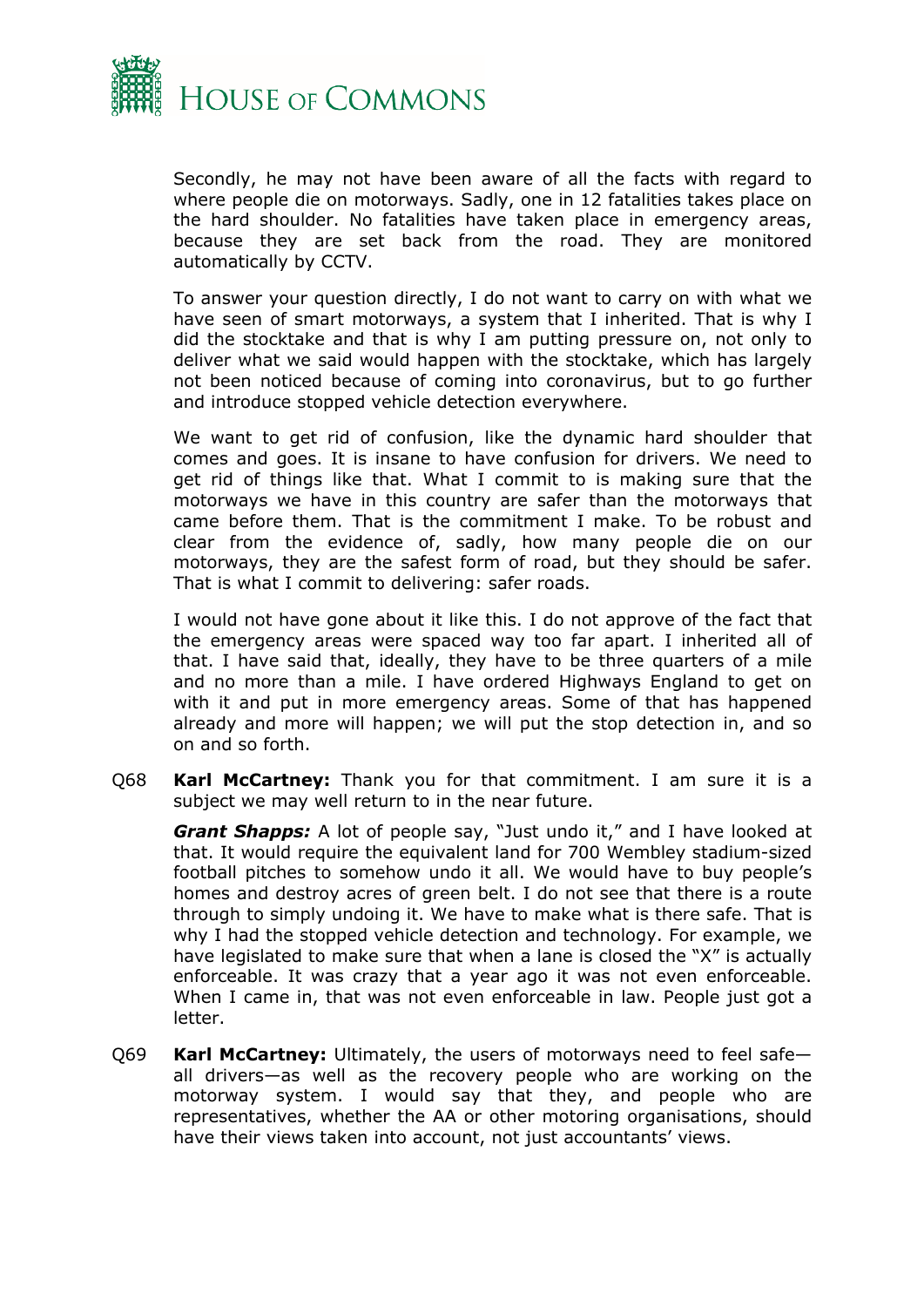

*Grant Shapps:* I agree. Again, because no one noticed the report coming out, both the RAC Foundation and the AA welcomed the 18-point stocktake at the time. There are a couple of other things in that. One is a large £5 million campaign to ensure that people know how they are supposed to drive on these things. People do not know because these things have sprung up. What should you do if you break down on these things? There is a £5 million campaign for that.

I am also undertaking a study and review of whether the emergency recovery services—the AAs and RACs of the world—should be allowed to use red lights to draw better attention to themselves. I know they have been calling for that for a long time, so I am also doing that. There are a lot of different measures that I am doing. I don't think—

Q70 **Karl McCartney:** I am sorry to interrupt you, but I am going to ask for some quick answers just to round off on this subject. You are not going to roll back smart motorways. The ones that we have are going to stay. You are not going to stop doing any new ones.

*Grant Shapps:* I am not sure how you would do it. You would have to buy the land alongside or accept restricted traffic. I am not sure that it would be desirable, given that death rates are higher on conventional motorways. In doing so, you would be going against the evidence, which would be the wrong thing to do. I think the right thing to do is to put all the additional measures in place. I am not going to carry on building things. I think you hit the nail on the head right at the beginning when you asked why these things were ever called smart motorways when they seem to be anything but. That is a misnomer. I am not going to build things called smart motorways, but I want all our motorways to be a lot better and a lot safer.

Q71 **Karl McCartney:** We can agree on the point of it being a misnomer.

Moving on to cars, obviously we have a Budget coming up, so I want to ask for some stats that you or Mr Davies might want to provide subsequent to this witness session.

The tax revenue that is raised from cars is around  $£40$  billion through fuel. That is likely to go up, obviously, if the Chancellor decides to fleece motorists even more. There are insurance costs, and obviously the Government get some tax from that. Do you know what the total yearly sum is that motorists raise for the Chancellor?

*Grant Shapps:* For the Treasury. I don't, off the top of my head. As you suggested, I am very happy to write to you with the Chancellor's facts and figures on those numbers.

Q72 **Karl McCartney:** If, as the Prime Minister and you have agreed, we will be looking at some big changes by 2030 to the type of vehicles on the road, what is the reduction in that income to the Treasury likely to be? What are the costs of achieving roughly 70 million charging points across the country, and the infrastructure?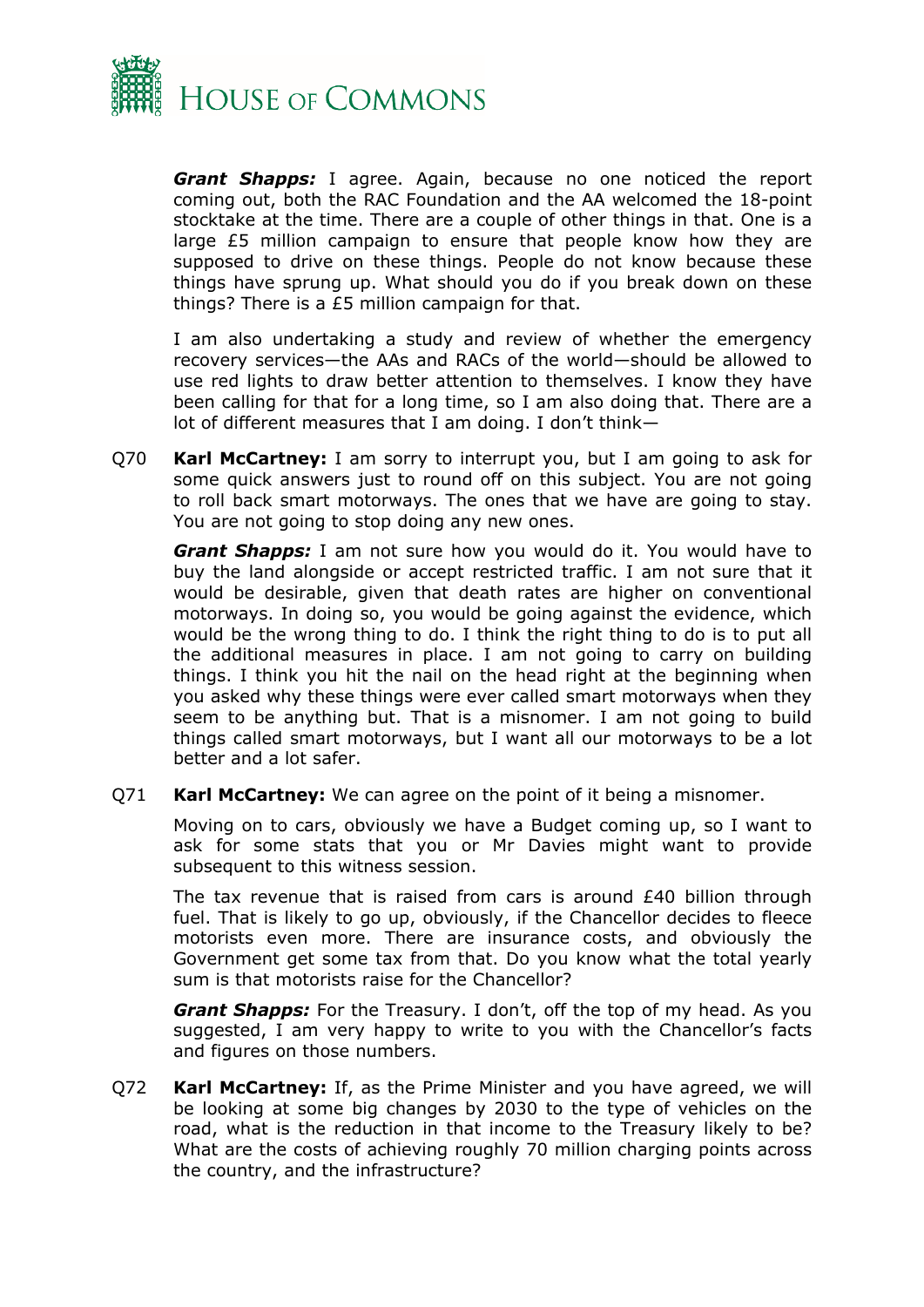

*Grant Shapps:* First of all, of course it is true that if you have electric vehicles and you are not paying the vehicle excise duty—the tax—on them, it means there is less money available. That is a matter for the Chancellor.

To answer your previous question—

Q73 **Karl McCartney:** Surely your Department has done some projections about it.

*Grant Shapps:* Sure. In projection terms, you mentioned a £40 billion figure, which I do not exactly recognise. I know that fuel duty is £28 billion. That is the sort of scale of fuel duty. It is very much a matter—

Q74 **Chair:** I am pretty sure it is £40 billion when you bring in VED and fuel duty.

*Grant Shapps:* I think it is adding the two together.

Q75 **Karl McCartney:** Then there is tax on new cars that are bought and all the other duties that motorists pay. That is what I am asking. There is a grand total, and that is obviously going to be considerable.

*Grant Shapps:* Tax on cars does not necessarily disappear. Not all these things disappear, but the £28 billion is specifically the fuel duty revenue. I will set it out if that is helpful.

Q76 **Karl McCartney:** To contrast, you proudly announced that the Government are putting some money towards further charging points on our road systems. I would like to know how you expect individuals to pay for their own charging system at home, or for them to be at their place of work, in motorway service areas or wherever it might be, to get to the magic number so that people can use electric cars for long journeys as well as the short ones, which we know are most of the journeys that are taken.

*Grant Shapps:* Thank you for highlighting my £20 million on-street residential charge point announcement of yesterday, which is specifically designed to target people who do not have a driveway and cannot therefore charge at home.

It is also probably worth setting out the fact that there are already 140,000 domestic charge points. There are 11,000 in workplaces, and 19,000 publicly available charge points, of which 3,500 are already the rapid charging type. There is already charging at all our motorway service areas, and we are committed to making those rapid charging as well.

Q77 **Karl McCartney:** If a charging point costs £1,500 a time, quite a big investment will be needed. That is not the only part. There is also the infrastructure to deliver the electricity to that charging point. What are those projected costs?

*Grant Shapps:* That is not a number I have off the top of my head, but I can come back to you on it. I can tell you, though, that we are investing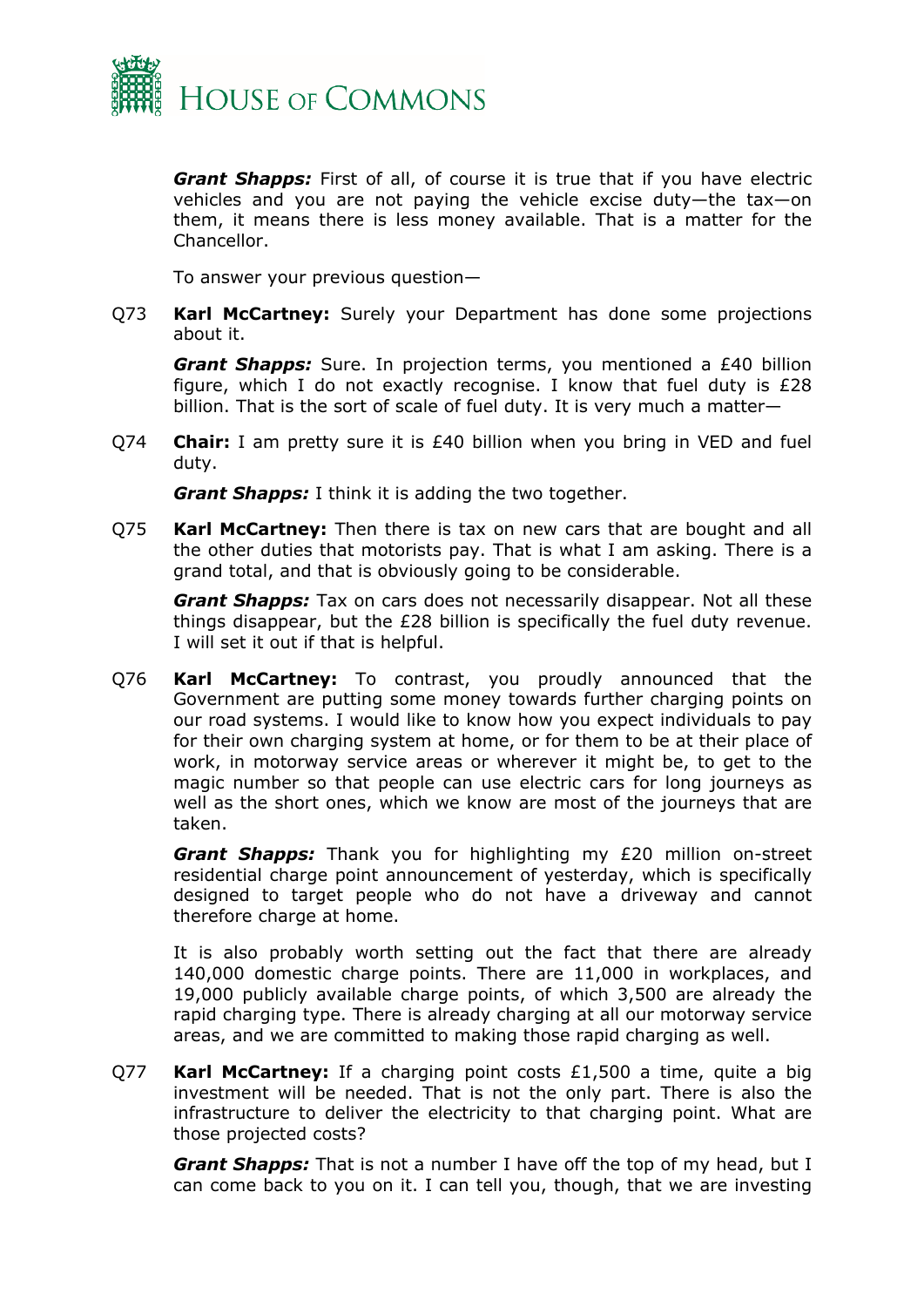

£950 million in the strategic road network to make sure that people are always close to a rapid charger. Even now, you are never more than 25 miles away from a rapid charger on a motorway or an A road.

I drive an electric car. I do not know if you do, Mr McCartney. I drive it all around the country and I can tell you that I have never, ever, found that I am in trouble on that subject. Yes, it takes a little bit of thought and planning. That is true. It is a slightly different way of thinking about things. People who have charging at home or outside their home—the type of funding that I announced yesterday—have the ability to leave for the day with a full tank. That is not something you typically do in a conventional petrol car because you do not typically live in a petrol station. There is an advantage, and it is just a different way of thinking about driving when you drive an electric car.

We are among the best in Europe on the number of devices. I speak to National Grid. They tell me that they do not have a problem with it, largely because cars primarily charge at night-time. It is quite a good balance for the load on the network. We already have quite a large network of chargers available, and it is going up very rapidly. Overall, I am satisfied that it is keeping pace with the 2030 pledge.

Q78 **Karl McCartney:** I have raised with your Ministers, and with some of your predecessors, the case of the Denby double lorry with the trailer. For some reason, officials in your Department, even though the permits could be there for it to be used, still will not let that lorry go out on to our roads to be tested, as it has already been in other European countries. You and I both know that there are issues, not with the weight of cargo on our freight lorries but with the volume. Whether it is moving toilet rolls or breakfast cereals around, if instead of having 40 lorries you have 30, it has an environmental impact, which is a bonus, as well as only needing 30 drivers rather than 40.

Is there going to be any change in letting Mr Dick Denby, who has been pushing for this for well over a decade, get the permits to try out the vehicle on the roads of the UK?

*Grant Shapps:* I am always keen for innovation, particularly now that we are outside the EU and we have lots of flexibility. I will always look at anything that is worth while. In fact, after a trial that has gone on for many years, I have just signed off on a trial of heavier wheelbases—I will send you the specifics on it—which have been—

Q79 **Karl McCartney:** Please do. Also, please speak to Baroness Vere and your officials who have held it up and have done a good job of kicking it into the long grass for the past 12 or 15 years.

*Grant Shapps:* I was pointing out one where we have gone the right way, as far as you are concerned, and signed off a trial to make it permanent.

Q80 **Karl McCartney:** I am conscious of the time, so I am going to hand back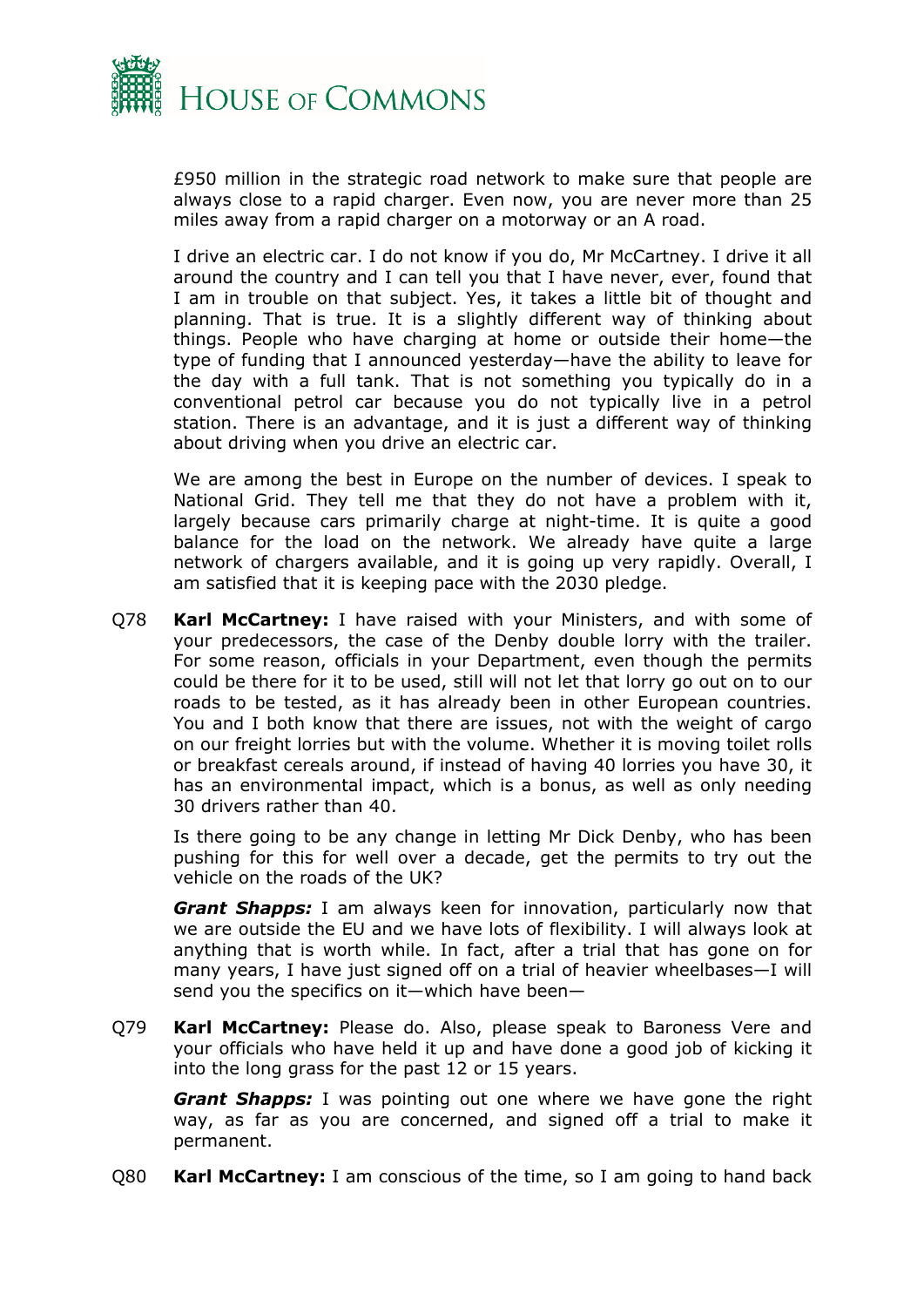

to the Chair.

*Grant Shapps:* No problem. I will come back to you on the specifics of that one.

Q81 **Chair:** We have 10 minutes. I am definitely not going to go beyond midday because I know that in the Chamber there is a one-minute silence for Captain Sir Tom Moore. I want to make sure that we honour that.

I want to ask very briefly about learner drivers and driving instructors. They have been waiting for a long time to be able to restart. What hope do we have for them? Will those who have sat their theory test get their money back, as they will have to sit it again?

*Grant Shapps:* First of all, I feel for people who are waiting to take their test. It has been enormously frustrating. It has been on, off and the like. There are quite a large number of people waiting to take their practical test. I think the number is 406,000, and there were 478,000, in round numbers, waiting on theory tests between April and September.

We have not been able to conduct all those tests, for obvious reasons. It is a close proximity thing. We have had to ensure that the people being tested are key workers who absolutely must have those tests. Some of the theory tests will be getting old. We do not want people driving when they have forgotten about the theory, so I am afraid that some of them will need to be retaken.

The Chancellor has been very generous in the past on all these matters. In relation to the overall cost of driving—tests, learning and getting a car—the cost of the theory test is a relatively small amount. I am not sure if the Chancellor's generosity will continue to stretch, although I will keep it under constant review.

**Chair:** Another sector often talked about by this Committee, certainly by Grahame Morris and Greg Smith, is coaches.

Q82 **Greg Smith:** We have talked about a lot of different modes of transport this morning, Secretary of State. The coach sector is a sector that is feeling very left behind. MPs from all parties have spoken up about that. One of the key points is that, while the Chancellor's support packages have indeed been very generous, it is a sector that is already very indebted, not least because of things that the Government have asked them to do. I can think of coach companies that are in hundreds of thousands of pounds-worth of debt in meeting PSVAR. We have seen big coach operators go bust already, and many other firms are pretty close to the brink. What more can we do to secure the future of our coach industry?

*Grant Shapps:* You are absolutely right to point out that they have very much been at the forefront. Obviously, they have had assistance through things like the various schemes—furlough in all its formats, CBILS and other coronavirus loans. There is no doubt that it has been very tough.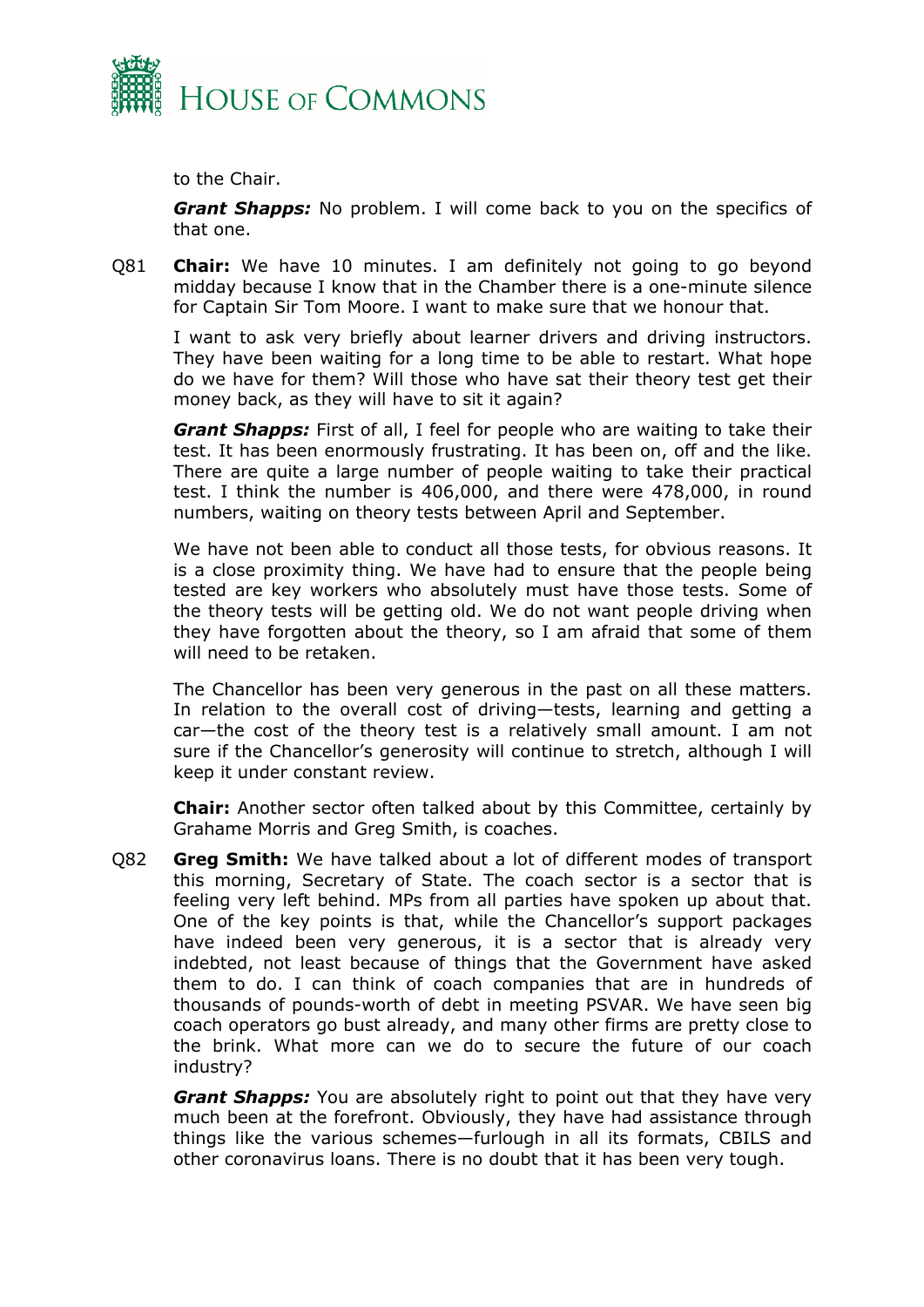

I have tried to do things to be quite innovative with coaches. For example, when schools went back previously, coach companies were used to help pupils get to school safely. That was a useful scheme, and the coaches stepped up to the plate for it. We are going to have another return to school. We do not quite know the circumstances of that return in terms of timings right now, but I think the coach companies will once again be right at the forefront.

You mentioned the disability regulations. It is probably right to point out that these have been coming in for decades—literally for 20 years—so they are not new regulations. I have been as flexible as I possibly could be and have provided various extensions. I absolutely recognise that it has been a phenomenally tough time for the coach sector. On 5 January, the Chancellor announced a further £500 million of additional restriction grant funding for businesses that are not legally required to close. Some of that funding should, I hope, be helpful for coach companies. They should access that via their local authorities.

**Chair:** We are going to move over to the DVLA. Secretary of State, we had a session last week with the chief executive and the head of estates and personnel of DVLA. We are writing to them because we had a number of concerns. We expect to hear back. I will hand over to Grahame.

Q83 **Grahame Morris:** These are quite important issues in terms of the health and wellbeing of the workforce. I know, Secretary of State, that you responded to some questions in the House on Thursday at Transport questions. How confident are you that DVLA staff have been, and are currently, working in safe conditions?

Let me comment that both you, Secretary of State, and indeed the Prime Minister and, I believe, the Leader of the House as well on Thursday, advised members of the public to apply for DVLA services, driving licences, car tax and other things, online, the implication being that online applications would not necessarily be dealt with on site in Swansea. The information that we have been supplied with is that it does not matter whether there is a paper application or an online application they are all dealt with by staff on site in the Swansea office.

Would you look into that? A staff member sadly died last week. Would you give us your views on a safe working environment there and what steps are being taken to improve the situation?

*Grant Shapps:* First of all, my condolences to the staff member who died. I know that it is a great loss to the family, and everyone at DVLA will be very sad about that death as well. I want to put that on record.

Secondly, this has been picked up in a lot of news coverage, not least because of the Select Committee inquiry. I will absolutely look into your point about the extent to which even online applications require people to go in. I suspect that in many cases you are right. It depends on the type of application—for example, if you are renewing something or not. The